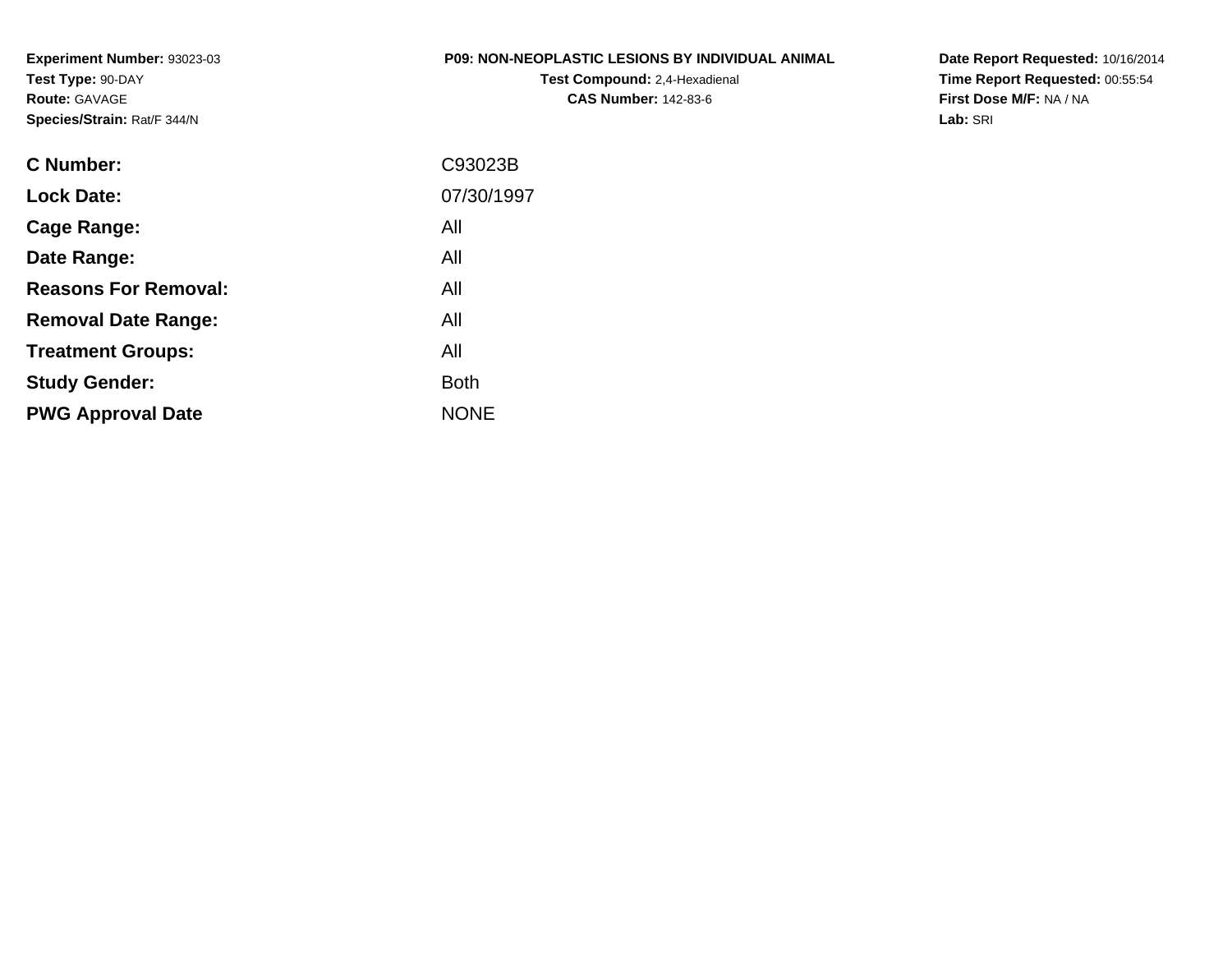**Route:** GAVAGE

**Species/Strain:** Rat/F 344/N

#### **P09: NON-NEOPLASTIC LESIONS BY INDIVIDUAL ANIMAL**

**Test Compound:** 2,4-Hexadienal

**CAS Number:** 142-83-6

**Date Report Requested:** 10/16/2014**Time Report Requested:** 00:55:54**First Dose M/F:** NA / NA**Lab:** SRI

|                                          | DAY ON TEST      | $\boldsymbol{\theta}$                             | 0                                                                | 0                                                   | 0                                                   | 0                                                   | $\boldsymbol{\theta}$                               | 0                                                   | 0                                                 | 0                                                   | 0                                         |                       |   |     |
|------------------------------------------|------------------|---------------------------------------------------|------------------------------------------------------------------|-----------------------------------------------------|-----------------------------------------------------|-----------------------------------------------------|-----------------------------------------------------|-----------------------------------------------------|---------------------------------------------------|-----------------------------------------------------|-------------------------------------------|-----------------------|---|-----|
| F 344/N Rat Male                         |                  | 0<br>9                                            | 0<br>9                                                           | $\boldsymbol{\theta}$<br>9                          | $\boldsymbol{\theta}$<br>9                          | $\boldsymbol{\theta}$<br>9                          | $\boldsymbol{\theta}$<br>9                          | 0<br>9                                              | 0<br>9                                            | $\boldsymbol{\theta}$<br>9                          | $\boldsymbol{\theta}$<br>9                |                       |   |     |
| <b>MG/KG/DY</b><br>0                     |                  | $\overline{\boldsymbol{4}}$                       | $\boldsymbol{4}$                                                 | 4                                                   | $\overline{\boldsymbol{4}}$                         | $\overline{\boldsymbol{4}}$                         | $\boldsymbol{4}$                                    | $\overline{\boldsymbol{4}}$                         | $\boldsymbol{4}$                                  | $\overline{4}$                                      | $\boldsymbol{4}$                          |                       |   |     |
|                                          | <b>ANIMAL ID</b> | $\pmb{0}$<br>$\mathbf 0$<br>$\mathbf 0$<br>0<br>1 | $\mathbf 0$<br>$\mathbf 0$<br>$\mathbf 0$<br>0<br>$\overline{2}$ | $\mathbf 0$<br>$\mathbf 0$<br>$\mathbf 0$<br>0<br>3 | $\mathbf 0$<br>$\mathbf 0$<br>$\mathbf 0$<br>0<br>4 | $\mathbf 0$<br>$\mathbf 0$<br>$\mathbf 0$<br>0<br>5 | $\mathbf 0$<br>$\mathbf 0$<br>$\mathbf 0$<br>0<br>6 | $\mathbf 0$<br>$\mathbf 0$<br>$\mathbf 0$<br>0<br>7 | $\mathbf 0$<br>$\mathbf 0$<br>$\pmb{0}$<br>0<br>8 | $\mathbf 0$<br>$\mathbf 0$<br>$\mathbf 0$<br>0<br>9 | $\mathbf 0$<br>$\mathbf 0$<br>0<br>1<br>0 | <i><b>*TOTALS</b></i> |   |     |
| <b>Alimentary System</b>                 |                  |                                                   |                                                                  |                                                     |                                                     |                                                     |                                                     |                                                     |                                                   |                                                     |                                           |                       |   |     |
| Esophagus                                |                  | $\ddot{}$                                         | M                                                                | +                                                   | +                                                   | +                                                   | +                                                   | +                                                   | м                                                 | М                                                   | $\ddot{}$                                 | $\overline{7}$        |   |     |
| Intestine Large, Cecum                   |                  | $\ddot{}$                                         | $\ddot{}$                                                        | $\ddot{}$                                           | $\ddot{}$                                           | $\ddot{}$                                           | $\ddot{}$                                           | $\ddot{}$                                           | $\ddot{}$                                         | $\ddot{}$                                           | $\ddot{}$                                 | 10                    |   |     |
| Intestine Large, Colon                   |                  | $\ddot{}$                                         | $\ddot{}$                                                        | +                                                   | $\ddot{}$                                           | $\ddot{}$                                           | +                                                   | +                                                   | +                                                 | +                                                   | $\pm$                                     | 10                    |   |     |
| Intestine Large, Rectum                  |                  | $\ddot{}$                                         | $\ddot{}$                                                        | $\ddot{}$                                           | +                                                   | $\ddot{}$                                           | $\ddot{}$                                           | $\ddot{}$                                           | $\ddot{}$                                         | $\ddot{}$                                           | $\ddot{}$                                 | 10                    |   |     |
| Intestine Small, Duodenum                |                  | $\ddot{}$                                         | $\ddot{}$                                                        | $\ddot{}$                                           | $\ddot{}$                                           | +                                                   | $\ddot{}$                                           | $\ddot{}$                                           | $\ddot{}$                                         | $\ddot{}$                                           | $+$                                       | 10                    |   |     |
| Intestine Small, Ileum                   |                  | $\ddot{}$                                         | $\ddot{}$                                                        | +                                                   | $\ddot{}$                                           | +                                                   | $\ddot{}$                                           | $\ddot{}$                                           | $\ddot{}$                                         | +                                                   | $\pm$                                     | 10                    |   |     |
| Intestine Small, Jejunum                 |                  | $\ddot{}$                                         | $\ddot{}$                                                        | $\ddot{}$                                           | $\ddot{}$                                           | $\ddot{}$                                           | $\ddot{}$                                           | $\ddot{}$                                           | $\ddot{}$                                         | $\ddot{}$                                           | $\ddot{}$                                 | 10                    |   |     |
| Liver                                    |                  | $\ddot{}$                                         | $\ddot{}$                                                        | $\ddot{}$                                           | $+$                                                 | $\ddot{}$                                           | $\ddot{}$                                           | $\ddot{}$                                           | $\ddot{}$                                         | $\ddot{}$                                           | $+$                                       | 10                    |   |     |
| Hepatodiaphragmatic Nodule               |                  |                                                   |                                                                  | X                                                   |                                                     |                                                     |                                                     |                                                     |                                                   |                                                     |                                           |                       | 1 |     |
| Pancreas                                 |                  | $\ddot{}$                                         | $\ddot{}$                                                        | $\ddot{}$                                           | $\ddot{}$                                           | $\ddot{}$                                           | +                                                   | +                                                   | +                                                 | +                                                   | $\ddot{}$                                 | 10                    |   |     |
| Atrophy                                  |                  |                                                   |                                                                  |                                                     |                                                     |                                                     | $\overline{c}$                                      |                                                     |                                                   |                                                     |                                           |                       | 1 | 2.0 |
| Salivary Glands                          |                  | +                                                 | +                                                                | +                                                   | +                                                   | +                                                   | +                                                   | +                                                   | +                                                 | +                                                   | $\ddot{}$                                 | 10                    |   |     |
| Stomach, Forestomach                     |                  | $\ddot{}$                                         | $\ddot{}$                                                        | $\ddot{}$                                           | $\ddot{}$                                           | $\ddot{}$                                           | $\ddot{}$                                           | +                                                   | $\ddot{}$                                         | $\ddot{}$                                           | $\ddot{}$                                 | 10                    |   |     |
| Stomach, Glandular                       |                  | $\ddot{}$                                         | $\ddot{}$                                                        | $\ddot{}$                                           | $\ddot{}$                                           | $\ddot{}$                                           | $\ddot{}$                                           | $\ddot{}$                                           | $\ddot{}$                                         | $\ddot{}$                                           | $\ddot{}$                                 | 10                    |   |     |
| <b>Cardiovascular System</b>             |                  |                                                   |                                                                  |                                                     |                                                     |                                                     |                                                     |                                                     |                                                   |                                                     |                                           |                       |   |     |
| Heart                                    |                  | $\ddot{}$                                         |                                                                  | +                                                   | +                                                   | +                                                   |                                                     |                                                     | +                                                 |                                                     | +                                         | 10                    |   |     |
| Cardiomyopathy                           |                  |                                                   | 1                                                                | 1                                                   |                                                     | $\overline{2}$                                      |                                                     | $\overline{2}$                                      | $\overline{2}$                                    |                                                     |                                           |                       | 5 | 1.6 |
| <b>Endocrine System</b>                  |                  |                                                   |                                                                  |                                                     |                                                     |                                                     |                                                     |                                                     |                                                   |                                                     |                                           |                       |   |     |
| <b>Adrenal Cortex</b>                    |                  | $\pm$                                             |                                                                  |                                                     |                                                     |                                                     |                                                     |                                                     |                                                   |                                                     | +                                         | 10                    |   |     |
| <b>Accessory Adrenal Cortical Nodule</b> |                  | 3                                                 |                                                                  |                                                     |                                                     |                                                     |                                                     |                                                     |                                                   |                                                     |                                           |                       | 1 | 3.0 |

\* ..Total animals with tissue examined microscopically; Total animals with lesion and mean severity grade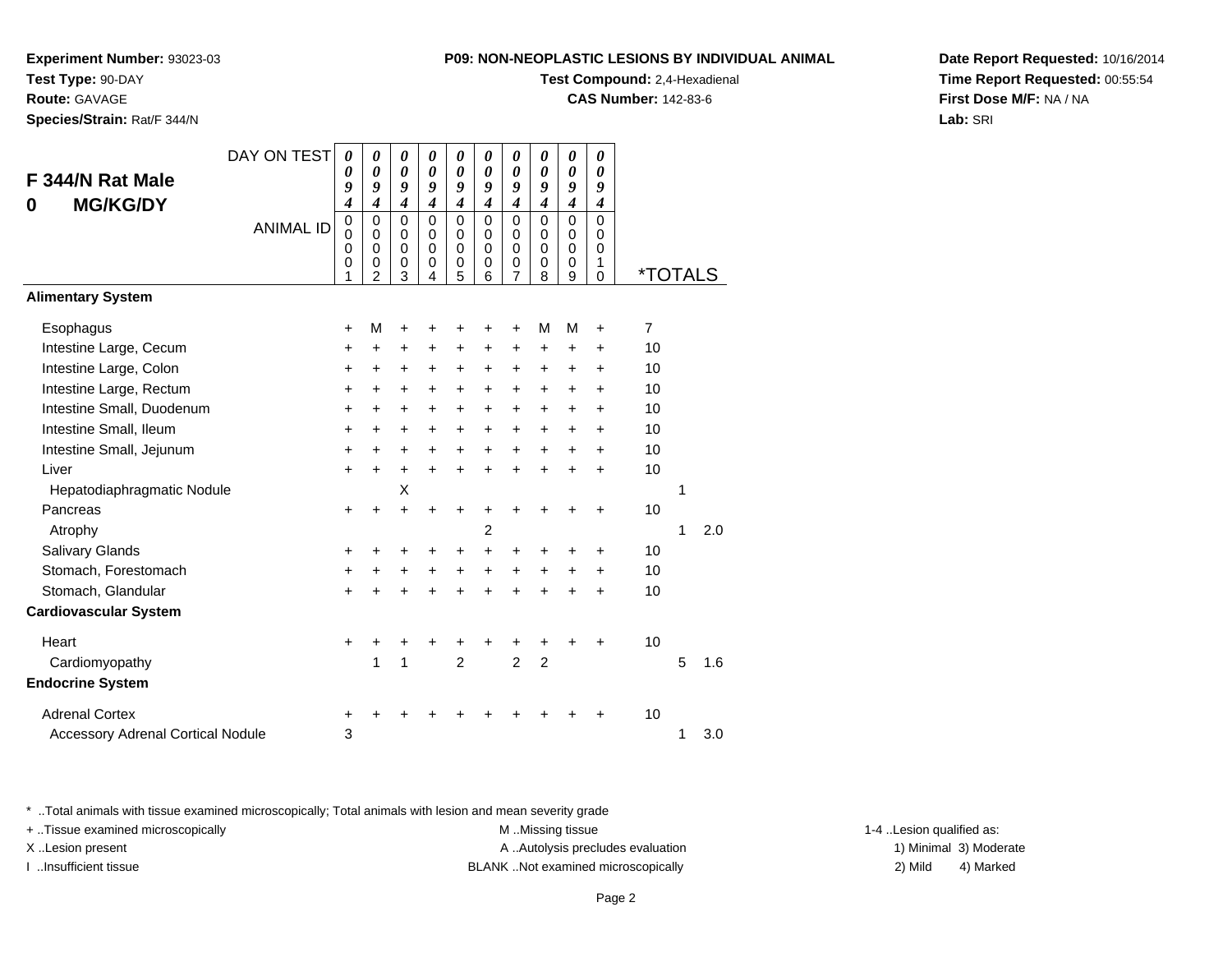**Test Compound:** 2,4-Hexadienal

*00*

**CAS Number:** 142-83-6

**Date Report Requested:** 10/16/2014**Time Report Requested:** 00:55:54**First Dose M/F:** NA / NA**Lab:** SRI

\* ..Total animals with tissue examined microscopically; Total animals with lesion and mean severity grade

+ ..Tissue examined microscopically examined microscopically examined as:  $M$  ..Missing tissue 1-4 ..Lesion qualified as:

X..Lesion present **A ..Autolysis precludes evaluation** A ..Autolysis precludes evaluation 1) Minimal 3) Moderate

I ..Insufficient tissue BLANK ..Not examined microscopically 2) Mild 4) Marked

| F 344/N Rat Male<br><b>MG/KG/DY</b><br>0 | DAY ON TEST<br><b>ANIMAL ID</b> | 0<br>0<br>9<br>$\boldsymbol{4}$<br>0 | 0<br>0<br>9<br>$\overline{\boldsymbol{4}}$<br>$\mathbf 0$ | 0<br>0<br>9<br>$\overline{\boldsymbol{4}}$<br>$\mathbf 0$ | 0<br>0<br>9<br>$\boldsymbol{4}$<br>$\mathbf 0$ | 0<br>0<br>9<br>4<br>$\mathbf 0$      | 0<br>0<br>9<br>$\boldsymbol{4}$<br>$\mathbf 0$ | 0<br>0<br>9<br>$\boldsymbol{4}$<br>$\mathbf 0$ | 0<br>0<br>9<br>$\boldsymbol{4}$<br>$\mathbf 0$ | 0<br>$\boldsymbol{\theta}$<br>9<br>$\boldsymbol{4}$<br>$\Omega$ | $\boldsymbol{\theta}$<br>$\boldsymbol{\theta}$<br>9<br>$\boldsymbol{4}$<br>$\mathbf 0$ |                       |   |     |  |
|------------------------------------------|---------------------------------|--------------------------------------|-----------------------------------------------------------|-----------------------------------------------------------|------------------------------------------------|--------------------------------------|------------------------------------------------|------------------------------------------------|------------------------------------------------|-----------------------------------------------------------------|----------------------------------------------------------------------------------------|-----------------------|---|-----|--|
|                                          |                                 | 0<br>0<br>0<br>1                     | $\mathbf 0$<br>0<br>0<br>2                                | $\mathbf 0$<br>$\mathbf 0$<br>$\mathbf 0$<br>3            | $\mathbf 0$<br>$\mathbf 0$<br>$\mathbf 0$<br>4 | 0<br>$\mathbf 0$<br>$\mathbf 0$<br>5 | 0<br>$\mathbf 0$<br>$\Omega$<br>6              | 0<br>$\mathbf 0$<br>$\mathbf 0$<br>7           | 0<br>$\mathbf 0$<br>$\mathbf 0$<br>8           | $\mathbf 0$<br>0<br>$\mathbf 0$<br>9                            | 0<br>0<br>1<br>$\mathbf 0$                                                             | <i><b>*TOTALS</b></i> |   |     |  |
| Hypertrophy                              |                                 |                                      |                                                           |                                                           |                                                |                                      | 1                                              |                                                |                                                |                                                                 |                                                                                        |                       | 1 | 1.0 |  |
| <b>Adrenal Medulla</b>                   |                                 | +                                    |                                                           |                                                           | +                                              | +                                    | +                                              | $\ddot{}$                                      | +                                              | +                                                               | +                                                                                      | 10                    |   |     |  |
| Islets, Pancreatic                       |                                 | +                                    | +                                                         | $\pm$                                                     | $\pm$                                          | +                                    | +                                              | $\pm$                                          | +                                              | +                                                               | +                                                                                      | 10                    |   |     |  |
| Parathyroid Gland                        |                                 | +                                    | +                                                         | $\pm$                                                     | $\ddot{}$                                      | +                                    | +                                              | $\ddot{}$                                      | M                                              | $\ddot{}$                                                       | $\ddot{}$                                                                              | 9                     |   |     |  |
| <b>Pituitary Gland</b>                   |                                 | +                                    | $\ddot{}$                                                 | $\ddot{}$                                                 | $+$                                            | +                                    | $\ddot{}$                                      | $\ddot{}$                                      | $\ddot{}$                                      | +                                                               | $\ddot{}$                                                                              | 10                    |   |     |  |
| <b>Thyroid Gland</b>                     |                                 | $\ddot{}$                            |                                                           |                                                           | $\ddot{}$                                      | $\ddot{}$                            | $\ddot{}$                                      | $\ddot{}$                                      | $\ddot{}$                                      | $\ddot{}$                                                       | $\ddot{}$                                                                              | 10                    |   |     |  |
| Ultimobranchial Cyst                     |                                 |                                      |                                                           |                                                           |                                                |                                      |                                                | 3                                              |                                                |                                                                 |                                                                                        |                       | 1 | 3.0 |  |
| <b>General Body System</b>               |                                 |                                      |                                                           |                                                           |                                                |                                      |                                                |                                                |                                                |                                                                 |                                                                                        |                       |   |     |  |
| <b>NONE</b>                              |                                 |                                      |                                                           |                                                           |                                                |                                      |                                                |                                                |                                                |                                                                 |                                                                                        |                       |   |     |  |
| <b>Genital System</b>                    |                                 |                                      |                                                           |                                                           |                                                |                                      |                                                |                                                |                                                |                                                                 |                                                                                        |                       |   |     |  |
| Epididymis                               |                                 | +                                    |                                                           |                                                           | +                                              | +                                    | +                                              | +                                              | +                                              | +                                                               | +                                                                                      | 10                    |   |     |  |
| <b>Preputial Gland</b>                   |                                 | +                                    | $\ddot{}$                                                 | $\ddot{}$                                                 | $\ddot{}$                                      | $\ddot{}$                            | $\ddot{}$                                      | $\ddot{}$                                      | M                                              | $\ddot{}$                                                       | $\ddot{}$                                                                              | 9                     |   |     |  |
| Prostate                                 |                                 | $\ddot{}$                            | +                                                         | $\ddot{}$                                                 | +                                              | $\ddot{}$                            | +                                              | +                                              | +                                              | +                                                               | +                                                                                      | 10                    |   |     |  |
| <b>Seminal Vesicle</b>                   |                                 | +                                    | +                                                         | $\ddot{}$                                                 | $\ddot{}$                                      | $\ddot{}$                            | $\ddot{}$                                      | $+$                                            | $\ddot{}$                                      | +                                                               | $\ddot{}$                                                                              | 10                    |   |     |  |
| <b>Testes</b>                            |                                 | $\ddot{}$                            |                                                           | +                                                         | $\ddot{}$                                      | +                                    | +                                              | +                                              | $\ddot{}$                                      | +                                                               | +                                                                                      | 10                    |   |     |  |
| <b>Hematopoietic System</b>              |                                 |                                      |                                                           |                                                           |                                                |                                      |                                                |                                                |                                                |                                                                 |                                                                                        |                       |   |     |  |
| <b>Bone Marrow</b>                       |                                 | +                                    |                                                           |                                                           |                                                | +                                    | +                                              | +                                              | +                                              | +                                                               | +                                                                                      | 10                    |   |     |  |
| Lymph Node, Mandibular                   |                                 | $\ddot{}$                            | +                                                         | +                                                         | +                                              | $\ddot{}$                            | $\ddot{}$                                      | $\ddot{}$                                      | +                                              | $\ddot{}$                                                       | $\ddot{}$                                                                              | 10                    |   |     |  |
| Hemorrhage                               |                                 |                                      |                                                           |                                                           | $\overline{2}$                                 | 1                                    |                                                |                                                | 1                                              |                                                                 |                                                                                        |                       | 3 | 1.3 |  |
| Lymph Node, Mesenteric                   |                                 | +                                    |                                                           |                                                           | +                                              | $\ddot{}$                            | $\ddot{}$                                      | ÷                                              | +                                              |                                                                 | $\ddot{}$                                                                              | 10                    |   |     |  |
| Hemorrhage                               |                                 |                                      |                                                           |                                                           | 1                                              |                                      |                                                |                                                |                                                |                                                                 |                                                                                        |                       | 1 | 1.0 |  |
|                                          |                                 |                                      |                                                           |                                                           |                                                |                                      |                                                |                                                |                                                |                                                                 |                                                                                        |                       |   |     |  |

# **Experiment Number:** 93023-03**Test Type:** 90-DAY

**Route:** GAVAGE

**Species/Strain:** Rat/F 344/N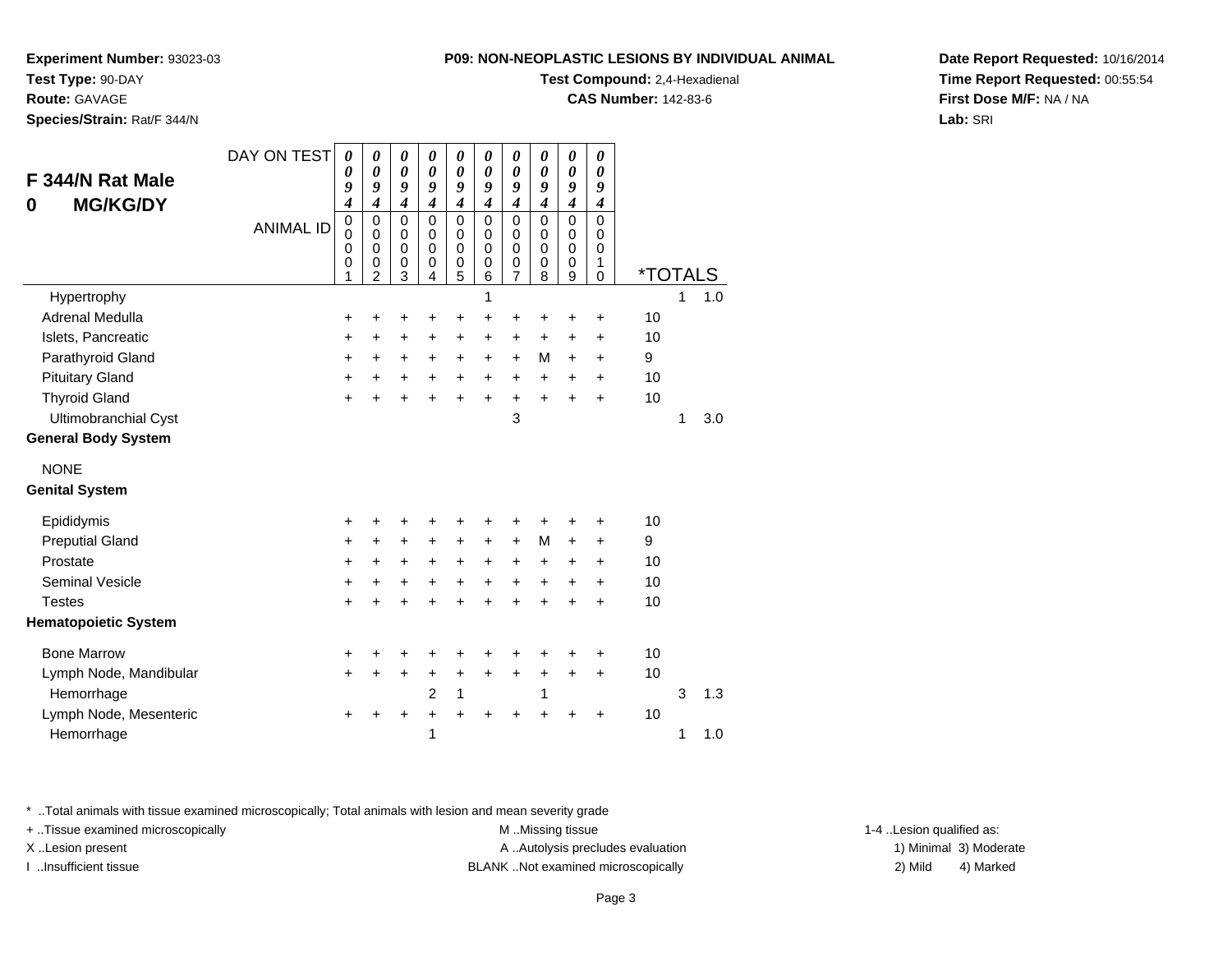**Test Type:** 90-DAY

# **Route:** GAVAGE

**Species/Strain:** Rat/F 344/N

#### **P09: NON-NEOPLASTIC LESIONS BY INDIVIDUAL ANIMAL**

**Test Compound:** 2,4-Hexadienal

**CAS Number:** 142-83-6

**Date Report Requested:** 10/16/2014**Time Report Requested:** 00:55:54**First Dose M/F:** NA / NA**Lab:** SRI

| F 344/N Rat Male              | DAY ON TEST      | $\boldsymbol{\theta}$<br>$\boldsymbol{\theta}$              | 0<br>$\pmb{\theta}$                                    | 0<br>$\pmb{\theta}$                                                      | 0<br>$\boldsymbol{\theta}$                | 0<br>$\boldsymbol{\theta}$                     | $\boldsymbol{\theta}$<br>$\pmb{\theta}$   | $\boldsymbol{\theta}$<br>$\boldsymbol{\theta}$ | 0<br>$\boldsymbol{\theta}$                | 0<br>$\boldsymbol{\theta}$                                                 | $\boldsymbol{\theta}$<br>$\boldsymbol{\theta}$ |                       |                |     |
|-------------------------------|------------------|-------------------------------------------------------------|--------------------------------------------------------|--------------------------------------------------------------------------|-------------------------------------------|------------------------------------------------|-------------------------------------------|------------------------------------------------|-------------------------------------------|----------------------------------------------------------------------------|------------------------------------------------|-----------------------|----------------|-----|
| <b>MG/KG/DY</b>               |                  | 9<br>$\boldsymbol{4}$                                       | 9<br>$\overline{\boldsymbol{4}}$                       | 9<br>$\boldsymbol{4}$                                                    | 9<br>$\overline{\boldsymbol{4}}$          | 9<br>$\overline{\boldsymbol{4}}$               | 9<br>$\overline{4}$                       | 9<br>$\boldsymbol{4}$                          | 9<br>$\boldsymbol{4}$                     | 9<br>4                                                                     | 9<br>$\boldsymbol{4}$                          |                       |                |     |
| 0                             | <b>ANIMAL ID</b> | $\pmb{0}$<br>$\mathbf 0$<br>$\mathbf 0$<br>$\mathbf 0$<br>1 | $\mathbf 0$<br>$\mathbf 0$<br>0<br>0<br>$\overline{2}$ | $\mathsf 0$<br>$\mathbf 0$<br>$\pmb{0}$<br>$\mathbf 0$<br>$\overline{3}$ | $\mathbf 0$<br>0<br>$\mathbf 0$<br>0<br>4 | 0<br>$\mathbf 0$<br>0<br>$\boldsymbol{0}$<br>5 | $\mathbf 0$<br>0<br>$\mathbf 0$<br>0<br>6 | $\mathbf 0$<br>0<br>$\mathbf 0$<br>0<br>7      | $\mathbf 0$<br>0<br>$\mathbf 0$<br>0<br>8 | $\mathbf 0$<br>$\mathbf 0$<br>$\mathbf 0$<br>$\pmb{0}$<br>$\boldsymbol{9}$ | $\mathbf 0$<br>0<br>$\mathbf 0$<br>1<br>0      | <i><b>*TOTALS</b></i> |                |     |
| Spleen                        |                  | $\ddot{}$                                                   | $\ddot{}$                                              | $+$                                                                      | $\ddot{}$                                 | $\ddot{}$                                      | $\ddot{}$                                 | $\ddot{}$                                      | $\ddot{}$                                 | $\ddot{}$                                                                  | $\ddot{}$                                      | 10                    |                |     |
| Thymus                        |                  | $\ddot{}$                                                   | $\ddot{}$                                              | $\ddot{}$                                                                | +                                         | +                                              |                                           | +                                              | +                                         | +                                                                          | $\ddot{}$                                      | 10                    |                |     |
| <b>Integumentary System</b>   |                  |                                                             |                                                        |                                                                          |                                           |                                                |                                           |                                                |                                           |                                                                            |                                                |                       |                |     |
| <b>Mammary Gland</b>          |                  | $\ddot{}$                                                   |                                                        | +                                                                        | M                                         | +                                              | +                                         | M                                              |                                           |                                                                            | ٠                                              | 8                     |                |     |
| Skin                          |                  | $\ddot{}$                                                   | +                                                      | +                                                                        | +                                         | +                                              | +                                         | +                                              | $\div$                                    | $\pm$                                                                      | $\ddot{}$                                      | 10                    |                |     |
| <b>Musculoskeletal System</b> |                  |                                                             |                                                        |                                                                          |                                           |                                                |                                           |                                                |                                           |                                                                            |                                                |                       |                |     |
| Bone                          |                  | +                                                           |                                                        |                                                                          |                                           |                                                |                                           |                                                |                                           |                                                                            | ٠                                              | 10                    |                |     |
| <b>Nervous System</b>         |                  |                                                             |                                                        |                                                                          |                                           |                                                |                                           |                                                |                                           |                                                                            |                                                |                       |                |     |
| <b>Brain</b>                  |                  | $\ddot{}$                                                   |                                                        | +                                                                        |                                           |                                                |                                           |                                                |                                           |                                                                            | ٠                                              | 10                    |                |     |
| <b>Respiratory System</b>     |                  |                                                             |                                                        |                                                                          |                                           |                                                |                                           |                                                |                                           |                                                                            |                                                |                       |                |     |
| Lung                          |                  | +                                                           |                                                        | +                                                                        |                                           |                                                |                                           |                                                |                                           |                                                                            | +                                              | 10                    |                |     |
| <b>Nose</b>                   |                  | $\ddot{}$                                                   | $\ddot{}$                                              | $+$                                                                      | $\ddot{}$                                 | $\ddot{}$                                      | $\ddot{}$                                 | $\ddot{}$                                      | $\ddot{}$                                 | $+$                                                                        | $\ddot{}$                                      | 10                    |                |     |
| Trachea                       |                  | $\ddot{}$                                                   |                                                        | +                                                                        |                                           | +                                              |                                           |                                                |                                           |                                                                            | +                                              | 10                    |                |     |
| <b>Special Senses System</b>  |                  |                                                             |                                                        |                                                                          |                                           |                                                |                                           |                                                |                                           |                                                                            |                                                |                       |                |     |
| <b>NONE</b>                   |                  |                                                             |                                                        |                                                                          |                                           |                                                |                                           |                                                |                                           |                                                                            |                                                |                       |                |     |
| <b>Urinary System</b>         |                  |                                                             |                                                        |                                                                          |                                           |                                                |                                           |                                                |                                           |                                                                            |                                                |                       |                |     |
| Kidney                        |                  | $\ddot{}$                                                   |                                                        |                                                                          |                                           |                                                |                                           |                                                |                                           | +                                                                          |                                                | 10                    |                |     |
| Nephropathy                   |                  |                                                             |                                                        |                                                                          | 1                                         |                                                |                                           |                                                |                                           | 1                                                                          |                                                |                       | $\overline{2}$ | 1.0 |
| <b>Urinary Bladder</b>        |                  | +                                                           |                                                        | +                                                                        |                                           | +                                              |                                           |                                                |                                           | +                                                                          | +                                              | 10                    |                |     |

\* ..Total animals with tissue examined microscopically; Total animals with lesion and mean severity grade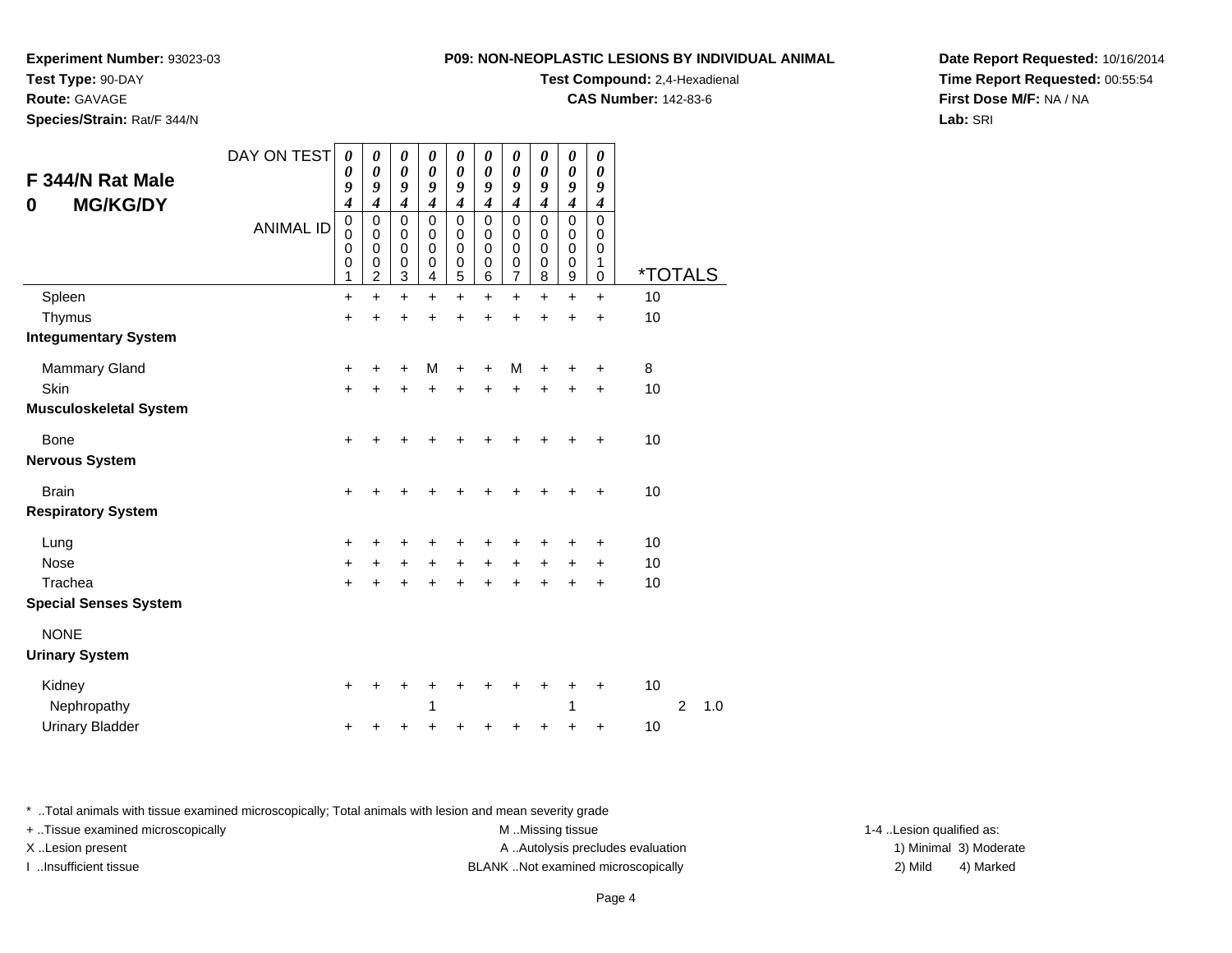**Test Compound:** 2,4-Hexadienal

**CAS Number:** 142-83-6

**Date Report Requested:** 10/16/2014**Time Report Requested:** 00:55:54**First Dose M/F:** NA / NA**Lab:** SRI

**Experiment Number:** 93023-03**Test Type:** 90-DAY**Route:** GAVAGE**Species/Strain:** Rat/F 344/N

#### DAY ON TEST**F 344/N Rat Male 7.5 MG/KG/DY**ANIMAL ID*0 0 9 4* 0 0 0 1 1*0 0 9 4* 0 0 0 1 2*0 0 9 4* 0 0 0 1 3*0 0 9 4* 0 0 0 1 4*0 0 9 4* 0 0 0 1 5*0 0 9 4* 0 0 0 1 6*0 0 9 4* 0 0 0 1 7*0 0 9 4* 0 0 0 1 8*0 0 9 4* 0 0 0 1 9*0 0 9 4* 0 0 02<br>^ 0 \*TOTALS**Alimentary System**Stomach, Forestomach $h \rightarrow$  <sup>+</sup> <sup>+</sup> <sup>+</sup> <sup>+</sup> <sup>+</sup> <sup>+</sup> <sup>+</sup> <sup>+</sup> + 10 **Cardiovascular System**NONE **Endocrine System**NONE **General Body System**NONE **Genital System**NONE **Hematopoietic System**NONE **Integumentary System**NONE **Musculoskeletal System**NONE **Nervous System**NONE

\* ..Total animals with tissue examined microscopically; Total animals with lesion and mean severity grade

+ ..Tissue examined microscopically examined microscopically examined as: M ..Missing tissue 1-4 ..Lesion qualified as:

X..Lesion present **A ..**Autolysis precludes evaluation A ..Autolysis precludes evaluation 1) Minimal 3) Moderate I ..Insufficient tissue BLANK ..Not examined microscopically 2) Mild 4) Marked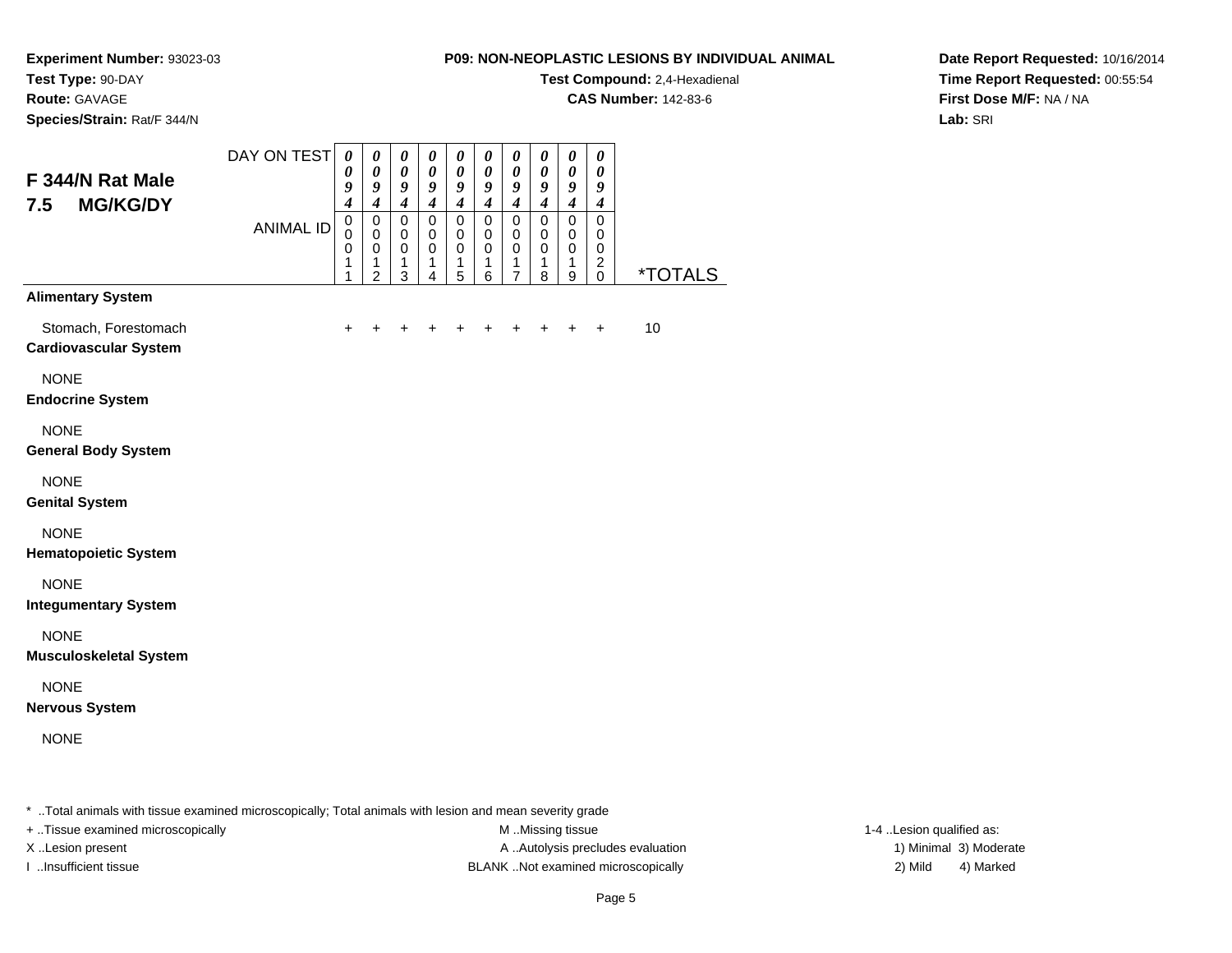# **Route:** GAVAGE

**Species/Strain:** Rat/F 344/N

### **P09: NON-NEOPLASTIC LESIONS BY INDIVIDUAL ANIMAL**

**Test Compound:** 2,4-Hexadienal

**CAS Number:** 142-83-6

**Date Report Requested:** 10/16/2014**Time Report Requested:** 00:55:54**First Dose M/F:** NA / NA**Lab:** SRI

#### DAY ON TEST**F 344/N Rat Male 7.5 MG/KG/DY**ANIMAL ID*0 0 9 4* 0 0 0 1*0 0 9 4*0<br>0<br>0<br>1<br>2 *0 0 9 4* 0 0 0 1*0 0 9 4* 0 0 0 1*0 0 9 4* 0 0 0 1 5*0 0 9 4* 0 0 0 1*0 0 9 4* 0 0 0 1*0 0 9 4*0<br>0<br>0<br>1 *0 0 9 4* 0 0 0 1*0 0 9 4* 0 0 02<br>^ \*TOTALS

3

4

1

#### **Respiratory System**

Nose

 $e$  + <sup>+</sup> <sup>+</sup> <sup>+</sup> <sup>+</sup> <sup>+</sup> <sup>+</sup> <sup>+</sup> <sup>+</sup> + 10

6

7

8

9

#### **Special Senses System**

NONE

#### **Urinary System**

NONE

\* ..Total animals with tissue examined microscopically; Total animals with lesion and mean severity grade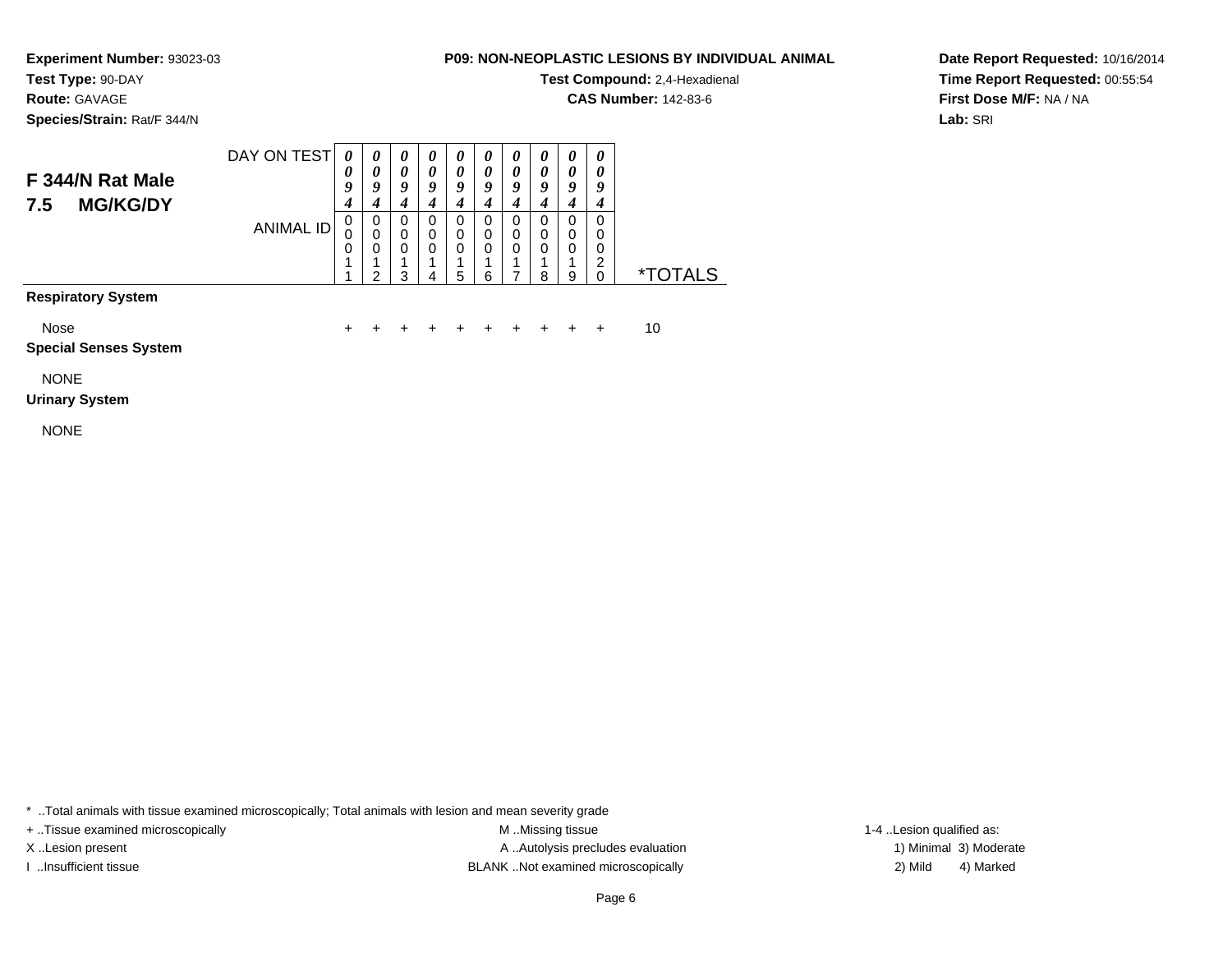### **Route:** GAVAGE

**Species/Strain:** Rat/F 344/N

#### **P09: NON-NEOPLASTIC LESIONS BY INDIVIDUAL ANIMAL**

**Test Compound:** 2,4-Hexadienal

**CAS Number:** 142-83-6

**Date Report Requested:** 10/16/2014**Time Report Requested:** 00:55:54**First Dose M/F:** NA / NA**Lab:** SRI

| F 344/N Rat Male<br>15<br><b>MG/KG/DY</b>            | DAY ON TEST      | 0<br>0<br>9<br>$\boldsymbol{4}$                        | 0<br>0<br>9<br>$\boldsymbol{4}$                | $\boldsymbol{\theta}$<br>$\boldsymbol{\theta}$<br>9<br>$\boldsymbol{4}$ | $\pmb{\theta}$<br>$\pmb{\theta}$<br>9<br>$\boldsymbol{4}$ | $\pmb{\theta}$<br>$\boldsymbol{\theta}$<br>9<br>$\boldsymbol{4}$ | $\pmb{\theta}$<br>$\pmb{\theta}$<br>9<br>$\boldsymbol{4}$ | $\boldsymbol{\theta}$<br>$\boldsymbol{\theta}$<br>$\boldsymbol{g}$<br>$\boldsymbol{4}$ | $\boldsymbol{\theta}$<br>$\boldsymbol{\theta}$<br>9<br>$\boldsymbol{4}$ | $\boldsymbol{\theta}$<br>$\boldsymbol{\theta}$<br>9<br>$\boldsymbol{4}$ | $\boldsymbol{\theta}$<br>$\boldsymbol{\theta}$<br>9<br>$\boldsymbol{4}$  |                       |
|------------------------------------------------------|------------------|--------------------------------------------------------|------------------------------------------------|-------------------------------------------------------------------------|-----------------------------------------------------------|------------------------------------------------------------------|-----------------------------------------------------------|----------------------------------------------------------------------------------------|-------------------------------------------------------------------------|-------------------------------------------------------------------------|--------------------------------------------------------------------------|-----------------------|
|                                                      | <b>ANIMAL ID</b> | $\mathbf 0$<br>0<br>$\mathbf 0$<br>$\overline{c}$<br>1 | $\mathsf 0$<br>0<br>$\pmb{0}$<br>$\frac{2}{2}$ | $\mathbf 0$<br>0<br>$\mathbf 0$<br>$\overline{c}$<br>3                  | $\mathsf 0$<br>0<br>$\mathbf 0$<br>$\frac{2}{4}$          | $\mathbf 0$<br>0<br>0<br>$\frac{2}{5}$                           | $\overline{0}$<br>0<br>$\pmb{0}$<br>$\frac{2}{6}$         | $\mathbf 0$<br>$\mathbf 0$<br>$\pmb{0}$<br>$\frac{2}{7}$                               | $\overline{0}$<br>0<br>$\pmb{0}$<br>$\boldsymbol{2}$<br>8               | $\mathbf 0$<br>$\mathbf 0$<br>$\pmb{0}$<br>$\boldsymbol{2}$<br>9        | $\mathbf 0$<br>0<br>$\mathbf 0$<br>$\ensuremath{\mathsf{3}}$<br>$\Omega$ | <i><b>*TOTALS</b></i> |
| <b>Alimentary System</b>                             |                  |                                                        |                                                |                                                                         |                                                           |                                                                  |                                                           |                                                                                        |                                                                         |                                                                         |                                                                          |                       |
| Stomach, Forestomach<br><b>Cardiovascular System</b> |                  | $\ddot{}$                                              | ٠                                              | ٠                                                                       | +                                                         | +                                                                | ٠                                                         |                                                                                        | ÷                                                                       | $\ddot{}$                                                               | $\ddot{}$                                                                | 10                    |
| <b>NONE</b><br><b>Endocrine System</b>               |                  |                                                        |                                                |                                                                         |                                                           |                                                                  |                                                           |                                                                                        |                                                                         |                                                                         |                                                                          |                       |
| <b>NONE</b><br><b>General Body System</b>            |                  |                                                        |                                                |                                                                         |                                                           |                                                                  |                                                           |                                                                                        |                                                                         |                                                                         |                                                                          |                       |
| <b>NONE</b><br><b>Genital System</b>                 |                  |                                                        |                                                |                                                                         |                                                           |                                                                  |                                                           |                                                                                        |                                                                         |                                                                         |                                                                          |                       |
| <b>NONE</b><br><b>Hematopoietic System</b>           |                  |                                                        |                                                |                                                                         |                                                           |                                                                  |                                                           |                                                                                        |                                                                         |                                                                         |                                                                          |                       |
| <b>NONE</b><br><b>Integumentary System</b>           |                  |                                                        |                                                |                                                                         |                                                           |                                                                  |                                                           |                                                                                        |                                                                         |                                                                         |                                                                          |                       |
| <b>NONE</b><br><b>Musculoskeletal System</b>         |                  |                                                        |                                                |                                                                         |                                                           |                                                                  |                                                           |                                                                                        |                                                                         |                                                                         |                                                                          |                       |
| <b>NONE</b><br><b>Nervous System</b>                 |                  |                                                        |                                                |                                                                         |                                                           |                                                                  |                                                           |                                                                                        |                                                                         |                                                                         |                                                                          |                       |
| <b>NONE</b>                                          |                  |                                                        |                                                |                                                                         |                                                           |                                                                  |                                                           |                                                                                        |                                                                         |                                                                         |                                                                          |                       |
|                                                      |                  |                                                        |                                                |                                                                         |                                                           |                                                                  |                                                           |                                                                                        |                                                                         |                                                                         |                                                                          |                       |

\* ..Total animals with tissue examined microscopically; Total animals with lesion and mean severity grade

+ ..Tissue examined microscopically examined microscopically examined as:  $M$  ..Missing tissue 1-4 ..Lesion qualified as:

X..Lesion present **A ..Autolysis precludes evaluation** A ..Autolysis precludes evaluation 1) Minimal 3) Moderate I ..Insufficient tissue BLANK ..Not examined microscopically 2) Mild 4) Marked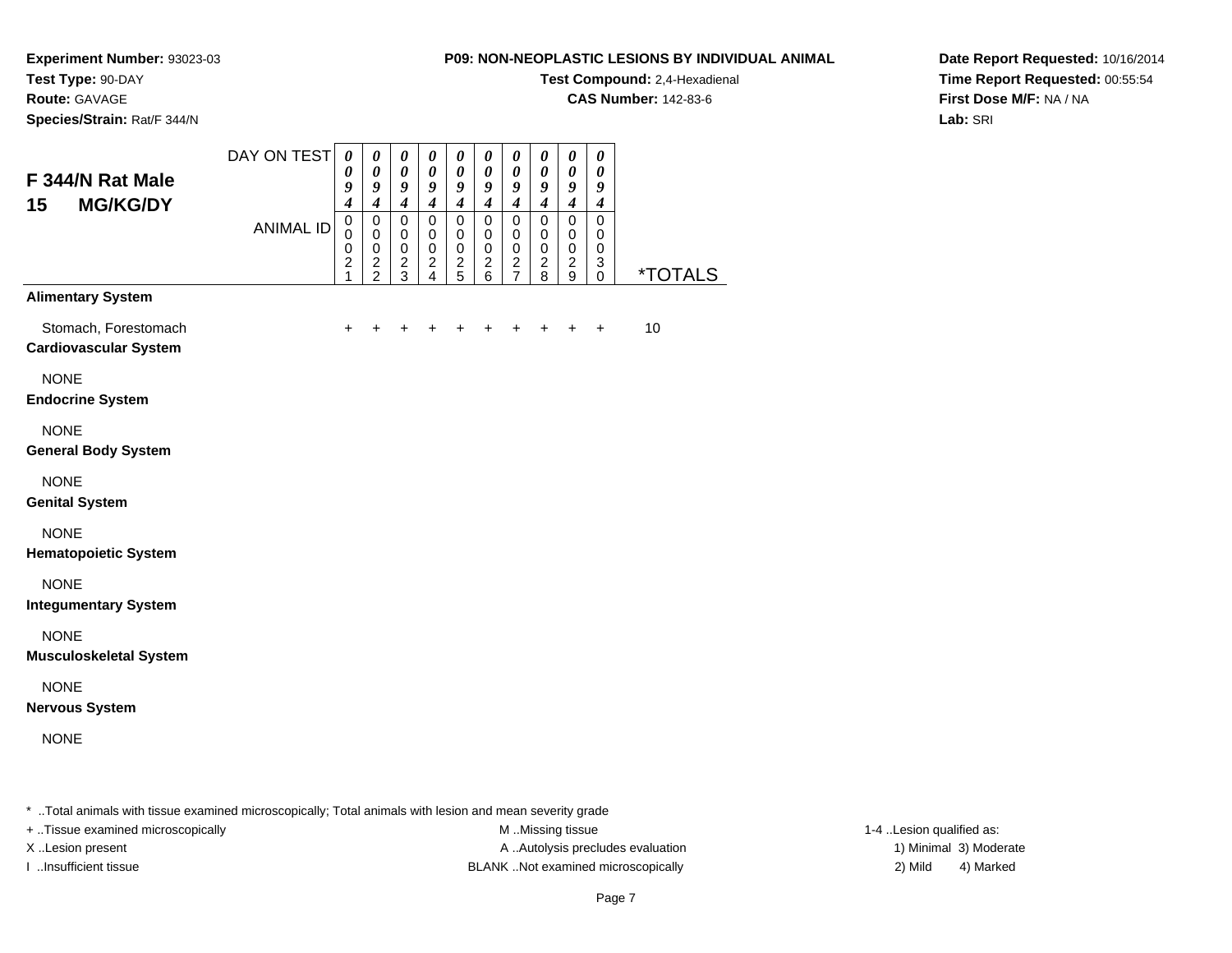**Test Type:** 90-DAY**Route:** GAVAGE

**Species/Strain:** Rat/F 344/N

### **P09: NON-NEOPLASTIC LESIONS BY INDIVIDUAL ANIMAL**

**Test Compound:** 2,4-Hexadienal

**CAS Number:** 142-83-6

**Date Report Requested:** 10/16/2014**Time Report Requested:** 00:55:54**First Dose M/F:** NA / NA**Lab:** SRI

#### DAY ON TEST**F 344/N Rat Male 15 MG/KG/DY**ANIMAL ID*0 0 9 4*0<br>0<br>0<br>2<br>1 *0 0 9 4* 0 0 0 2 2*0 0 9 4* 0 0 0 2 3*0 0 9 4* 0 0 0 2 4*0 0 9 4* 0 0 0 2 5*0 0 9 4* 0 0 0 2 6*0 0 9 4* 0 0 0 2 7*0 0 9 4* 0 0 0 2 8*0 0 9 4* 0 0 0 2 9*0 0 9 4* 0 0 03<br>^ \*TOTALS

# **Respiratory System**

Nose

 $e$  + <sup>+</sup> <sup>+</sup> <sup>+</sup> <sup>+</sup> <sup>+</sup> <sup>+</sup> <sup>+</sup> <sup>+</sup> + 10

#### **Special Senses System**

NONE

#### **Urinary System**

NONE

\* ..Total animals with tissue examined microscopically; Total animals with lesion and mean severity grade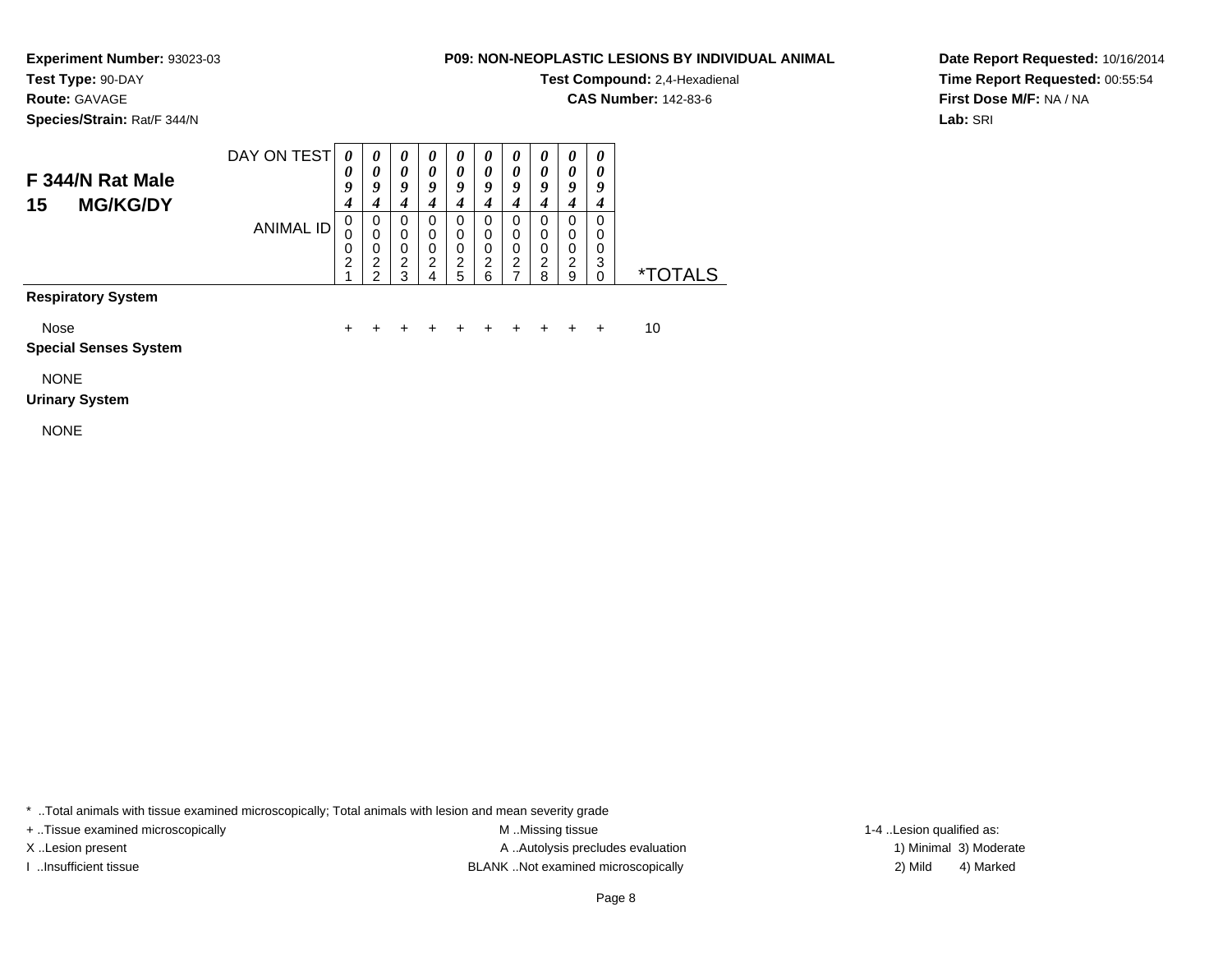**Experiment Number:** 93023-03**Test Type:** 90-DAY

**Route:** GAVAGE

**Species/Strain:** Rat/F 344/N

### **P09: NON-NEOPLASTIC LESIONS BY INDIVIDUAL ANIMAL**

**Test Compound:** 2,4-Hexadienal

**CAS Number:** 142-83-6

**Date Report Requested:** 10/16/2014**Time Report Requested:** 00:55:54**First Dose M/F:** NA / NA**Lab:** SRI

| F 344/N Rat Male<br><b>MG/KG/DY</b>                  | DAY ON TEST      | $\boldsymbol{\theta}$<br>0<br>9<br>$\boldsymbol{4}$             | $\pmb{\theta}$<br>$\pmb{\theta}$<br>9<br>$\boldsymbol{4}$ | $\boldsymbol{\theta}$<br>$\boldsymbol{\theta}$<br>9<br>$\boldsymbol{4}$ | $\boldsymbol{\theta}$<br>0<br>9<br>$\boldsymbol{4}$              | 0<br>0<br>9<br>$\boldsymbol{4}$                                                      | $\boldsymbol{\theta}$<br>0<br>$\boldsymbol{g}$<br>$\boldsymbol{4}$ | $\boldsymbol{\theta}$<br>$\boldsymbol{\theta}$<br>9<br>$\boldsymbol{4}$   | $\boldsymbol{\theta}$<br>$\boldsymbol{\theta}$<br>$\boldsymbol{g}$<br>$\boldsymbol{4}$ | $\boldsymbol{\theta}$<br>$\boldsymbol{\theta}$<br>$\boldsymbol{g}$<br>$\boldsymbol{4}$ | 0<br>0<br>9<br>$\boldsymbol{4}$                               |                       |
|------------------------------------------------------|------------------|-----------------------------------------------------------------|-----------------------------------------------------------|-------------------------------------------------------------------------|------------------------------------------------------------------|--------------------------------------------------------------------------------------|--------------------------------------------------------------------|---------------------------------------------------------------------------|----------------------------------------------------------------------------------------|----------------------------------------------------------------------------------------|---------------------------------------------------------------|-----------------------|
| 30                                                   | <b>ANIMAL ID</b> | $\pmb{0}$<br>$\overline{0}$<br>$\pmb{0}$<br>$\overline{3}$<br>1 | $\mathsf 0$<br>$\pmb{0}$<br>$\mathbf 0$<br>$\frac{3}{2}$  | $\mathsf 0$<br>0<br>$\pmb{0}$<br>3<br>$\overline{3}$                    | $\mathsf 0$<br>$\mathbf 0$<br>$\mathbf 0$<br>3<br>$\overline{4}$ | $\mathbf 0$<br>$\pmb{0}$<br>$\pmb{0}$<br>$\ensuremath{\mathsf{3}}$<br>$\overline{5}$ | $\mathsf 0$<br>$\pmb{0}$<br>$\mathbf 0$<br>3<br>6                  | $\mathbf 0$<br>$\mathbf 0$<br>$\mathbf 0$<br>$\sqrt{3}$<br>$\overline{7}$ | $\mathsf 0$<br>$\mathbf 0$<br>$\mathbf 0$<br>$\sqrt{3}$<br>8                           | $\pmb{0}$<br>$\pmb{0}$<br>$\pmb{0}$<br>$\ensuremath{\mathsf{3}}$<br>$\overline{9}$     | $\mathsf 0$<br>$\mathbf 0$<br>$\mathbf 0$<br>4<br>$\mathbf 0$ | <i><b>*TOTALS</b></i> |
| <b>Alimentary System</b>                             |                  |                                                                 |                                                           |                                                                         |                                                                  |                                                                                      |                                                                    |                                                                           |                                                                                        |                                                                                        |                                                               |                       |
| Stomach, Forestomach<br><b>Cardiovascular System</b> |                  | $\ddot{}$                                                       |                                                           | +                                                                       |                                                                  |                                                                                      |                                                                    | +                                                                         | +                                                                                      | $\ddot{}$                                                                              | $\ddot{}$                                                     | 10                    |
| <b>NONE</b><br><b>Endocrine System</b>               |                  |                                                                 |                                                           |                                                                         |                                                                  |                                                                                      |                                                                    |                                                                           |                                                                                        |                                                                                        |                                                               |                       |
| <b>NONE</b><br><b>General Body System</b>            |                  |                                                                 |                                                           |                                                                         |                                                                  |                                                                                      |                                                                    |                                                                           |                                                                                        |                                                                                        |                                                               |                       |
| <b>NONE</b><br><b>Genital System</b>                 |                  |                                                                 |                                                           |                                                                         |                                                                  |                                                                                      |                                                                    |                                                                           |                                                                                        |                                                                                        |                                                               |                       |
| <b>NONE</b><br><b>Hematopoietic System</b>           |                  |                                                                 |                                                           |                                                                         |                                                                  |                                                                                      |                                                                    |                                                                           |                                                                                        |                                                                                        |                                                               |                       |
| <b>NONE</b><br><b>Integumentary System</b>           |                  |                                                                 |                                                           |                                                                         |                                                                  |                                                                                      |                                                                    |                                                                           |                                                                                        |                                                                                        |                                                               |                       |
| <b>NONE</b><br><b>Musculoskeletal System</b>         |                  |                                                                 |                                                           |                                                                         |                                                                  |                                                                                      |                                                                    |                                                                           |                                                                                        |                                                                                        |                                                               |                       |
| <b>NONE</b><br><b>Nervous System</b>                 |                  |                                                                 |                                                           |                                                                         |                                                                  |                                                                                      |                                                                    |                                                                           |                                                                                        |                                                                                        |                                                               |                       |
| <b>NONE</b>                                          |                  |                                                                 |                                                           |                                                                         |                                                                  |                                                                                      |                                                                    |                                                                           |                                                                                        |                                                                                        |                                                               |                       |

\* ..Total animals with tissue examined microscopically; Total animals with lesion and mean severity grade

+ ..Tissue examined microscopically examined microscopically examined as:  $M$  ..Missing tissue 1-4 ..Lesion qualified as:

X..Lesion present **A ..Autolysis precludes evaluation** A ..Autolysis precludes evaluation 1) Minimal 3) Moderate I ..Insufficient tissue BLANK ..Not examined microscopically 2) Mild 4) Marked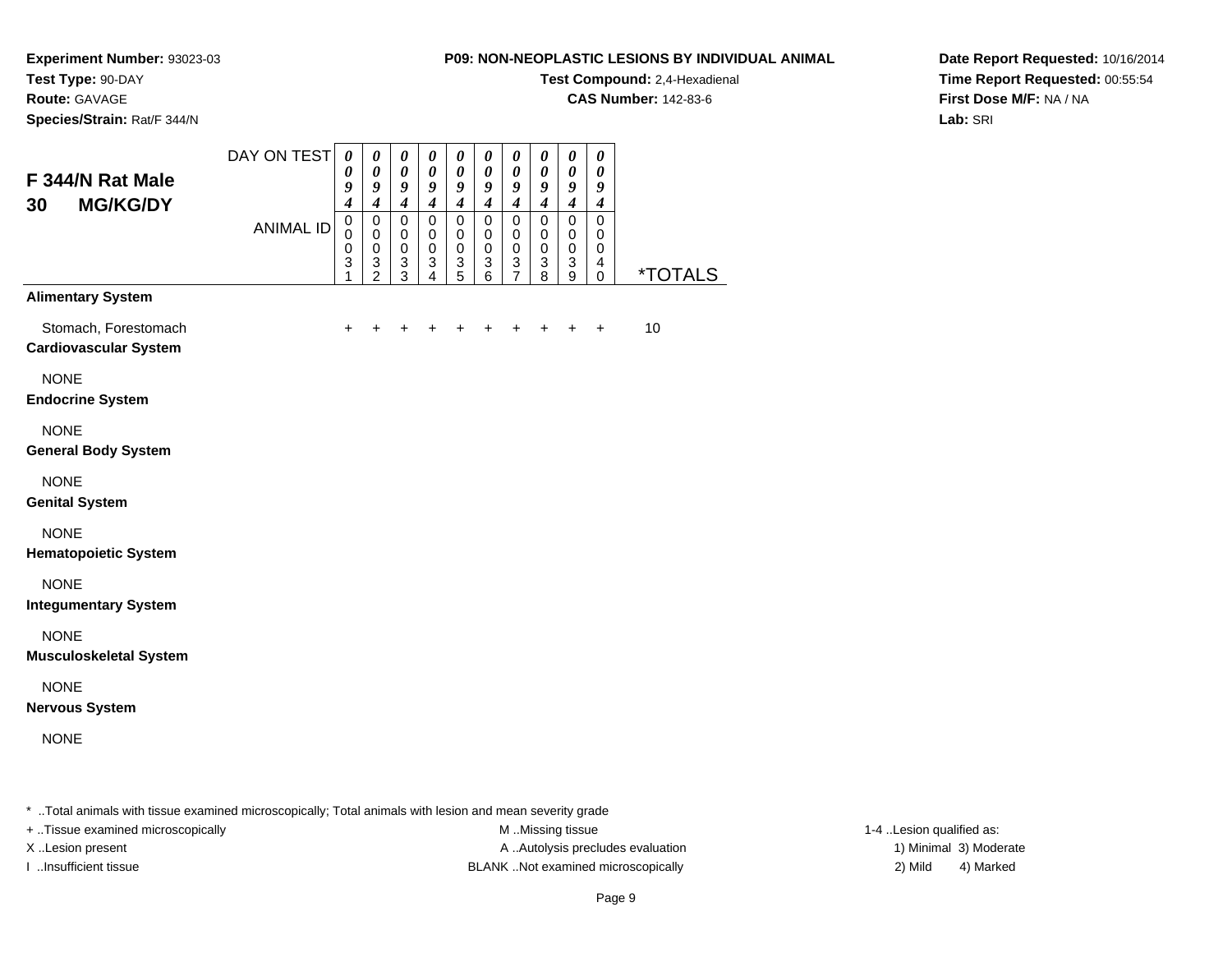**Route:** GAVAGE

**Species/Strain:** Rat/F 344/N

### **P09: NON-NEOPLASTIC LESIONS BY INDIVIDUAL ANIMAL**

**Test Compound:** 2,4-Hexadienal

**CAS Number:** 142-83-6

**Date Report Requested:** 10/16/2014**Time Report Requested:** 00:55:54**First Dose M/F:** NA / NA**Lab:** SRI

#### DAY ON TEST**F 344/N Rat Male 30 MG/KG/DY**ANIMAL ID*0 0 9 4*0<br>0<br>0<br>3<br>1 *0 0 9 4*0<br>0<br>0<br>3<br>2 *0 0 9 4* 0 0 0 3 3*0 0 9 4* 0 0 0 3 4*0 0 9 4* 0 0 0 3 5*0 0 9 4* 0 0 0 3 6*0 0 9 4* 0 0 0 3 7*0 0 9 4*0<br>0<br>0<br>3<br>8 *0 0 9 4*0<br>0<br>0<br>3<br>9 *0 0 9 4* 0 0 0 4 $\dot{0}$ \*TOTALS

**Respiratory System**

Nose

<sup>+</sup> <sup>+</sup> <sup>+</sup> <sup>+</sup> <sup>+</sup> <sup>+</sup> <sup>+</sup> <sup>+</sup> + 10

 $e$  + **Special Senses System**

NONE

#### **Urinary System**

NONE

\* ..Total animals with tissue examined microscopically; Total animals with lesion and mean severity grade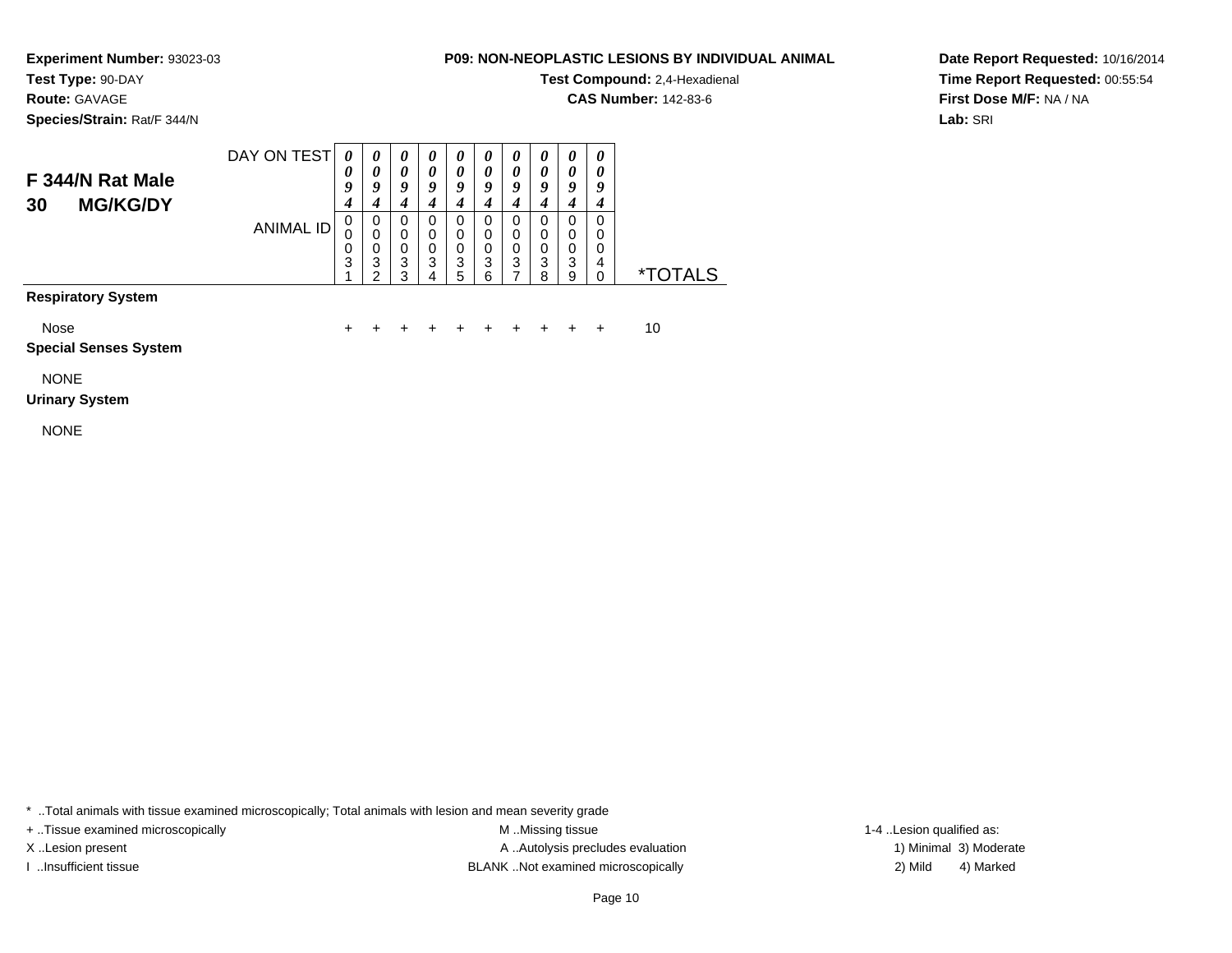**Test Compound:** 2,4-Hexadienal

**CAS Number:** 142-83-6

**Date Report Requested:** 10/16/2014**Time Report Requested:** 00:55:54**First Dose M/F:** NA / NA**Lab:** SRI

**Experiment Number:** 93023-03**Test Type:** 90-DAY**Route:** GAVAGE**Species/Strain:** Rat/F 344/N

| F 344/N Rat Male<br><b>MG/KG/DY</b>           | DAY ON TEST      | $\boldsymbol{\theta}$<br>0<br>9<br>4 | 0<br>$\pmb{\theta}$<br>9<br>$\boldsymbol{4}$       | 0<br>$\pmb{\theta}$<br>9<br>$\boldsymbol{4}$   | 0<br>$\pmb{\theta}$<br>9<br>$\boldsymbol{4}$ | 0<br>$\pmb{\theta}$<br>9<br>$\boldsymbol{4}$   | 0<br>$\pmb{\theta}$<br>9<br>$\boldsymbol{4}$       | 0<br>$\pmb{\theta}$<br>9<br>$\boldsymbol{4}$   | 0<br>0<br>9<br>$\boldsymbol{4}$       | 0<br>$\pmb{\theta}$<br>9<br>$\boldsymbol{4}$                           | 0<br>0<br>9<br>$\boldsymbol{4}$         |                       |
|-----------------------------------------------|------------------|--------------------------------------|----------------------------------------------------|------------------------------------------------|----------------------------------------------|------------------------------------------------|----------------------------------------------------|------------------------------------------------|---------------------------------------|------------------------------------------------------------------------|-----------------------------------------|-----------------------|
| 60                                            | <b>ANIMAL ID</b> | $\pmb{0}$<br>0<br>0<br>4<br>1        | $\pmb{0}$<br>0<br>$\pmb{0}$<br>4<br>$\overline{2}$ | $\mathbf 0$<br>0<br>$\pmb{0}$<br>$\frac{4}{3}$ | $\pmb{0}$<br>0<br>$\pmb{0}$<br>$\frac{4}{4}$ | $\mathbf 0$<br>0<br>$\pmb{0}$<br>$\frac{4}{5}$ | $\pmb{0}$<br>0<br>$\pmb{0}$<br>4<br>$\overline{6}$ | $\mathbf 0$<br>0<br>$\pmb{0}$<br>$\frac{4}{7}$ | $\pmb{0}$<br>0<br>$\pmb{0}$<br>4<br>8 | $\mathbf 0$<br>0<br>$\pmb{0}$<br>$\begin{array}{c} 4 \\ 9 \end{array}$ | $\mathbf 0$<br>0<br>$\,0\,$<br>$^5_{0}$ | <i><b>*TOTALS</b></i> |
| <b>Alimentary System</b>                      |                  |                                      |                                                    |                                                |                                              |                                                |                                                    |                                                |                                       |                                                                        |                                         |                       |
| Stomach, Forestomach<br>Cardiovascular System |                  | $\ddot{}$                            | M                                                  |                                                |                                              |                                                |                                                    |                                                |                                       |                                                                        |                                         | $\boldsymbol{9}$      |
| <b>NONE</b><br><b>Endocrine System</b>        |                  |                                      |                                                    |                                                |                                              |                                                |                                                    |                                                |                                       |                                                                        |                                         |                       |
| <b>NONE</b><br><b>General Body System</b>     |                  |                                      |                                                    |                                                |                                              |                                                |                                                    |                                                |                                       |                                                                        |                                         |                       |
| <b>NONE</b><br><b>Genital System</b>          |                  |                                      |                                                    |                                                |                                              |                                                |                                                    |                                                |                                       |                                                                        |                                         |                       |
| <b>NONE</b><br><b>Hematopoietic System</b>    |                  |                                      |                                                    |                                                |                                              |                                                |                                                    |                                                |                                       |                                                                        |                                         |                       |
| <b>NONE</b><br><b>Integumentary System</b>    |                  |                                      |                                                    |                                                |                                              |                                                |                                                    |                                                |                                       |                                                                        |                                         |                       |
| <b>NONE</b><br>Musculoskeletal System         |                  |                                      |                                                    |                                                |                                              |                                                |                                                    |                                                |                                       |                                                                        |                                         |                       |
| <b>NONE</b><br><b>Nervous System</b>          |                  |                                      |                                                    |                                                |                                              |                                                |                                                    |                                                |                                       |                                                                        |                                         |                       |
| <b>NONE</b>                                   |                  |                                      |                                                    |                                                |                                              |                                                |                                                    |                                                |                                       |                                                                        |                                         |                       |
|                                               |                  |                                      |                                                    |                                                |                                              |                                                |                                                    |                                                |                                       |                                                                        |                                         |                       |

\* ..Total animals with tissue examined microscopically; Total animals with lesion and mean severity grade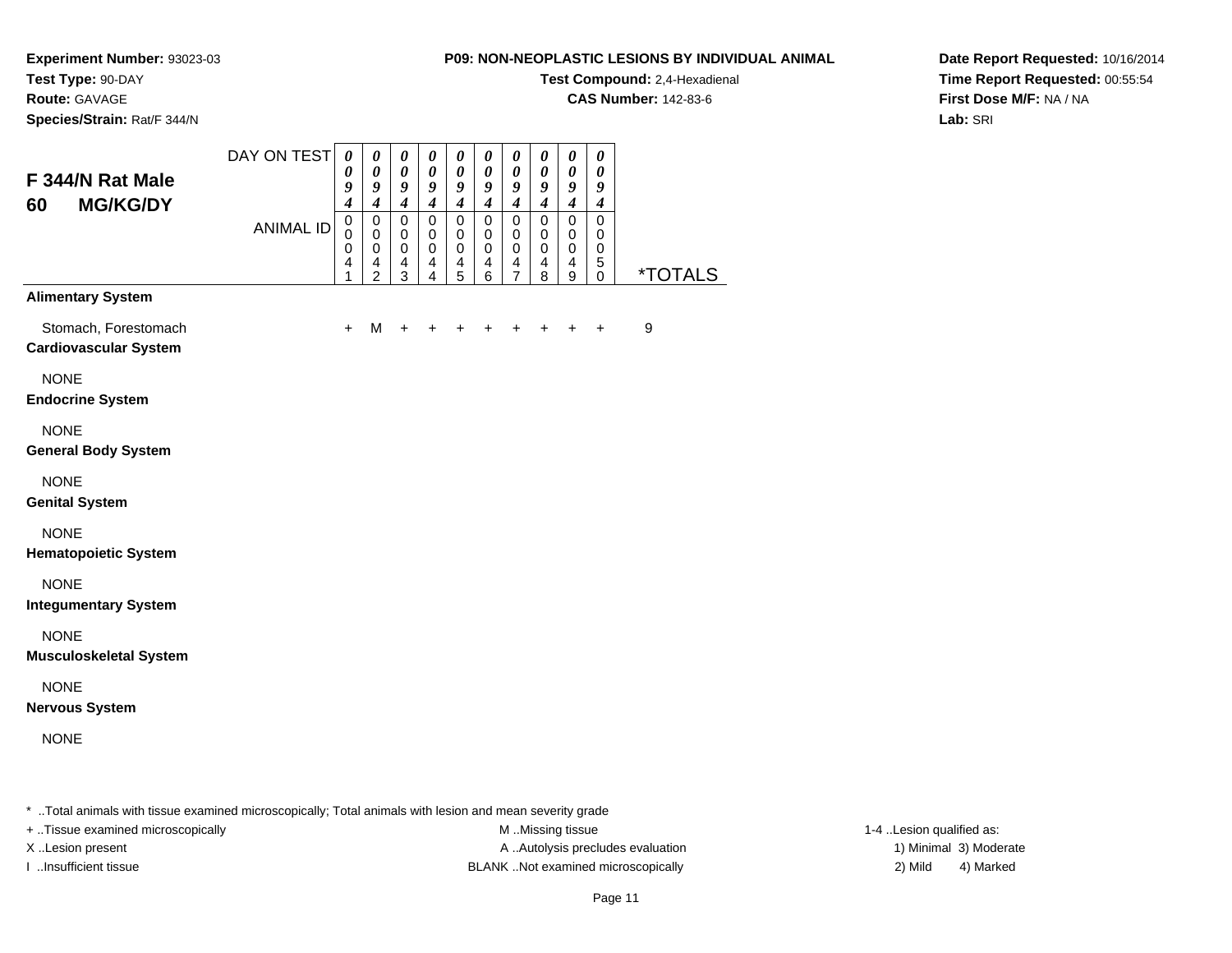**Experiment Number:** 93023-03

**Test Type:** 90-DAY**Route:** GAVAGE

**Species/Strain:** Rat/F 344/N

**Test Compound:** 2,4-Hexadienal

**CAS Number:** 142-83-6

**Date Report Requested:** 10/16/2014**Time Report Requested:** 00:55:54**First Dose M/F:** NA / NA**Lab:** SRI

| F 344/N Rat Male<br><b>MG/KG/DY</b><br>60 | DAY ON TEST<br><b>ANIMAL ID</b> | 0<br>0<br>9<br>4<br>0<br>0<br>0<br>4 | $\boldsymbol{\theta}$<br>0<br>9<br>4<br>0<br>$\mathbf 0$<br>0<br>4 | $\boldsymbol{\theta}$<br>$\boldsymbol{\theta}$<br>9<br>4<br>0<br>$\mathbf 0$<br>$\mathbf 0$<br>4 | 0<br>0<br>9<br>4<br>0<br>$\mathbf 0$<br>$\mathbf 0$<br>4 | 0<br>0<br>9<br>$\boldsymbol{4}$<br>0<br>0<br>0<br>4 | 0<br>0<br>9<br>4<br>0<br>0<br>$\mathbf 0$<br>4 | 0<br>0<br>9<br>4<br>0<br>0<br>0<br>4 | 0<br>0<br>9<br>4<br>0<br>0<br>0<br>4 | $\boldsymbol{\theta}$<br>$\boldsymbol{\theta}$<br>9<br>4<br>0<br>0<br>0<br>$\overline{4}$ | 0<br>0<br>9<br>4<br>0<br>0<br>0<br>5 |    |                       |     |
|-------------------------------------------|---------------------------------|--------------------------------------|--------------------------------------------------------------------|--------------------------------------------------------------------------------------------------|----------------------------------------------------------|-----------------------------------------------------|------------------------------------------------|--------------------------------------|--------------------------------------|-------------------------------------------------------------------------------------------|--------------------------------------|----|-----------------------|-----|
|                                           |                                 |                                      | 2                                                                  | 3                                                                                                | 4                                                        | 5                                                   | 6                                              | 7                                    | 8                                    | 9                                                                                         | 0                                    |    | <i><b>*TOTALS</b></i> |     |
| <b>Respiratory System</b>                 |                                 |                                      |                                                                    |                                                                                                  |                                                          |                                                     |                                                |                                      |                                      |                                                                                           |                                      |    |                       |     |
| Lung                                      |                                 |                                      |                                                                    |                                                                                                  |                                                          | $\ddot{}$                                           |                                                |                                      |                                      |                                                                                           |                                      | 1  |                       |     |
| Alveolar Epith, Hyperplasia               |                                 |                                      |                                                                    |                                                                                                  |                                                          | 2                                                   |                                                |                                      |                                      |                                                                                           |                                      |    |                       | 2.0 |
| Inflammation, Chronic                     |                                 |                                      |                                                                    |                                                                                                  |                                                          | 1                                                   |                                                |                                      |                                      |                                                                                           |                                      |    | 1                     | 1.0 |
| Nose                                      |                                 | +                                    |                                                                    | +                                                                                                | +                                                        |                                                     |                                                | +                                    | +                                    | +                                                                                         | $\ddot{}$                            | 10 |                       |     |
| <b>Special Senses System</b>              |                                 |                                      |                                                                    |                                                                                                  |                                                          |                                                     |                                                |                                      |                                      |                                                                                           |                                      |    |                       |     |
| <b>NONE</b>                               |                                 |                                      |                                                                    |                                                                                                  |                                                          |                                                     |                                                |                                      |                                      |                                                                                           |                                      |    |                       |     |
| <b>Urinary System</b>                     |                                 |                                      |                                                                    |                                                                                                  |                                                          |                                                     |                                                |                                      |                                      |                                                                                           |                                      |    |                       |     |
| Kidney                                    |                                 |                                      |                                                                    | +                                                                                                |                                                          |                                                     |                                                |                                      |                                      |                                                                                           |                                      | 1  |                       |     |
| Hydronephrosis                            |                                 |                                      |                                                                    | 2                                                                                                |                                                          |                                                     |                                                |                                      |                                      |                                                                                           |                                      |    |                       | 2.0 |

\* ..Total animals with tissue examined microscopically; Total animals with lesion and mean severity grade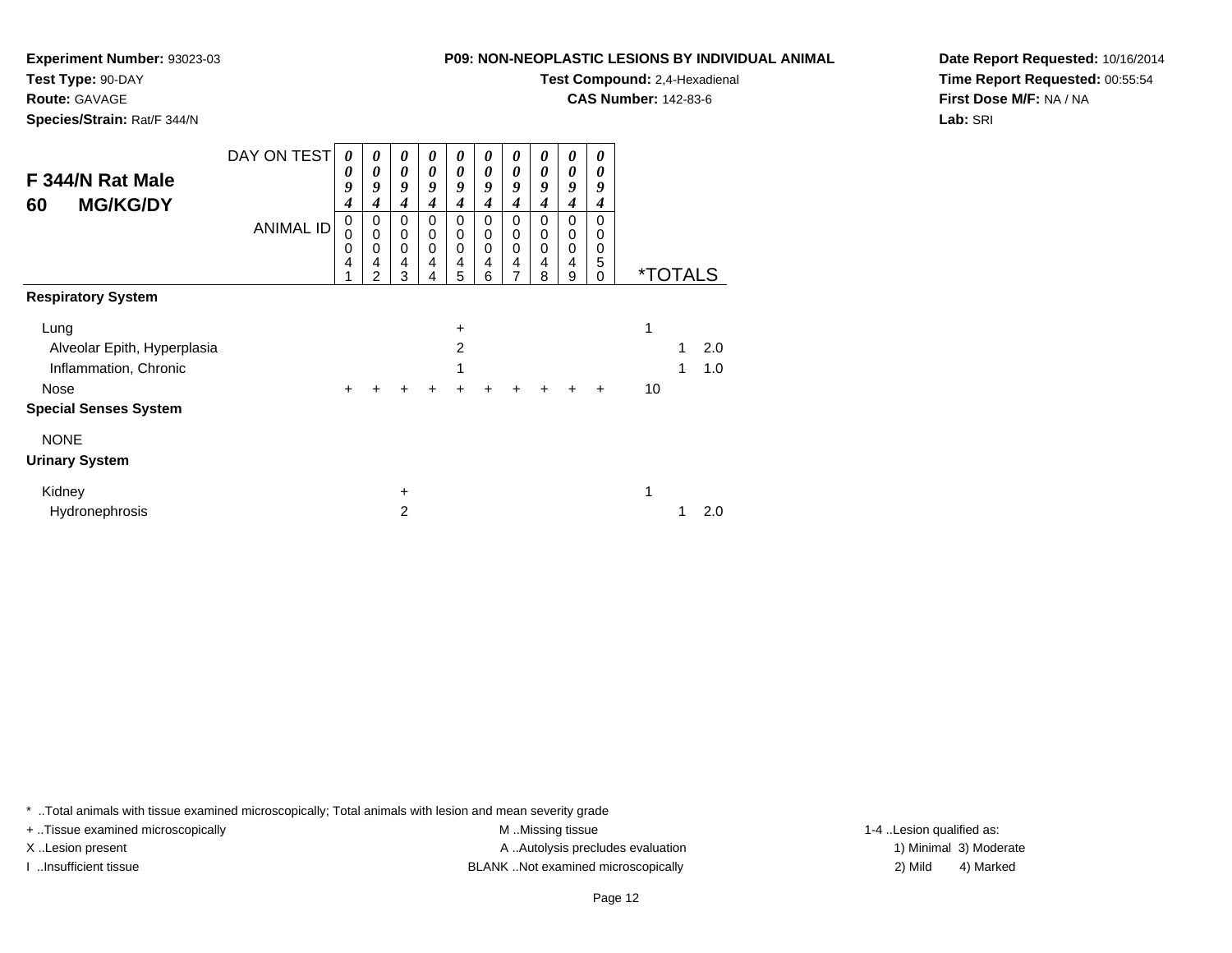**Experiment Number:** 93023-03**Test Type:** 90-DAY

**Route:** GAVAGE

**Species/Strain:** Rat/F 344/N

# **Test Compound:** 2,4-Hexadienal

**CAS Number:** 142-83-6

**Date Report Requested:** 10/16/2014**Time Report Requested:** 00:55:54**First Dose M/F:** NA / NA**Lab:** SRI

|                                   | DAY ON TEST      | 0                                         | 0                                                   | 0                                      | 0                                      | 0                                          | 0                                         | 0                                                      | 0                                         | 0                                            | 0                                                |                       |    |     |
|-----------------------------------|------------------|-------------------------------------------|-----------------------------------------------------|----------------------------------------|----------------------------------------|--------------------------------------------|-------------------------------------------|--------------------------------------------------------|-------------------------------------------|----------------------------------------------|--------------------------------------------------|-----------------------|----|-----|
| F 344/N Rat Male                  |                  | 0<br>9                                    | 0<br>9                                              | 0<br>9                                 | $\boldsymbol{\theta}$<br>9             | 0<br>9                                     | 0<br>9                                    | 0<br>9                                                 | $\theta$<br>9                             | $\theta$<br>9                                | $\theta$<br>9                                    |                       |    |     |
| <b>MG/KG/DY</b><br>120            |                  | $\overline{\boldsymbol{4}}$               | $\overline{4}$                                      | $\overline{\mathbf{4}}$                | $\overline{\boldsymbol{4}}$            | $\overline{\mathbf{4}}$                    | $\boldsymbol{4}$                          | $\boldsymbol{4}$                                       | $\boldsymbol{4}$                          | $\overline{\boldsymbol{4}}$                  | $\boldsymbol{4}$                                 |                       |    |     |
|                                   | <b>ANIMAL ID</b> | $\mathbf 0$<br>$\mathbf 0$<br>0<br>5<br>1 | $\Omega$<br>0<br>$\mathbf 0$<br>5<br>$\overline{2}$ | $\Omega$<br>0<br>$\mathbf 0$<br>5<br>3 | $\Omega$<br>0<br>$\mathbf 0$<br>5<br>4 | $\mathbf{0}$<br>0<br>$\mathbf 0$<br>5<br>5 | $\mathbf 0$<br>0<br>$\mathbf 0$<br>5<br>6 | $\mathbf 0$<br>0<br>$\mathbf 0$<br>5<br>$\overline{7}$ | $\mathbf 0$<br>0<br>$\mathbf 0$<br>5<br>8 | $\overline{0}$<br>0<br>$\mathbf 0$<br>5<br>9 | $\mathbf 0$<br>$\Omega$<br>$\mathbf 0$<br>6<br>0 | <i><b>*TOTALS</b></i> |    |     |
| <b>Alimentary System</b>          |                  |                                           |                                                     |                                        |                                        |                                            |                                           |                                                        |                                           |                                              |                                                  |                       |    |     |
| Esophagus                         |                  | +                                         | +                                                   | +                                      | +                                      | +                                          | ٠                                         | +                                                      | +                                         | +                                            | +                                                | 10                    |    |     |
| Intestine Large, Cecum            |                  | +                                         | +                                                   | +                                      | +                                      | $\ddot{}$                                  | $\ddot{}$                                 | +                                                      | +                                         | +                                            | +                                                | 10                    |    |     |
| Intestine Large, Colon            |                  | +                                         | +                                                   | +                                      | +                                      | +                                          | $\ddot{}$                                 | +                                                      | +                                         | +                                            | +                                                | 10                    |    |     |
| Intestine Large, Rectum           |                  | $\ddot{}$                                 | +                                                   | +                                      | +                                      | +                                          | $\ddot{}$                                 | +                                                      | +                                         | +                                            | +                                                | 10                    |    |     |
| Intestine Small, Duodenum         |                  | $\ddot{}$                                 | $\ddot{}$                                           | $\ddot{}$                              | $\ddot{}$                              | $\ddot{}$                                  | $\ddot{}$                                 | $\ddot{}$                                              | $\ddot{}$                                 | $\ddot{}$                                    | $\ddot{}$                                        | 10                    |    |     |
| Intestine Small, Ileum            |                  | $\ddot{}$                                 | $\ddot{}$                                           | $\ddot{}$                              | $\ddot{}$                              | $\ddot{}$                                  | $\ddot{}$                                 | $\ddot{}$                                              | $\ddot{}$                                 | $\ddot{}$                                    | $\ddot{}$                                        | 10                    |    |     |
| Intestine Small, Jejunum          |                  | $\ddot{}$                                 | $\div$                                              | +                                      | +                                      | +                                          | $\ddot{}$                                 | +                                                      | $\ddot{}$                                 | +                                            | $\ddot{}$                                        | 10                    |    |     |
| Liver                             |                  | $\ddot{}$                                 | +                                                   | $\ddot{}$                              | ÷                                      | $\ddot{}$                                  | $\ddot{}$                                 | $\ddot{}$                                              | $\ddot{}$                                 | $\ddot{}$                                    | $\ddot{}$                                        | 10                    |    |     |
| Infiltration Cellular, Mixed Cell |                  |                                           |                                                     |                                        |                                        |                                            |                                           |                                                        |                                           | 2                                            |                                                  |                       | 1  | 2.0 |
| Pancreas                          |                  | $\ddot{}$                                 | ٠                                                   | ٠                                      |                                        |                                            |                                           | ٠                                                      | +                                         | $\ddot{}$                                    | $\pm$                                            | 10                    |    |     |
| Salivary Glands                   |                  | +                                         | +                                                   | +                                      | +                                      | +                                          | $\ddot{}$                                 | $\ddot{}$                                              | $\ddot{}$                                 | $\ddot{}$                                    | $\ddot{}$                                        | 10                    |    |     |
| Stomach, Forestomach              |                  | $\ddot{}$                                 | $\ddot{}$                                           | $\ddot{}$                              | $\ddot{}$                              | $\ddot{}$                                  | ÷                                         | $\ddot{}$                                              | $\ddot{}$                                 | $\ddot{}$                                    | $\ddot{}$                                        | 10                    |    |     |
| Edema                             |                  | $\overline{c}$                            |                                                     |                                        |                                        |                                            |                                           |                                                        |                                           |                                              |                                                  |                       | 1  | 2.0 |
| Epithelium, Degeneration          |                  | $\overline{c}$                            | 2                                                   | 1                                      | 1                                      | 1                                          |                                           |                                                        | 1                                         | 1                                            | 3                                                |                       | 8  | 1.5 |
| Epithelium, Hyperplasia           |                  | $\overline{2}$                            | $\mathfrak{p}$                                      | 3                                      | 3                                      | 3                                          | 3                                         | 3                                                      | 3                                         | 3                                            | $\overline{4}$                                   |                       | 10 | 2.9 |
| Foreign Body                      |                  |                                           |                                                     | 2                                      | 2                                      | $\overline{c}$                             |                                           |                                                        | 1                                         |                                              |                                                  |                       | 4  | 1.8 |
| Inflammation, Chronic Active      |                  | $\overline{2}$                            | 3                                                   | 3                                      | 3                                      | 3                                          | 3                                         | 3                                                      | 3                                         | 3                                            | 3                                                |                       | 10 | 2.9 |
| Ulcer                             |                  |                                           |                                                     |                                        |                                        |                                            |                                           |                                                        |                                           |                                              | 3                                                |                       | 1  | 3.0 |
| Stomach, Glandular                |                  | +                                         |                                                     |                                        |                                        |                                            |                                           |                                                        |                                           | +                                            | $\ddot{}$                                        | 10                    |    |     |
| <b>Cardiovascular System</b>      |                  |                                           |                                                     |                                        |                                        |                                            |                                           |                                                        |                                           |                                              |                                                  |                       |    |     |
| Heart                             |                  |                                           |                                                     |                                        |                                        |                                            |                                           |                                                        |                                           | +                                            | +                                                | 10                    |    |     |

\* ..Total animals with tissue examined microscopically; Total animals with lesion and mean severity grade

+ ..Tissue examined microscopically examined microscopically examined as:  $M$  ..Missing tissue 1-4 ..Lesion qualified as: X..Lesion present **A ..Autolysis precludes evaluation** A ..Autolysis precludes evaluation 1) Minimal 3) Moderate

I ..Insufficient tissue BLANK ..Not examined microscopically 2) Mild 4) Marked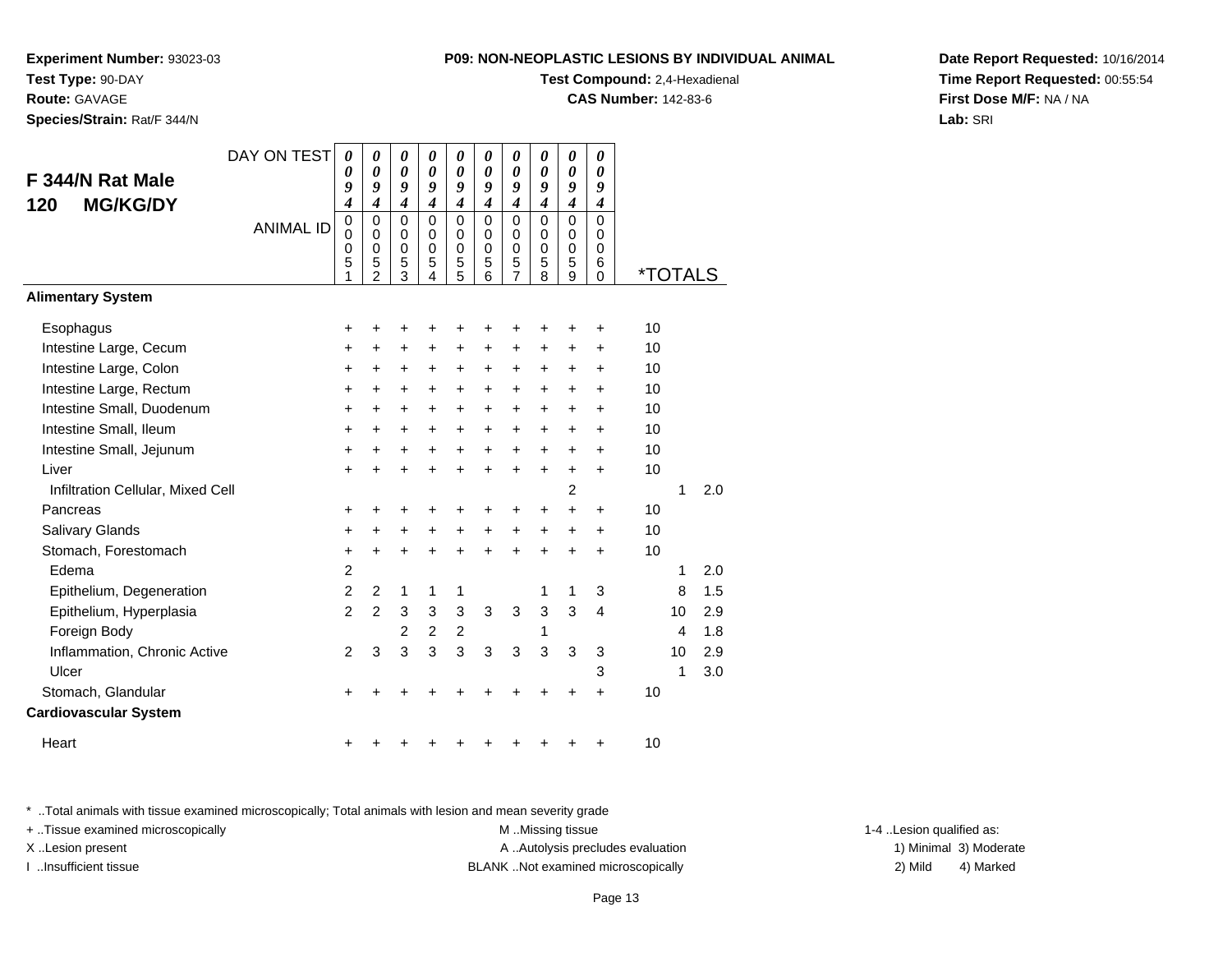**Experiment Number:** 93023-03

**Test Type:** 90-DAY**Route:** GAVAGE

**Species/Strain:** Rat/F 344/N

|  | NON-NEOPLASTIC LESIONS BY INDIVIDUAL ANIMAL |  |  |
|--|---------------------------------------------|--|--|
|  |                                             |  |  |

**Test Compound:** 2,4-Hexadienal

**CAS Number:** 142-83-6

**Date Report Requested:** 10/16/2014**Time Report Requested:** 00:55:54**First Dose M/F:** NA / NA**Lab:** SRI

| DAY ON TEST                              | 0                | 0                           | 0                          | 0                          | 0                          | 0                          | 0                          | $\boldsymbol{\theta}$      | 0                             | 0                          |                       |                |     |
|------------------------------------------|------------------|-----------------------------|----------------------------|----------------------------|----------------------------|----------------------------|----------------------------|----------------------------|-------------------------------|----------------------------|-----------------------|----------------|-----|
| F 344/N Rat Male                         | 0<br>9           | $\boldsymbol{\theta}$<br>9  | 0<br>9                     | 0<br>9                     | $\pmb{\theta}$<br>9        | $\boldsymbol{\theta}$<br>9 | $\boldsymbol{\theta}$<br>9 | $\boldsymbol{\theta}$<br>9 | $\boldsymbol{\theta}$<br>9    | $\boldsymbol{\theta}$<br>9 |                       |                |     |
| <b>MG/KG/DY</b><br>120                   | 4                | $\overline{\boldsymbol{4}}$ | $\boldsymbol{4}$           | $\boldsymbol{4}$           | $\boldsymbol{4}$           | $\overline{4}$             | $\boldsymbol{4}$           | $\boldsymbol{4}$           | $\boldsymbol{4}$              | $\boldsymbol{4}$           |                       |                |     |
| <b>ANIMAL ID</b>                         | $\mathbf 0$<br>0 | 0<br>$\Omega$               | $\mathbf 0$<br>$\mathbf 0$ | $\mathsf 0$<br>$\mathbf 0$ | $\mathsf 0$<br>$\mathbf 0$ | $\mathbf 0$<br>$\Omega$    | $\mathbf 0$<br>$\mathbf 0$ | $\mathbf 0$<br>0           | $\overline{0}$<br>$\mathbf 0$ | $\mathbf 0$<br>0           |                       |                |     |
|                                          | 0                | $\pmb{0}$                   | 0                          | 0                          | $\pmb{0}$                  | $\mathbf 0$                | $\mathbf 0$                | $\mathbf 0$                | $\mathbf 0$                   | 0                          |                       |                |     |
|                                          | 5<br>1           | 5<br>$\overline{2}$         | 5<br>$\overline{3}$        | 5<br>4                     | $\frac{5}{5}$              | 5<br>6                     | 5<br>$\overline{7}$        | 5<br>8                     | 5<br>9                        | 6<br>$\Omega$              | <i><b>*TOTALS</b></i> |                |     |
| <b>Endocrine System</b>                  |                  |                             |                            |                            |                            |                            |                            |                            |                               |                            |                       |                |     |
| <b>Adrenal Cortex</b>                    | +                | +                           | +                          | +                          | +                          | ┿                          | +                          |                            | ٠                             | ÷                          | 10                    |                |     |
| <b>Accessory Adrenal Cortical Nodule</b> |                  |                             |                            | 3                          |                            |                            |                            |                            |                               | 3                          |                       | $\overline{2}$ | 3.0 |
| Adrenal Medulla                          | +                | +                           | $\ddot{}$                  | $\ddot{}$                  | +                          | ÷                          | ٠                          | ÷                          | ÷                             | +                          | 10                    |                |     |
| Islets, Pancreatic                       | $\ddot{}$        | $\ddot{}$                   | $\ddot{}$                  | $\ddot{}$                  | $\ddot{}$                  | $\ddot{}$                  | $\ddot{}$                  | $\ddot{}$                  | +                             | $\ddot{}$                  | 10                    |                |     |
| Parathyroid Gland                        | $\ddot{}$        | $\ddot{}$                   | +                          | $\ddot{}$                  | $\ddot{}$                  | $\ddot{}$                  | $\ddot{}$                  | $\ddot{}$                  | $\ddot{}$                     | M                          | 9                     |                |     |
| <b>Pituitary Gland</b>                   | $\ddot{}$        | $\ddot{}$                   | $\ddot{}$                  | $\ddot{}$                  | $\ddot{}$                  | $+$                        | $\ddot{}$                  | $+$                        | $\ddot{}$                     | $\ddot{}$                  | 10                    |                |     |
| <b>Thyroid Gland</b>                     | $\ddot{}$        | ÷                           | $\ddot{}$                  | $\ddot{}$                  | $\ddot{}$                  | $\ddot{}$                  | $\ddot{}$                  |                            | ÷                             | $\ddot{}$                  | 10                    |                |     |
| <b>General Body System</b>               |                  |                             |                            |                            |                            |                            |                            |                            |                               |                            |                       |                |     |
| <b>NONE</b>                              |                  |                             |                            |                            |                            |                            |                            |                            |                               |                            |                       |                |     |
| <b>Genital System</b>                    |                  |                             |                            |                            |                            |                            |                            |                            |                               |                            |                       |                |     |
| Epididymis                               | +                | +                           | +                          |                            | +                          | ٠                          | ٠                          |                            |                               | ٠                          | 10                    |                |     |
| <b>Preputial Gland</b>                   | $\ddot{}$        | $\ddot{}$                   | $\ddot{}$                  | $\ddot{}$                  | $\ddot{}$                  | $\ddot{}$                  | $\ddot{}$                  | $\ddot{}$                  | $\ddot{}$                     | $\ddot{}$                  | 10                    |                |     |
| Prostate                                 | $\ddot{}$        | +                           | $\ddot{}$                  | $\ddot{}$                  | $\ddot{}$                  | $\ddot{}$                  | +                          | $\ddot{}$                  | +                             | $\ddot{}$                  | 10                    |                |     |
| <b>Seminal Vesicle</b>                   | $\ddot{}$        | +                           | +                          | +                          | $\ddot{}$                  | $\ddot{}$                  | +                          | $\ddot{}$                  | +                             | +                          | 10                    |                |     |
| <b>Testes</b>                            | $\ddot{}$        | $\ddot{}$                   | $\ddot{}$                  | $\ddot{}$                  | $\ddot{}$                  | $\ddot{}$                  | $\ddot{}$                  | $+$                        | $\ddot{}$                     | $\ddot{}$                  | 10                    |                |     |
| <b>Hematopoietic System</b>              |                  |                             |                            |                            |                            |                            |                            |                            |                               |                            |                       |                |     |
| <b>Bone Marrow</b>                       | +                | +                           | +                          |                            |                            |                            | +                          |                            |                               | ٠                          | 10                    |                |     |
| Lymph Node, Mandibular                   | $\ddot{}$        | $\ddot{}$                   | +                          | $\ddot{}$                  | $\ddot{}$                  | $\ddot{}$                  | $\ddot{}$                  | $\ddot{}$                  | $\ddot{}$                     | $\ddot{}$                  | 10                    |                |     |
| Hemorrhage                               | $\overline{2}$   |                             |                            |                            |                            | 1                          | $\overline{2}$             |                            |                               |                            |                       | 3              | 1.7 |
| Lymph Node, Mesenteric                   | +                | +                           | +                          |                            | +                          | +                          | +                          |                            |                               | +                          | 10                    |                |     |

\* ..Total animals with tissue examined microscopically; Total animals with lesion and mean severity grade

+ ..Tissue examined microscopically examined microscopically examined as:  $M$  ..Missing tissue 1-4 ..Lesion qualified as:

M ..Missing tissue X..Lesion present **A ..Autolysis precludes evaluation** A ..Autolysis precludes evaluation 1) Minimal 3) Moderate I ..Insufficient tissue BLANK ..Not examined microscopically 2) Mild 4) Marked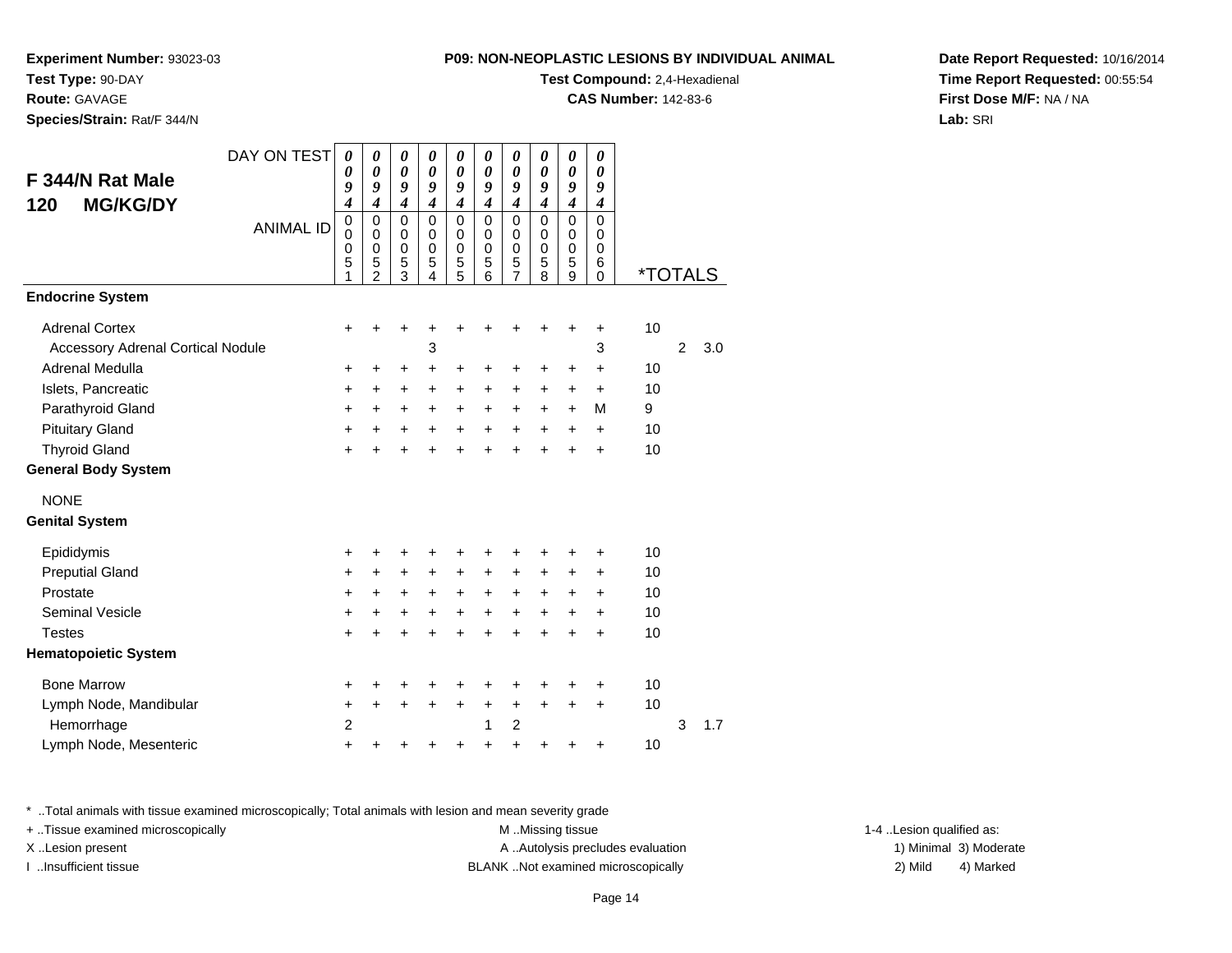**Test Type:** 90-DAY

**Route:** GAVAGE

**Species/Strain:** Rat/F 344/N

#### **P09: NON-NEOPLASTIC LESIONS BY INDIVIDUAL ANIMAL**

**Test Compound:** 2,4-Hexadienal

**CAS Number:** 142-83-6

**Date Report Requested:** 10/16/2014**Time Report Requested:** 00:55:54**First Dose M/F:** NA / NA**Lab:** SRI

| F 344/N Rat Male<br><b>MG/KG/DY</b><br>120 | DAY ON TEST      | $\boldsymbol{\theta}$<br>0<br>9<br>$\boldsymbol{4}$ | 0<br>$\boldsymbol{\theta}$<br>9<br>$\boldsymbol{4}$           | $\boldsymbol{\theta}$<br>$\boldsymbol{\theta}$<br>9<br>$\boldsymbol{4}$ | $\boldsymbol{\theta}$<br>$\boldsymbol{\theta}$<br>9<br>$\boldsymbol{4}$ | $\pmb{\theta}$<br>$\boldsymbol{\theta}$<br>9<br>$\boldsymbol{4}$ | 0<br>$\boldsymbol{\theta}$<br>9<br>$\overline{\boldsymbol{4}}$ | 0<br>0<br>9<br>$\boldsymbol{4}$ | 0<br>$\boldsymbol{\theta}$<br>9<br>$\boldsymbol{4}$ | $\boldsymbol{\theta}$<br>$\boldsymbol{\theta}$<br>9<br>$\boldsymbol{4}$ | 0<br>0<br>9<br>$\boldsymbol{4}$                     |                              |   |     |
|--------------------------------------------|------------------|-----------------------------------------------------|---------------------------------------------------------------|-------------------------------------------------------------------------|-------------------------------------------------------------------------|------------------------------------------------------------------|----------------------------------------------------------------|---------------------------------|-----------------------------------------------------|-------------------------------------------------------------------------|-----------------------------------------------------|------------------------------|---|-----|
|                                            | <b>ANIMAL ID</b> | $\pmb{0}$<br>$\mathbf 0$<br>$\mathbf 0$<br>5<br>1   | $\mathbf 0$<br>$\Omega$<br>$\mathbf 0$<br>5<br>$\overline{2}$ | $\mathbf 0$<br>$\mathbf 0$<br>$\mathbf 0$<br>$\frac{5}{3}$              | $\mathbf 0$<br>$\Omega$<br>0<br>5<br>$\overline{4}$                     | 0<br>0<br>$\boldsymbol{0}$<br>$\frac{5}{5}$                      | 0<br>$\mathbf 0$<br>0<br>5<br>6                                | 0<br>0<br>0<br>$\frac{5}{7}$    | $\Omega$<br>0<br>$\mathbf 0$<br>5<br>8              | $\mathbf 0$<br>$\mathbf 0$<br>$\mathbf 0$<br>$\frac{5}{9}$              | $\mathbf 0$<br>$\mathbf 0$<br>0<br>6<br>$\mathbf 0$ | <u><i><b>*TOTALS</b></i></u> |   |     |
| Lymph Node, Mesenteric                     |                  | $\ddot{}$                                           | $\ddot{}$                                                     | $\ddot{}$                                                               | $\ddot{}$                                                               | $\ddot{}$                                                        | $\ddot{}$                                                      | $\ddot{}$                       | $\ddot{}$                                           | $+$                                                                     | $\ddot{}$                                           | 10                           |   |     |
| Spleen                                     |                  | +                                                   | +                                                             | +                                                                       | $\ddot{}$                                                               | +                                                                | +                                                              | +                               | +                                                   | $\ddot{}$                                                               | $\ddot{}$                                           | 10                           |   |     |
| Thymus                                     |                  | $\ddot{}$                                           | ÷                                                             | $\ddot{}$                                                               | +                                                                       | +                                                                | +                                                              | $\ddot{}$                       | +                                                   | $\div$                                                                  | $\ddot{}$                                           | 10                           |   |     |
| <b>Integumentary System</b>                |                  |                                                     |                                                               |                                                                         |                                                                         |                                                                  |                                                                |                                 |                                                     |                                                                         |                                                     |                              |   |     |
| <b>Mammary Gland</b>                       |                  | +                                                   |                                                               | +                                                                       | M                                                                       | +                                                                |                                                                |                                 |                                                     |                                                                         | M                                                   | 8                            |   |     |
| Skin                                       |                  | $\ddot{}$                                           |                                                               | +                                                                       | +                                                                       | +                                                                | +                                                              | +                               | +                                                   |                                                                         | $\ddot{}$                                           | 10                           |   |     |
| <b>Musculoskeletal System</b>              |                  |                                                     |                                                               |                                                                         |                                                                         |                                                                  |                                                                |                                 |                                                     |                                                                         |                                                     |                              |   |     |
| <b>Bone</b>                                |                  |                                                     |                                                               |                                                                         |                                                                         |                                                                  |                                                                |                                 |                                                     |                                                                         |                                                     | 10                           |   |     |
| <b>Nervous System</b>                      |                  |                                                     |                                                               |                                                                         |                                                                         |                                                                  |                                                                |                                 |                                                     |                                                                         |                                                     |                              |   |     |
| <b>Brain</b>                               |                  | $\ddot{}$                                           |                                                               | +                                                                       |                                                                         |                                                                  |                                                                |                                 |                                                     |                                                                         | +                                                   | 10                           |   |     |
| <b>Respiratory System</b>                  |                  |                                                     |                                                               |                                                                         |                                                                         |                                                                  |                                                                |                                 |                                                     |                                                                         |                                                     |                              |   |     |
| Lung                                       |                  |                                                     |                                                               |                                                                         |                                                                         |                                                                  |                                                                |                                 |                                                     |                                                                         |                                                     | 10                           |   |     |
| Foreign Body                               |                  |                                                     |                                                               |                                                                         |                                                                         |                                                                  | Χ                                                              |                                 |                                                     |                                                                         |                                                     |                              | 1 |     |
| Hemorrhage                                 |                  |                                                     |                                                               |                                                                         |                                                                         |                                                                  |                                                                |                                 |                                                     | 1                                                                       |                                                     |                              | 1 | 1.0 |
| <b>Nose</b>                                |                  | +                                                   |                                                               | +                                                                       |                                                                         |                                                                  | +                                                              | +                               | +                                                   | $\ddot{}$                                                               | +                                                   | 10                           |   |     |
| Exudate                                    |                  |                                                     |                                                               |                                                                         | 1                                                                       |                                                                  | 1                                                              |                                 | 2                                                   | 1                                                                       | 1                                                   |                              | 5 | 1.2 |
| Olfactory Epi, Atrophy                     |                  | $\overline{2}$                                      |                                                               | $\overline{c}$                                                          | 3                                                                       |                                                                  | 1                                                              | 3                               | 3                                                   | 1                                                                       | 3                                                   |                              | 8 | 2.3 |
| Olfactory Epi, Inflammation, Chronic       |                  |                                                     |                                                               |                                                                         |                                                                         |                                                                  |                                                                |                                 | 2                                                   |                                                                         |                                                     |                              | 1 | 2.0 |
| Turbinate, Osteofibrosis                   |                  | 3                                                   | 1                                                             | 2                                                                       | 3                                                                       |                                                                  |                                                                | 3                               | 3                                                   | 1                                                                       | 2                                                   |                              | 8 | 2.3 |
| Trachea                                    |                  | +                                                   | +                                                             | +                                                                       | +                                                                       |                                                                  | +                                                              | +                               | +                                                   |                                                                         | +                                                   | 10                           |   |     |

\* ..Total animals with tissue examined microscopically; Total animals with lesion and mean severity grade

+ ..Tissue examined microscopically examined microscopically examined as:  $M$  ..Missing tissue 1-4 ..Lesion qualified as: X..Lesion present **A ..Autolysis precludes evaluation** A ..Autolysis precludes evaluation 1) Minimal 3) Moderate

I ..Insufficient tissue BLANK ..Not examined microscopically 2) Mild 4) Marked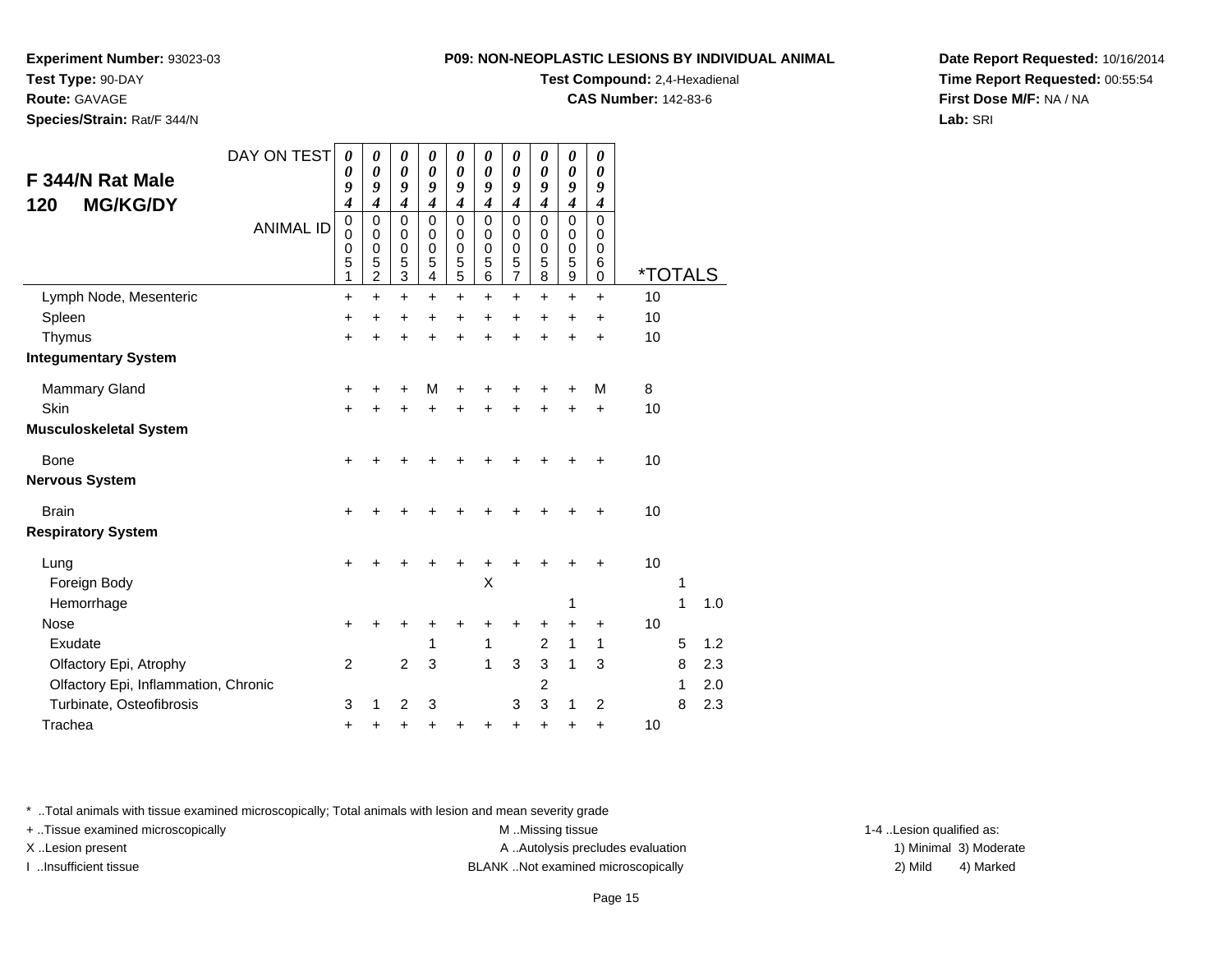**Test Type:** 90-DAY

**Route:** GAVAGE

**Species/Strain:** Rat/F 344/N

### **P09: NON-NEOPLASTIC LESIONS BY INDIVIDUAL ANIMAL**

**Test Compound:** 2,4-Hexadienal

**CAS Number:** 142-83-6

**Date Report Requested:** 10/16/2014**Time Report Requested:** 00:55:54**First Dose M/F:** NA / NA**Lab:** SRI

|                              | DAY ON TEST | 0 | $\theta$ | $\theta$ | $\boldsymbol{\theta}$ | $\boldsymbol{\theta}$ | $\boldsymbol{\theta}$ | $\boldsymbol{\theta}$ | U | $\boldsymbol{\theta}$ | $\boldsymbol{\theta}$ |                       |
|------------------------------|-------------|---|----------|----------|-----------------------|-----------------------|-----------------------|-----------------------|---|-----------------------|-----------------------|-----------------------|
| F 344/N Rat Male             |             | 0 | 0        | 0        | $\boldsymbol{\theta}$ | 0                     | 0                     | 0                     | 0 | 0                     |                       |                       |
|                              |             | 9 | 9        | 9        | g                     | 9                     | 9                     | 9                     | у | 9                     | 9                     |                       |
| <b>MG/KG/DY</b><br>120       |             |   |          |          |                       |                       |                       |                       |   |                       |                       |                       |
|                              | ANIMAL ID   | 0 | 0        | 0        | 0                     | 0                     | O                     | 0                     | U | 0                     | 0                     |                       |
|                              |             | 0 | 0        | $\Omega$ | 0                     | 0                     | 0                     | 0                     | 0 | 0                     | 0                     |                       |
|                              |             | 0 | 0        | 0        | 0                     | 0                     | 0                     | 0                     | 0 | 0                     | 0                     |                       |
|                              |             | 5 | 5        | 5        | 5                     | 5                     | 5                     | 5                     | 5 | 5                     | 6                     |                       |
|                              |             |   | ◠        | 3        |                       | 5                     | 6                     |                       | 8 | 9                     | 0                     | <i><b>*TOTALS</b></i> |
| <b>Special Senses System</b> |             |   |          |          |                       |                       |                       |                       |   |                       |                       |                       |

| <b>NONE</b><br><b>Urinary System</b> |  |  |  |                     |  |                         |  |
|--------------------------------------|--|--|--|---------------------|--|-------------------------|--|
| Kidney                               |  |  |  | + + + + + + + + + + |  | 10                      |  |
| Urinary Bladder                      |  |  |  | + + + + + + + + + + |  | 10                      |  |
|                                      |  |  |  |                     |  | *** END OF MALE DATA*** |  |

\* ..Total animals with tissue examined microscopically; Total animals with lesion and mean severity grade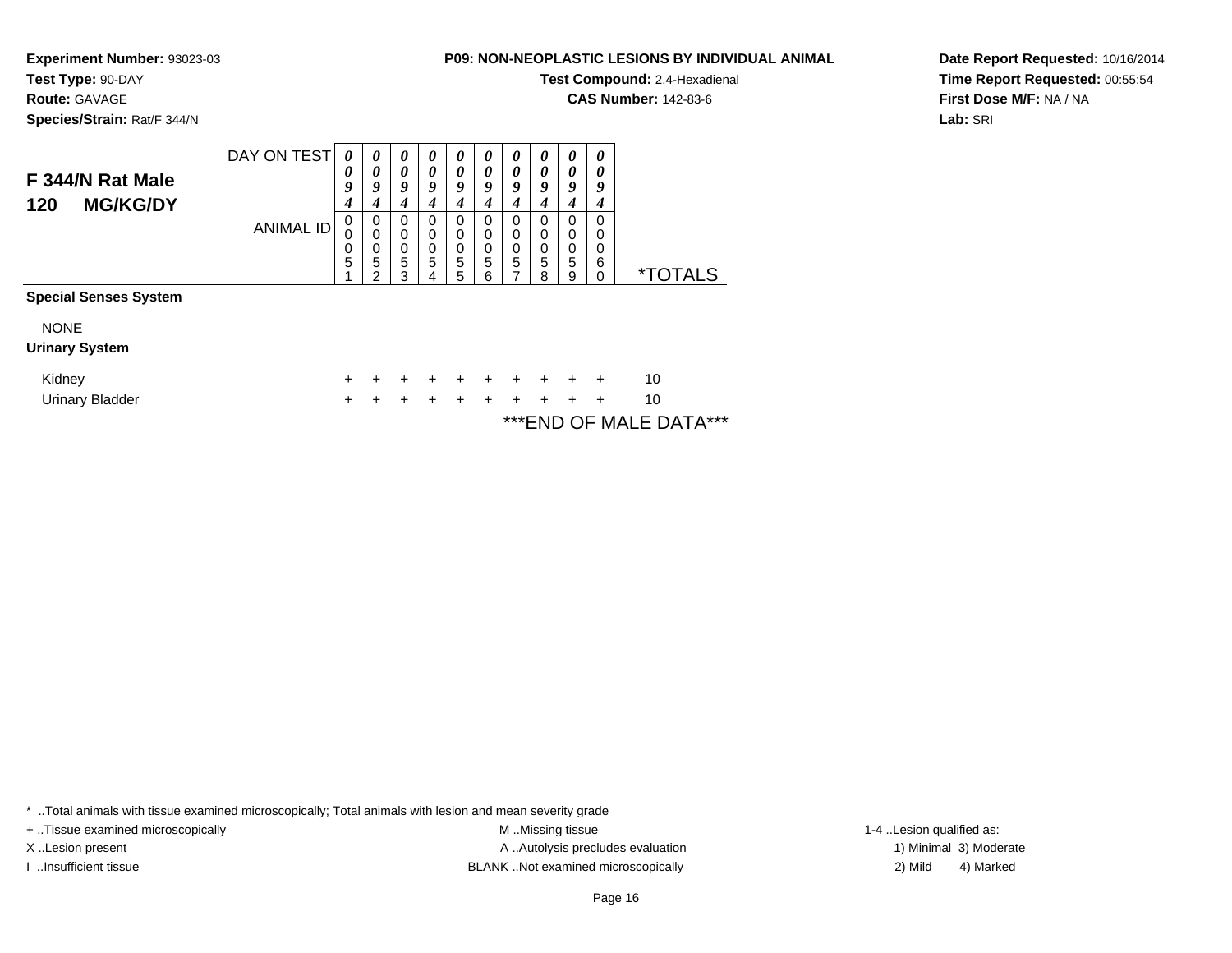**Route:** GAVAGE

**Species/Strain:** Rat/F 344/N

### **P09: NON-NEOPLASTIC LESIONS BY INDIVIDUAL ANIMAL**

**Test Compound:** 2,4-Hexadienal

**CAS Number:** 142-83-6

**Date Report Requested:** 10/16/2014**Time Report Requested:** 00:55:55**First Dose M/F:** NA / NA**Lab:** SRI

|                                          | DAY ON TEST      | $\boldsymbol{\theta}$ | 0                | $\boldsymbol{\theta}$ | $\boldsymbol{\theta}$   | 0              | 0                | 0                | 0                | $\boldsymbol{\theta}$      | 0                             |                       |                |     |
|------------------------------------------|------------------|-----------------------|------------------|-----------------------|-------------------------|----------------|------------------|------------------|------------------|----------------------------|-------------------------------|-----------------------|----------------|-----|
| F 344/N Rat Female                       |                  | 0<br>9                | 0<br>9           | 0<br>9                | 0<br>9                  | 0<br>9         | 0<br>9           | 0<br>9           | 0<br>9           | $\boldsymbol{\theta}$<br>9 | 0<br>9                        |                       |                |     |
| <b>MG/KG/DY</b><br>0                     |                  | $\boldsymbol{4}$      | $\boldsymbol{4}$ | $\boldsymbol{4}$      | $\boldsymbol{4}$        | 4              | $\boldsymbol{4}$ | $\boldsymbol{4}$ | $\boldsymbol{4}$ | $\boldsymbol{4}$           | $\boldsymbol{4}$              |                       |                |     |
|                                          | <b>ANIMAL ID</b> | $\mathbf 0$<br>0      | 0<br>$\Omega$    | $\mathbf 0$<br>0      | $\Omega$<br>$\mathbf 0$ | 0<br>0         | $\mathbf 0$<br>0 | 0<br>0           | $\mathbf 0$<br>0 | $\Omega$<br>$\Omega$       | $\Omega$<br>0                 |                       |                |     |
|                                          |                  | 0                     | $\Omega$         | $\mathbf 0$           | $\Omega$                | $\Omega$       | $\Omega$         | 0                | $\mathbf 0$      | $\mathbf 0$                | $\mathbf 0$                   |                       |                |     |
|                                          |                  | 6<br>1                | 6<br>2           | 6<br>3                | 6<br>4                  | 6<br>5         | 6<br>6           | 6<br>7           | 6<br>8           | 6<br>9                     | $\overline{7}$<br>$\mathbf 0$ | <i><b>*TOTALS</b></i> |                |     |
| <b>Alimentary System</b>                 |                  |                       |                  |                       |                         |                |                  |                  |                  |                            |                               |                       |                |     |
| Esophagus                                |                  | +                     | +                |                       |                         | +              | +                | +                | +                | +                          | M                             | 9                     |                |     |
| Intestine Large, Cecum                   |                  | +                     | +                | $\ddot{}$             | +                       | $\ddot{}$      | $\ddot{}$        | $\ddot{}$        | $\ddot{}$        | +                          | +                             | 10                    |                |     |
| Intestine Large, Colon                   |                  | $\ddot{}$             | $\ddot{}$        | $\ddot{}$             | $\ddot{}$               | $\ddot{}$      | $\ddot{}$        | $\ddot{}$        | $\ddot{}$        | $\ddot{}$                  | $\ddot{}$                     | 10                    |                |     |
| Intestine Large, Rectum                  |                  | $\ddot{}$             | +                | $\ddot{}$             | $\ddot{}$               | $\ddot{}$      | $\ddot{}$        | $\ddot{}$        | $\ddot{}$        | +                          | +                             | 10                    |                |     |
| Intestine Small, Duodenum                |                  | $\ddot{}$             | $\ddot{}$        | $\ddot{}$             | $\ddot{}$               | $\ddot{}$      | $\ddot{}$        | $+$              | $\ddot{}$        | $\ddot{}$                  | $\ddot{}$                     | 10                    |                |     |
| Intestine Small, Ileum                   |                  | $\ddot{}$             | $\ddot{}$        | $\ddot{}$             | +                       | $\ddot{}$      | $\ddot{}$        | $\ddot{}$        | $\ddot{}$        | +                          | +                             | 10                    |                |     |
| Intestine Small, Jejunum                 |                  | $\ddot{}$             | $\ddot{}$        | +                     | $\ddot{}$               | $\ddot{}$      | $\ddot{}$        | $\ddot{}$        | $\ddot{}$        | $\ddot{}$                  | $\ddot{}$                     | 10                    |                |     |
| Liver                                    |                  | $\ddot{}$             | $\ddot{}$        | $\ddot{}$             | $+$                     | $\ddot{}$      | $\ddot{}$        | $+$              | $\ddot{}$        | $\ddot{}$                  | $\ddot{}$                     | 10                    |                |     |
| Hepatodiaphragmatic Nodule               |                  |                       |                  | X                     | X                       |                |                  |                  |                  |                            |                               |                       | $\overline{c}$ |     |
| Infiltration Cellular, Mixed Cell        |                  | 1                     | 3                |                       |                         | $\overline{c}$ |                  |                  |                  |                            | 1                             |                       | $\overline{4}$ | 1.8 |
| Pancreas                                 |                  | +                     | $\ddot{}$        | $\ddot{}$             | $\ddot{}$               | $\ddot{}$      | +                | +                | +                | +                          | $\ddot{}$                     | 10                    |                |     |
| Salivary Glands                          |                  | $\ddot{}$             | $\ddot{}$        | +                     | $+$                     | $\ddot{}$      | $\ddot{}$        | $\ddot{}$        | $\ddot{}$        | $\ddot{}$                  | $\ddot{}$                     | 10                    |                |     |
| Stomach, Forestomach                     |                  | +                     | $\ddot{}$        | +                     | $\ddot{}$               | $\ddot{}$      | $\ddot{}$        | $\ddot{}$        | +                | +                          | +                             | 10                    |                |     |
| Stomach, Glandular                       |                  | $\ddot{}$             | $\ddot{}$        | $\ddot{}$             | $\ddot{}$               | $\ddot{}$      | $\ddot{}$        | $\ddot{}$        | $\ddot{}$        |                            | ÷                             | 10                    |                |     |
| <b>Cardiovascular System</b>             |                  |                       |                  |                       |                         |                |                  |                  |                  |                            |                               |                       |                |     |
| Heart                                    |                  | +                     |                  |                       |                         |                |                  |                  |                  |                            | +                             | 10                    |                |     |
| Cardiomyopathy                           |                  |                       |                  |                       |                         |                |                  |                  |                  |                            | 1                             |                       | 1              | 1.0 |
| <b>Endocrine System</b>                  |                  |                       |                  |                       |                         |                |                  |                  |                  |                            |                               |                       |                |     |
| <b>Adrenal Cortex</b>                    |                  |                       |                  |                       |                         |                |                  |                  |                  |                            |                               | 10                    |                |     |
| <b>Accessory Adrenal Cortical Nodule</b> |                  |                       |                  |                       |                         |                |                  | 3                |                  |                            |                               |                       | 1              | 3.0 |

\* ..Total animals with tissue examined microscopically; Total animals with lesion and mean severity grade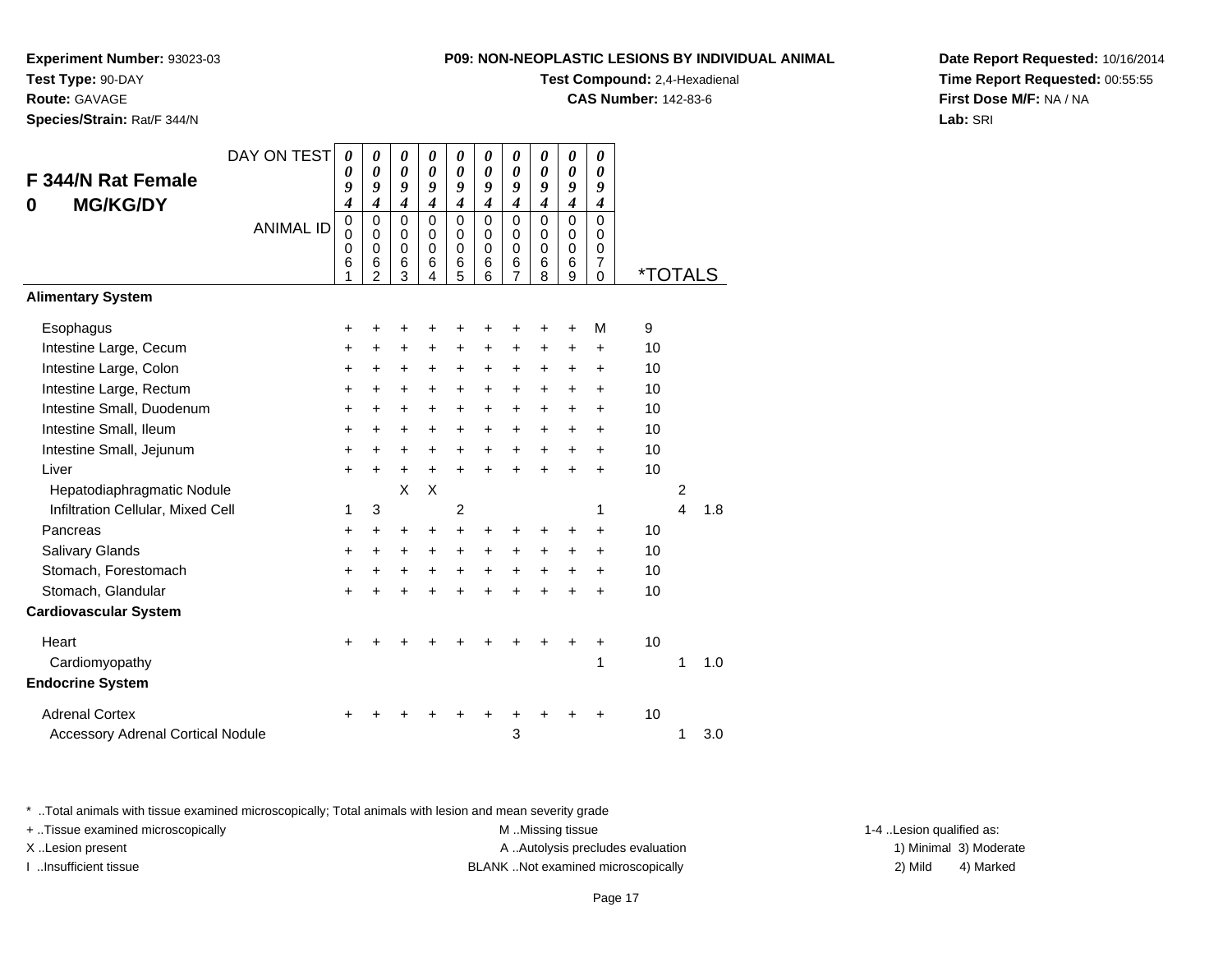**Route:** GAVAGE

**Species/Strain:** Rat/F 344/N

#### **P09: NON-NEOPLASTIC LESIONS BY INDIVIDUAL ANIMAL**

**Test Compound:** 2,4-Hexadienal

**CAS Number:** 142-83-6

**Date Report Requested:** 10/16/2014**Time Report Requested:** 00:55:55**First Dose M/F:** NA / NA**Lab:** SRI

| F 344/N Rat Female<br><b>MG/KG/DY</b><br>0 | DAY ON TEST<br><b>ANIMAL ID</b> | $\boldsymbol{\theta}$<br>0<br>9<br>4<br>$\mathbf 0$<br>$\mathbf 0$<br>0<br>6<br>1 | 0<br>0<br>9<br>$\boldsymbol{4}$<br>0<br>0<br>$\mathbf 0$<br>6<br>2 | 0<br>$\boldsymbol{\theta}$<br>9<br>$\boldsymbol{4}$<br>$\mathbf 0$<br>0<br>0<br>$\,6$<br>3 | 0<br>$\boldsymbol{\theta}$<br>9<br>$\boldsymbol{4}$<br>$\mathbf 0$<br>$\Omega$<br>$\mathbf 0$<br>$\,6$<br>4 | 0<br>$\boldsymbol{\theta}$<br>9<br>$\boldsymbol{4}$<br>$\mathbf 0$<br>0<br>0<br>6<br>5 | 0<br>$\boldsymbol{\theta}$<br>9<br>$\boldsymbol{4}$<br>$\mathbf 0$<br>$\Omega$<br>$\mathbf 0$<br>6<br>6 | $\boldsymbol{\theta}$<br>$\boldsymbol{\theta}$<br>9<br>$\boldsymbol{4}$<br>$\mathbf 0$<br>$\mathbf 0$<br>0<br>$\,6$<br>$\overline{7}$ | 0<br>$\boldsymbol{\theta}$<br>9<br>$\boldsymbol{4}$<br>$\mathbf 0$<br>$\Omega$<br>$\mathbf 0$<br>6<br>8 | 0<br>$\boldsymbol{\theta}$<br>9<br>$\boldsymbol{4}$<br>$\mathbf 0$<br>$\mathbf 0$<br>0<br>6<br>$\boldsymbol{9}$ | $\pmb{\theta}$<br>0<br>9<br>$\boldsymbol{4}$<br>$\mathbf 0$<br>0<br>0<br>7<br>0 | <i><b>*TOTALS</b></i> |                |     |
|--------------------------------------------|---------------------------------|-----------------------------------------------------------------------------------|--------------------------------------------------------------------|--------------------------------------------------------------------------------------------|-------------------------------------------------------------------------------------------------------------|----------------------------------------------------------------------------------------|---------------------------------------------------------------------------------------------------------|---------------------------------------------------------------------------------------------------------------------------------------|---------------------------------------------------------------------------------------------------------|-----------------------------------------------------------------------------------------------------------------|---------------------------------------------------------------------------------|-----------------------|----------------|-----|
| Adrenal Medulla                            |                                 | +                                                                                 | $\ddot{}$                                                          | $\ddot{}$                                                                                  | $+$                                                                                                         | $+$                                                                                    | $\ddot{}$                                                                                               | $\ddot{}$                                                                                                                             | $\ddot{}$                                                                                               | $+$                                                                                                             | $\ddot{}$                                                                       | 10                    |                |     |
| Islets, Pancreatic                         |                                 | $\ddot{}$                                                                         | $\ddot{}$                                                          | $\ddot{}$                                                                                  | $\ddot{}$                                                                                                   | $\ddot{}$                                                                              | $\ddot{}$                                                                                               | $\ddot{}$                                                                                                                             | $+$                                                                                                     | $\ddot{}$                                                                                                       | $\ddot{}$                                                                       | 10                    |                |     |
| Parathyroid Gland                          |                                 | +                                                                                 | $\ddot{}$                                                          | $\ddot{}$                                                                                  | $\ddot{}$                                                                                                   | $\ddot{}$                                                                              | $\ddot{}$                                                                                               | +                                                                                                                                     | $\ddot{}$                                                                                               | $\ddot{}$                                                                                                       | M                                                                               | 9                     |                |     |
| <b>Pituitary Gland</b>                     |                                 | $\ddot{}$                                                                         | $\ddot{}$                                                          | $\ddot{}$                                                                                  | $\ddot{}$                                                                                                   | ÷                                                                                      | ÷                                                                                                       | $\ddot{}$                                                                                                                             | $\ddot{}$                                                                                               | $\ddot{}$                                                                                                       | $\ddot{}$                                                                       | 10                    |                |     |
| Pars Distalis, Cyst                        |                                 | 3                                                                                 |                                                                    |                                                                                            |                                                                                                             |                                                                                        |                                                                                                         |                                                                                                                                       |                                                                                                         |                                                                                                                 |                                                                                 |                       | 1              | 3.0 |
| <b>Thyroid Gland</b>                       |                                 | $\ddot{}$                                                                         | +                                                                  |                                                                                            |                                                                                                             |                                                                                        |                                                                                                         |                                                                                                                                       |                                                                                                         |                                                                                                                 | ÷                                                                               | 10                    |                |     |
| Ultimobranchial Cyst                       |                                 |                                                                                   |                                                                    | 3                                                                                          |                                                                                                             |                                                                                        |                                                                                                         |                                                                                                                                       |                                                                                                         |                                                                                                                 |                                                                                 |                       | 1              | 3.0 |
| <b>General Body System</b>                 |                                 |                                                                                   |                                                                    |                                                                                            |                                                                                                             |                                                                                        |                                                                                                         |                                                                                                                                       |                                                                                                         |                                                                                                                 |                                                                                 |                       |                |     |
| <b>NONE</b>                                |                                 |                                                                                   |                                                                    |                                                                                            |                                                                                                             |                                                                                        |                                                                                                         |                                                                                                                                       |                                                                                                         |                                                                                                                 |                                                                                 |                       |                |     |
| <b>Genital System</b>                      |                                 |                                                                                   |                                                                    |                                                                                            |                                                                                                             |                                                                                        |                                                                                                         |                                                                                                                                       |                                                                                                         |                                                                                                                 |                                                                                 |                       |                |     |
| <b>Clitoral Gland</b>                      |                                 | +                                                                                 |                                                                    |                                                                                            |                                                                                                             |                                                                                        |                                                                                                         |                                                                                                                                       |                                                                                                         |                                                                                                                 | +                                                                               | 10                    |                |     |
| Ovary                                      |                                 | $\ddot{}$                                                                         | $\ddot{}$                                                          | $\ddot{}$                                                                                  | $\ddot{}$                                                                                                   | $\ddot{}$                                                                              | $\ddot{}$                                                                                               | $\ddot{}$                                                                                                                             | $\ddot{}$                                                                                               | $\ddot{}$                                                                                                       | $\ddot{}$                                                                       | 10                    |                |     |
| Cyst                                       |                                 |                                                                                   |                                                                    | 3                                                                                          |                                                                                                             |                                                                                        |                                                                                                         | 3                                                                                                                                     |                                                                                                         |                                                                                                                 |                                                                                 |                       | 2              | 3.0 |
| <b>Uterus</b>                              |                                 | $\ddot{}$                                                                         |                                                                    | $\ddot{}$                                                                                  | +                                                                                                           | +                                                                                      | +                                                                                                       | $\ddot{}$                                                                                                                             | +                                                                                                       | +                                                                                                               | +                                                                               | 10                    |                |     |
| Hydrometra                                 |                                 |                                                                                   |                                                                    |                                                                                            | 4                                                                                                           |                                                                                        | $\overline{2}$                                                                                          |                                                                                                                                       |                                                                                                         | $\overline{2}$                                                                                                  |                                                                                 |                       | 3              | 2.7 |
| <b>Hematopoietic System</b>                |                                 |                                                                                   |                                                                    |                                                                                            |                                                                                                             |                                                                                        |                                                                                                         |                                                                                                                                       |                                                                                                         |                                                                                                                 |                                                                                 |                       |                |     |
| <b>Bone Marrow</b>                         |                                 | +                                                                                 |                                                                    |                                                                                            |                                                                                                             | +                                                                                      | +                                                                                                       | +                                                                                                                                     |                                                                                                         |                                                                                                                 | ٠                                                                               | 10                    |                |     |
| Lymph Node, Mandibular                     |                                 | $\ddot{}$                                                                         |                                                                    | +                                                                                          | ٠                                                                                                           | +                                                                                      | +                                                                                                       | $\ddot{}$                                                                                                                             | $\ddot{}$                                                                                               | +                                                                                                               | $\ddot{}$                                                                       | 10                    |                |     |
| Hemorrhage                                 |                                 |                                                                                   |                                                                    |                                                                                            |                                                                                                             | 1                                                                                      |                                                                                                         |                                                                                                                                       |                                                                                                         |                                                                                                                 | 1                                                                               |                       | $\overline{2}$ | 1.0 |
| Lymph Node, Mesenteric                     |                                 | +                                                                                 |                                                                    |                                                                                            |                                                                                                             |                                                                                        | +                                                                                                       | +                                                                                                                                     |                                                                                                         | +                                                                                                               | +                                                                               | 10                    |                |     |
| Spleen                                     |                                 | +                                                                                 |                                                                    |                                                                                            |                                                                                                             | +                                                                                      | +                                                                                                       | +                                                                                                                                     |                                                                                                         | +                                                                                                               | +                                                                               | 10                    |                |     |

\* ..Total animals with tissue examined microscopically; Total animals with lesion and mean severity grade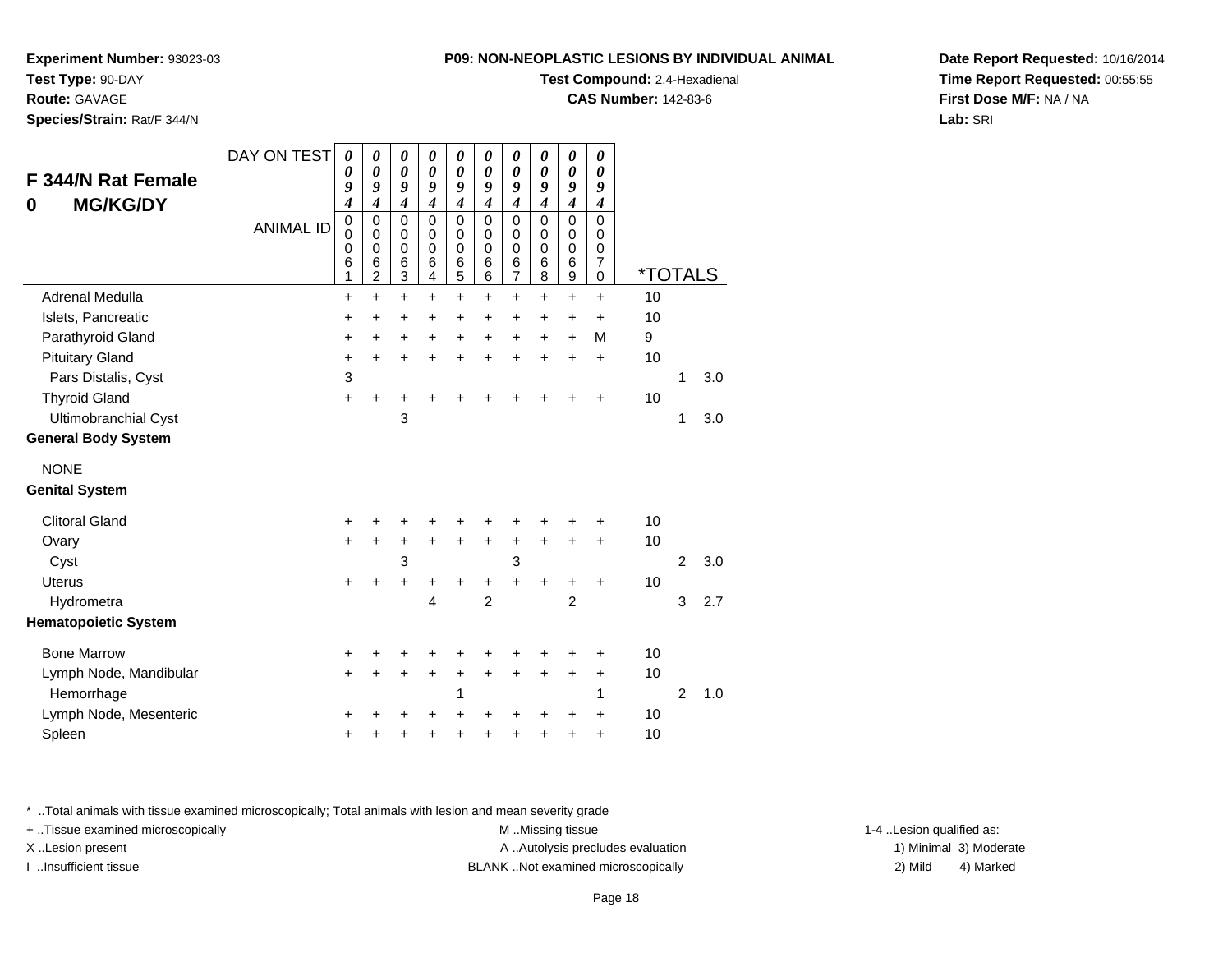**Experiment Number:** 93023-03

**Test Type:** 90-DAY

**Route:** GAVAGE

**Species/Strain:** Rat/F 344/N

**Test Compound:** 2,4-Hexadienal

**CAS Number:** 142-83-6

**Date Report Requested:** 10/16/2014**Time Report Requested:** 00:55:55**First Dose M/F:** NA / NA**Lab:** SRI

| F 344/N Rat Female<br><b>MG/KG/DY</b><br>0 | DAY ON TEST      | 0<br>0<br>9<br>$\boldsymbol{4}$           | 0<br>$\boldsymbol{\theta}$<br>9<br>4         | 0<br>$\boldsymbol{\theta}$<br>9<br>$\boldsymbol{4}$ | 0<br>$\boldsymbol{\theta}$<br>9<br>$\boldsymbol{4}$ | 0<br>$\boldsymbol{\theta}$<br>9<br>$\boldsymbol{4}$         | 0<br>0<br>9<br>4      | 0<br>0<br>9<br>$\boldsymbol{4}$        | 0<br>0<br>9<br>$\overline{\boldsymbol{4}}$ | 0<br>$\boldsymbol{\theta}$<br>9<br>4     | 0<br>0<br>9<br>$\boldsymbol{4}$                  |                       |   |     |
|--------------------------------------------|------------------|-------------------------------------------|----------------------------------------------|-----------------------------------------------------|-----------------------------------------------------|-------------------------------------------------------------|-----------------------|----------------------------------------|--------------------------------------------|------------------------------------------|--------------------------------------------------|-----------------------|---|-----|
|                                            | <b>ANIMAL ID</b> | $\mathbf 0$<br>0<br>$\mathbf 0$<br>6<br>1 | $\mathbf 0$<br>0<br>0<br>6<br>$\overline{2}$ | $\mathbf 0$<br>0<br>$\pmb{0}$<br>$\,6$<br>3         | $\mathbf 0$<br>0<br>$\mathbf 0$<br>6<br>4           | $\mathsf 0$<br>0<br>$\boldsymbol{0}$<br>$\overline{6}$<br>5 | 0<br>0<br>0<br>6<br>6 | $\mathbf 0$<br>0<br>0<br>$\frac{6}{7}$ | $\Omega$<br>0<br>$\mathbf 0$<br>6<br>8     | 0<br>0<br>$\boldsymbol{0}$<br>$\,6$<br>9 | $\mathbf 0$<br>0<br>$\mathbf 0$<br>7<br>$\Omega$ | <i><b>*TOTALS</b></i> |   |     |
| Thymus                                     |                  | $\ddot{}$                                 | +                                            | $\ddot{}$                                           | $\ddot{}$                                           | $\ddot{}$                                                   | +                     | $\ddot{}$                              | $\ddot{}$                                  | $\ddot{}$                                | $\ddot{}$                                        | 10                    |   |     |
| <b>Integumentary System</b>                |                  |                                           |                                              |                                                     |                                                     |                                                             |                       |                                        |                                            |                                          |                                                  |                       |   |     |
| <b>Mammary Gland</b>                       |                  | $\ddot{}$                                 | +                                            | +                                                   |                                                     |                                                             |                       |                                        |                                            |                                          | +                                                | 10                    |   |     |
| Skin                                       |                  | $\ddot{}$                                 | +                                            | +                                                   |                                                     | +                                                           |                       | +                                      |                                            |                                          | +                                                | 10                    |   |     |
| <b>Musculoskeletal System</b>              |                  |                                           |                                              |                                                     |                                                     |                                                             |                       |                                        |                                            |                                          |                                                  |                       |   |     |
| Bone                                       |                  | +                                         |                                              |                                                     |                                                     |                                                             |                       |                                        |                                            |                                          |                                                  | 10                    |   |     |
| <b>Nervous System</b>                      |                  |                                           |                                              |                                                     |                                                     |                                                             |                       |                                        |                                            |                                          |                                                  |                       |   |     |
| <b>Brain</b>                               |                  | +                                         | +                                            | +                                                   |                                                     |                                                             |                       |                                        |                                            |                                          |                                                  | 10                    |   |     |
| <b>Respiratory System</b>                  |                  |                                           |                                              |                                                     |                                                     |                                                             |                       |                                        |                                            |                                          |                                                  |                       |   |     |
| Lung                                       |                  | $\ddot{}$                                 | +                                            | +                                                   | ٠                                                   | $\ddot{}$                                                   | +                     | ٠                                      | +                                          |                                          | +                                                | 10                    |   |     |
| <b>Nose</b>                                |                  | $\ddot{}$                                 | +                                            | $+$                                                 | $+$                                                 | $+$                                                         | $+$                   | $+$                                    | $+$                                        | $\ddot{}$                                | $\ddot{}$                                        | 10                    |   |     |
| Trachea                                    |                  | $\ddot{}$                                 | ÷                                            | $\ddot{}$                                           |                                                     | $\ddot{}$                                                   | ÷                     | ÷                                      | ÷                                          | +                                        | $\ddot{}$                                        | 10                    |   |     |
| <b>Special Senses System</b>               |                  |                                           |                                              |                                                     |                                                     |                                                             |                       |                                        |                                            |                                          |                                                  |                       |   |     |
| <b>NONE</b>                                |                  |                                           |                                              |                                                     |                                                     |                                                             |                       |                                        |                                            |                                          |                                                  |                       |   |     |
| <b>Urinary System</b>                      |                  |                                           |                                              |                                                     |                                                     |                                                             |                       |                                        |                                            |                                          |                                                  |                       |   |     |
| Kidney                                     |                  | ٠                                         | +                                            | ٠                                                   |                                                     |                                                             |                       | ٠                                      | +                                          | +                                        | +                                                | 10                    |   |     |
| Inflammation, Chronic Active               |                  |                                           |                                              |                                                     |                                                     |                                                             |                       |                                        | 2                                          |                                          |                                                  |                       | 1 | 2.0 |
| <b>Urinary Bladder</b>                     |                  | +                                         | +                                            | +                                                   |                                                     | +                                                           | +                     | +                                      | +                                          | +                                        | +                                                | 10                    |   |     |

\* ..Total animals with tissue examined microscopically; Total animals with lesion and mean severity grade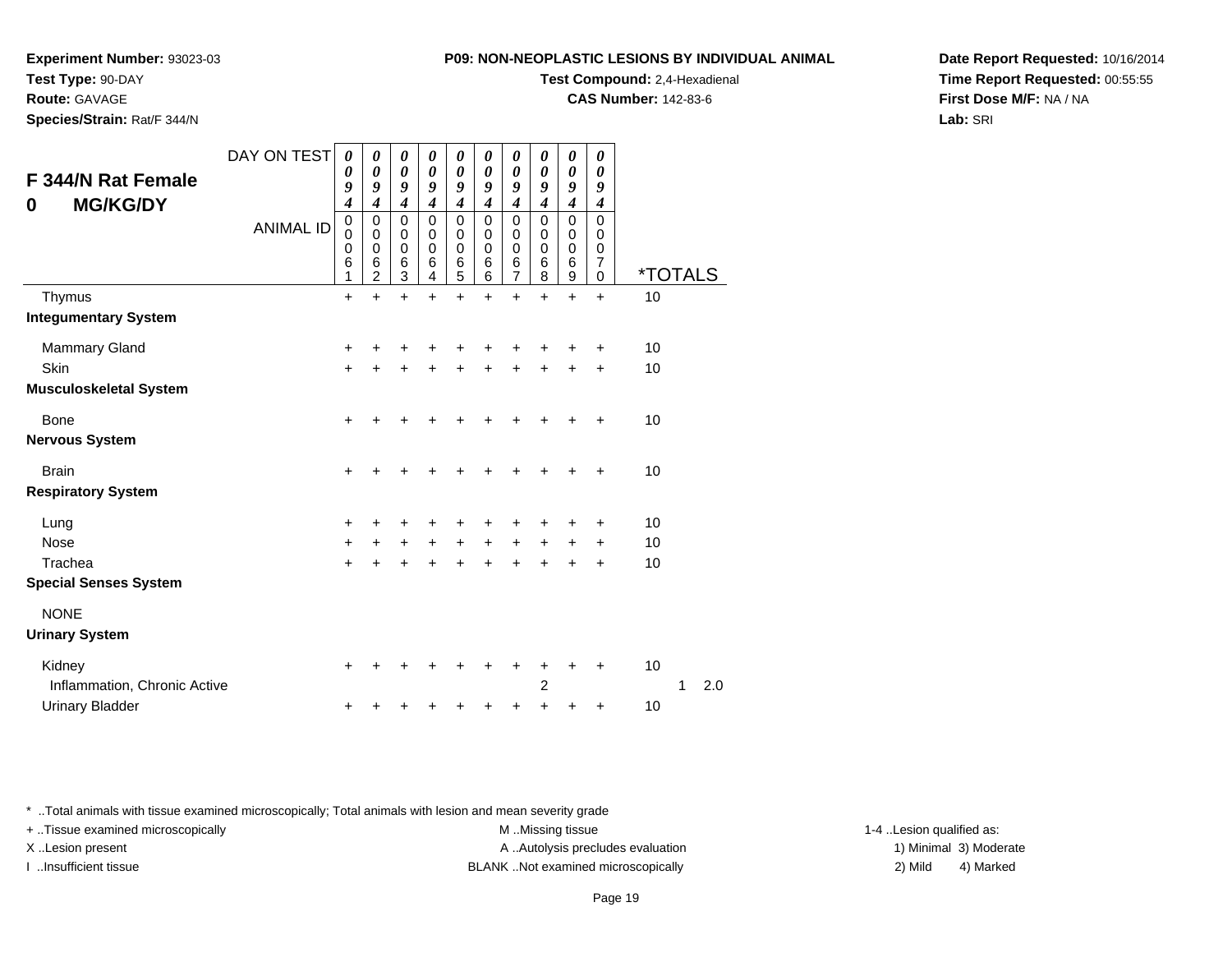**Test Compound:** 2,4-Hexadienal

**CAS Number:** 142-83-6

**Date Report Requested:** 10/16/2014**Time Report Requested:** 00:55:55**First Dose M/F:** NA / NA**Lab:** SRI

**Experiment Number:** 93023-03**Test Type:** 90-DAY**Route:** GAVAGE**Species/Strain:** Rat/F 344/N

#### DAY ON TEST**F 344/N Rat Female7.5 MG/KG/DY**ANIMAL ID*0 0 9 4* 0 0 0 7 1*0 0 9 4* 0 0 0 7 2*0 0 9 4* 0 0 0 7 3*0 0 9 4* 0 0 0 7 4*0 0 9 4* 0 0 0 7 5*0 0 9 4* 0 0 0 7 6*0 0 9 4* 0 0 0 7 7*0 0 9 4* 0 0 0 7 8*0 0 9 4* 0 0 0 7 9*0 0 9 4* 0 0 0 8 $\check{\mathrm{o}}$ 0 \*TOTALS**Alimentary System**Stomach, Forestomach $h \rightarrow$  <sup>+</sup> <sup>+</sup> <sup>+</sup> <sup>+</sup> <sup>+</sup> <sup>+</sup> <sup>+</sup> <sup>+</sup> + 10 **Cardiovascular System**NONE **Endocrine System**NONE **General Body System**NONE **Genital System**NONE **Hematopoietic System**NONE **Integumentary System**NONE **Musculoskeletal System**NONE **Nervous System**NONE

\* ..Total animals with tissue examined microscopically; Total animals with lesion and mean severity grade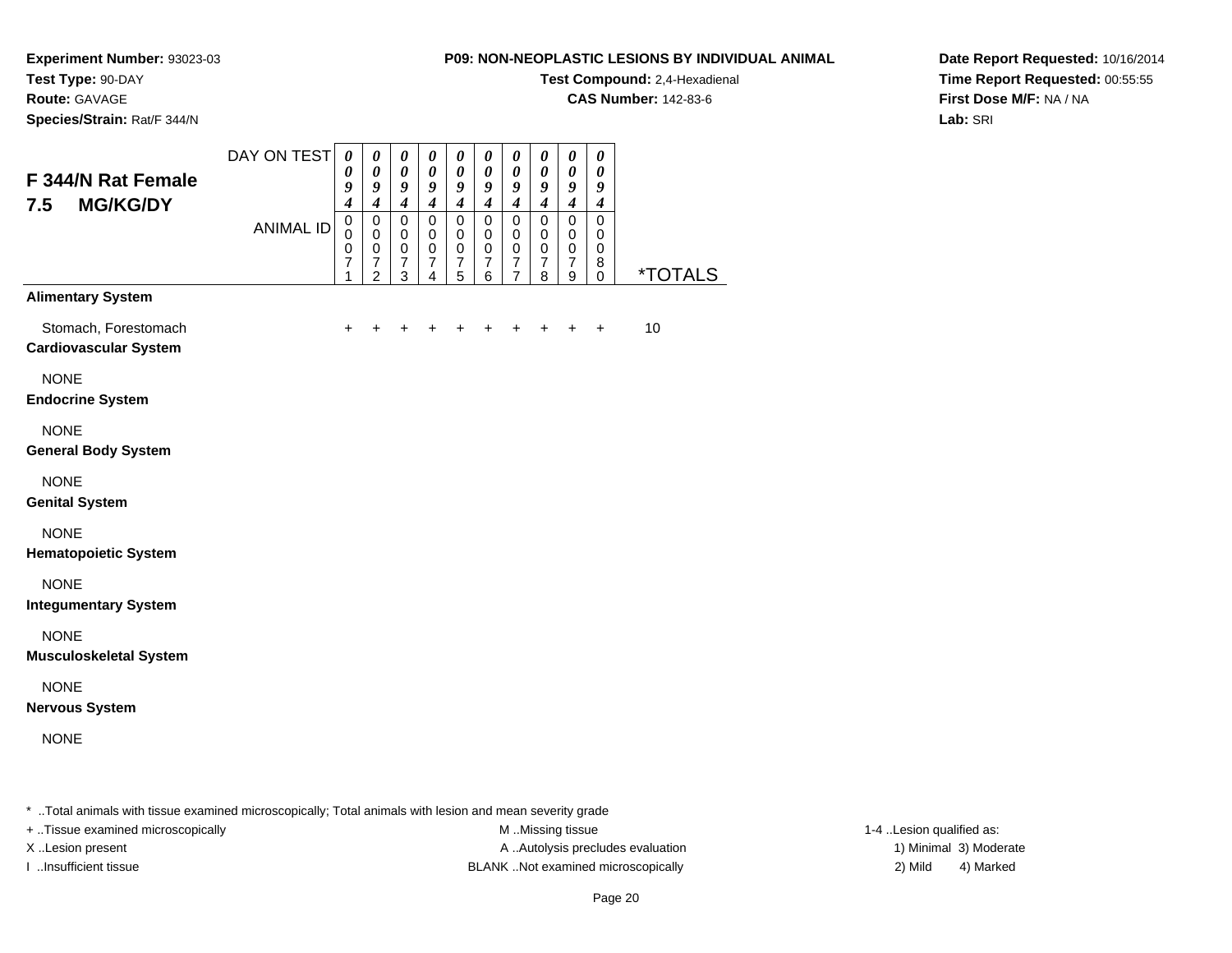**Test Type:** 90-DAY

**Route:** GAVAGE

**Species/Strain:** Rat/F 344/N

## **P09: NON-NEOPLASTIC LESIONS BY INDIVIDUAL ANIMAL**

**Test Compound:** 2,4-Hexadienal

**CAS Number:** 142-83-6

**Date Report Requested:** 10/16/2014**Time Report Requested:** 00:55:55**First Dose M/F:** NA / NA**Lab:** SRI

| F 344/N Rat Female<br><b>MG/KG/DY</b><br>7.5                         | DAY ON TEST      | 0<br>$\boldsymbol{\theta}$<br>9<br>4 | 0<br>0<br>9<br>4                | 0<br>0<br>9<br>4                   | 0<br>$\theta$<br>9<br>4 | 0<br>$\theta$<br>9<br>4 | 0<br>$\theta$<br>9<br>4                    | $\boldsymbol{\theta}$<br>$\boldsymbol{\theta}$<br>9<br>4 | 0<br>0<br>9<br>4                               | 0<br>0<br>9           | 0<br>0<br>9<br>4      |    |                       |     |
|----------------------------------------------------------------------|------------------|--------------------------------------|---------------------------------|------------------------------------|-------------------------|-------------------------|--------------------------------------------|----------------------------------------------------------|------------------------------------------------|-----------------------|-----------------------|----|-----------------------|-----|
|                                                                      | <b>ANIMAL ID</b> | 0<br>0<br>0<br>7<br>$\epsilon$       | 0<br>$\mathbf 0$<br>0<br>⇁<br>2 | 0<br>0<br>0<br>$\overline{7}$<br>3 | 0<br>0<br>0<br>7<br>4   | 0<br>0<br>0<br>7<br>5   | $\Omega$<br>$\Omega$<br>$\Omega$<br>7<br>6 | 0<br>0<br>0                                              | $\Omega$<br>$\Omega$<br>$\mathbf{0}$<br>7<br>8 | 0<br>0<br>0<br>7<br>9 | 0<br>0<br>0<br>8<br>0 |    | <i><b>*TOTALS</b></i> |     |
| <b>Respiratory System</b>                                            |                  |                                      |                                 |                                    |                         |                         |                                            |                                                          |                                                |                       |                       |    |                       |     |
| Nose<br>Inflammation, Chronic Active<br><b>Special Senses System</b> |                  | $\pm$                                |                                 | 1                                  |                         | $\pm$                   | $+$                                        | $+$ $+$ $+$                                              |                                                |                       | $\ddot{}$             | 10 |                       | 1.0 |
| <b>NONE</b>                                                          |                  |                                      |                                 |                                    |                         |                         |                                            |                                                          |                                                |                       |                       |    |                       |     |

NONE

**Urinary System**

\* ..Total animals with tissue examined microscopically; Total animals with lesion and mean severity grade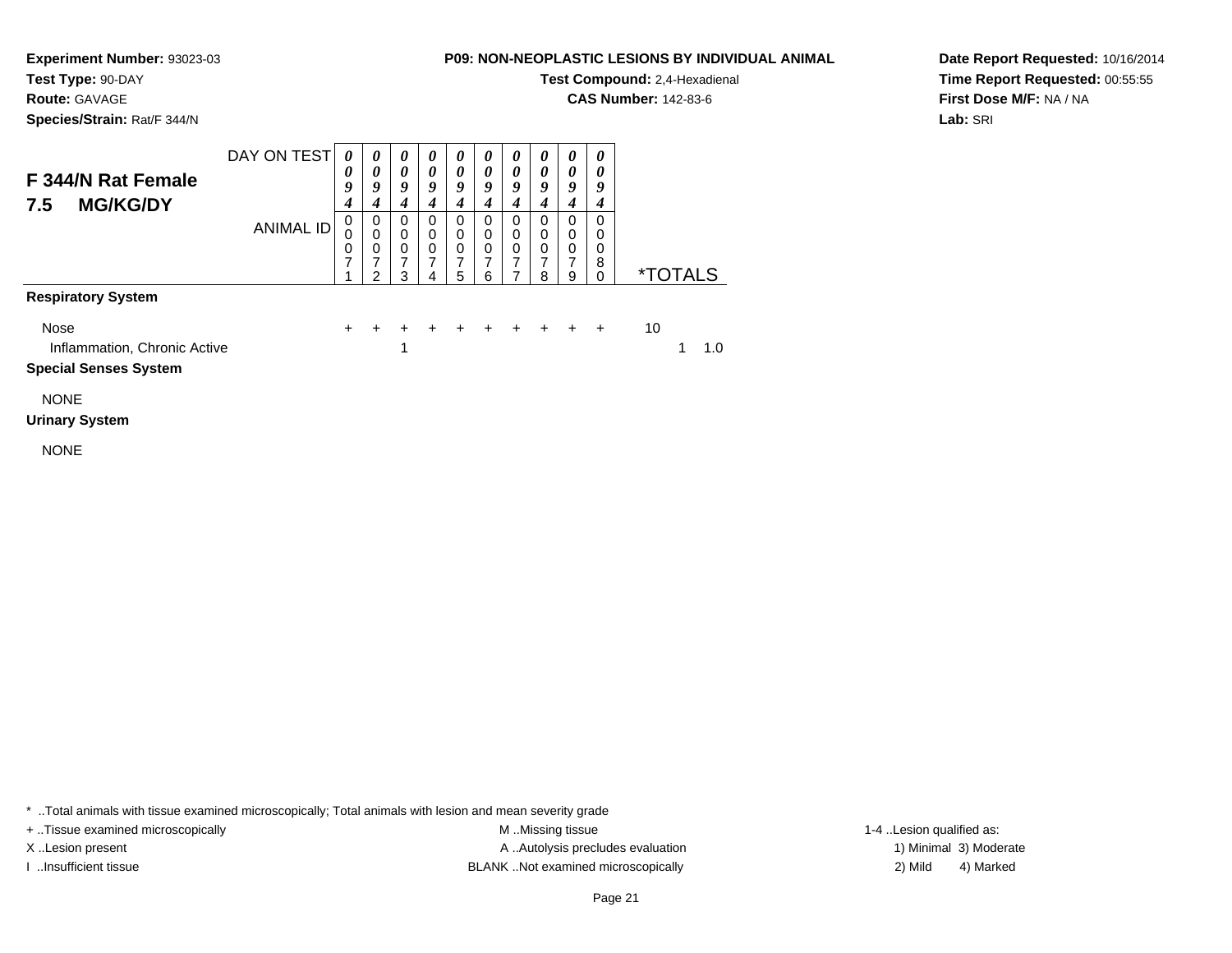**Experiment Number:** 93023-03**Test Type:** 90-DAY

**Route:** GAVAGE

**Species/Strain:** Rat/F 344/N

#### **P09: NON-NEOPLASTIC LESIONS BY INDIVIDUAL ANIMAL**

**Test Compound:** 2,4-Hexadienal

**CAS Number:** 142-83-6

**Date Report Requested:** 10/16/2014**Time Report Requested:** 00:55:55**First Dose M/F:** NA / NA**Lab:** SRI

| F 344/N Rat Female<br>15<br><b>MG/KG/DY</b>          | DAY ON TEST<br><b>ANIMAL ID</b> | $\boldsymbol{\theta}$<br>0<br>9<br>4<br>$\mathbf 0$<br>0 | $\pmb{\theta}$<br>$\pmb{\theta}$<br>$\boldsymbol{g}$<br>$\boldsymbol{4}$<br>$\pmb{0}$<br>$\pmb{0}$ | $\pmb{\theta}$<br>$\boldsymbol{\theta}$<br>9<br>$\boldsymbol{4}$<br>$\pmb{0}$<br>$\pmb{0}$ | $\pmb{\theta}$<br>$\boldsymbol{\theta}$<br>9<br>$\boldsymbol{4}$<br>$\pmb{0}$<br>$\,0\,$ | $\boldsymbol{\theta}$<br>$\boldsymbol{\theta}$<br>9<br>$\boldsymbol{4}$<br>$\pmb{0}$<br>0 | $\pmb{\theta}$<br>$\pmb{\theta}$<br>9<br>$\boldsymbol{4}$<br>$\mathsf 0$<br>$\mathbf 0$ | $\pmb{\theta}$<br>$\boldsymbol{\theta}$<br>9<br>$\boldsymbol{4}$<br>$\pmb{0}$<br>0 | $\pmb{\theta}$<br>0<br>9<br>$\boldsymbol{4}$<br>$\mathbf 0$<br>$\pmb{0}$ | $\boldsymbol{\theta}$<br>$\boldsymbol{\theta}$<br>9<br>$\boldsymbol{4}$<br>$\pmb{0}$<br>0 | $\boldsymbol{\theta}$<br>$\boldsymbol{\theta}$<br>9<br>$\boldsymbol{4}$<br>$\overline{0}$<br>$\pmb{0}$ |                       |
|------------------------------------------------------|---------------------------------|----------------------------------------------------------|----------------------------------------------------------------------------------------------------|--------------------------------------------------------------------------------------------|------------------------------------------------------------------------------------------|-------------------------------------------------------------------------------------------|-----------------------------------------------------------------------------------------|------------------------------------------------------------------------------------|--------------------------------------------------------------------------|-------------------------------------------------------------------------------------------|--------------------------------------------------------------------------------------------------------|-----------------------|
|                                                      |                                 | $\pmb{0}$<br>8<br>1                                      | $\pmb{0}$<br>$\bf8$<br>$\overline{2}$                                                              | $\pmb{0}$<br>8<br>3                                                                        | $\pmb{0}$<br>8<br>4                                                                      | $\mathbf 0$<br>8<br>5                                                                     | $\,0\,$<br>8<br>$\overline{6}$                                                          | $\mathbf 0$<br>8<br>$\overline{7}$                                                 | $\pmb{0}$<br>8<br>8                                                      | $\mathbf 0$<br>8<br>9                                                                     | $\pmb{0}$<br>9<br>$\mathbf 0$                                                                          | <i><b>*TOTALS</b></i> |
| <b>Alimentary System</b>                             |                                 |                                                          |                                                                                                    |                                                                                            |                                                                                          |                                                                                           |                                                                                         |                                                                                    |                                                                          |                                                                                           |                                                                                                        |                       |
| Stomach, Forestomach<br><b>Cardiovascular System</b> |                                 | $\ddot{}$                                                | $\ddot{}$                                                                                          | ٠                                                                                          | ٠                                                                                        | +                                                                                         | $\ddot{}$                                                                               | ٠                                                                                  | +                                                                        | $\ddot{}$                                                                                 | $\ddot{}$                                                                                              | 10                    |
| <b>NONE</b><br><b>Endocrine System</b>               |                                 |                                                          |                                                                                                    |                                                                                            |                                                                                          |                                                                                           |                                                                                         |                                                                                    |                                                                          |                                                                                           |                                                                                                        |                       |
| <b>NONE</b><br><b>General Body System</b>            |                                 |                                                          |                                                                                                    |                                                                                            |                                                                                          |                                                                                           |                                                                                         |                                                                                    |                                                                          |                                                                                           |                                                                                                        |                       |
| <b>NONE</b><br><b>Genital System</b>                 |                                 |                                                          |                                                                                                    |                                                                                            |                                                                                          |                                                                                           |                                                                                         |                                                                                    |                                                                          |                                                                                           |                                                                                                        |                       |
| <b>NONE</b><br><b>Hematopoietic System</b>           |                                 |                                                          |                                                                                                    |                                                                                            |                                                                                          |                                                                                           |                                                                                         |                                                                                    |                                                                          |                                                                                           |                                                                                                        |                       |
| <b>NONE</b><br><b>Integumentary System</b>           |                                 |                                                          |                                                                                                    |                                                                                            |                                                                                          |                                                                                           |                                                                                         |                                                                                    |                                                                          |                                                                                           |                                                                                                        |                       |
| <b>NONE</b><br><b>Musculoskeletal System</b>         |                                 |                                                          |                                                                                                    |                                                                                            |                                                                                          |                                                                                           |                                                                                         |                                                                                    |                                                                          |                                                                                           |                                                                                                        |                       |
| <b>NONE</b><br><b>Nervous System</b>                 |                                 |                                                          |                                                                                                    |                                                                                            |                                                                                          |                                                                                           |                                                                                         |                                                                                    |                                                                          |                                                                                           |                                                                                                        |                       |
| <b>NONE</b>                                          |                                 |                                                          |                                                                                                    |                                                                                            |                                                                                          |                                                                                           |                                                                                         |                                                                                    |                                                                          |                                                                                           |                                                                                                        |                       |
|                                                      |                                 |                                                          |                                                                                                    |                                                                                            |                                                                                          |                                                                                           |                                                                                         |                                                                                    |                                                                          |                                                                                           |                                                                                                        |                       |

\* ..Total animals with tissue examined microscopically; Total animals with lesion and mean severity grade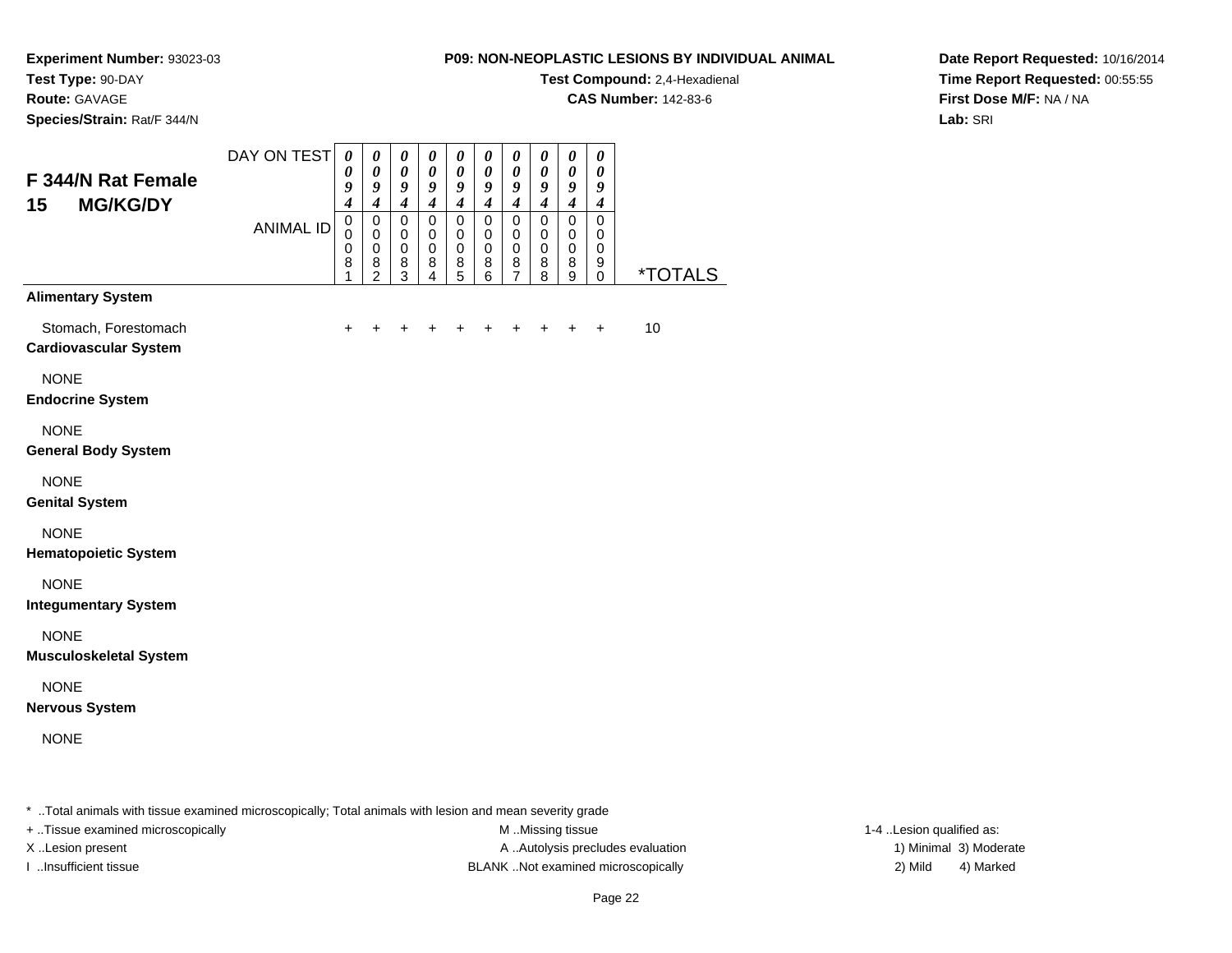**Test Type:** 90-DAY**Route:** GAVAGE

**Species/Strain:** Rat/F 344/N

### **P09: NON-NEOPLASTIC LESIONS BY INDIVIDUAL ANIMAL**

**Test Compound:** 2,4-Hexadienal

**CAS Number:** 142-83-6

**Date Report Requested:** 10/16/2014**Time Report Requested:** 00:55:55**First Dose M/F:** NA / NA**Lab:** SRI

#### DAY ON TEST**F 344/N Rat Female15 MG/KG/DY**ANIMAL ID*0 0 9 4* 0 0 0 8 1*0 0 9 4*0<br>0<br>0<br>2<br>2 *0 0 9 4* 0 0 0 8 3*0 0 9 4* 0 0 0 8 4*0 0 9 4* 0 0 0 8 5*0 0 9 4* 0 0 0 8 6*0 0 9 4* 0 0 0 8 7*0 0 9 4* 0 0 0 8 8*0 0 9 4*0<br>0<br>0<br>0<br>9<br>9 *0 0 9 4* 0 0 0 9 $\check{\mathrm{o}}$ \*TOTALS

**Respiratory System**

Nose

 $e$  + <sup>+</sup> <sup>+</sup> <sup>+</sup> <sup>+</sup> <sup>+</sup> <sup>+</sup> <sup>+</sup> <sup>+</sup> + 10

**Special Senses System**

NONE

#### **Urinary System**

NONE

\* ..Total animals with tissue examined microscopically; Total animals with lesion and mean severity grade

+ ..Tissue examined microscopically examined microscopically examined as:  $M$  ..Missing tissue 1-4 ..Lesion qualified as:

X..Lesion present **A ..Autolysis precludes evaluation** A ..Autolysis precludes evaluation 1) Minimal 3) Moderate I ..Insufficient tissue BLANK ..Not examined microscopically 2) Mild 4) Marked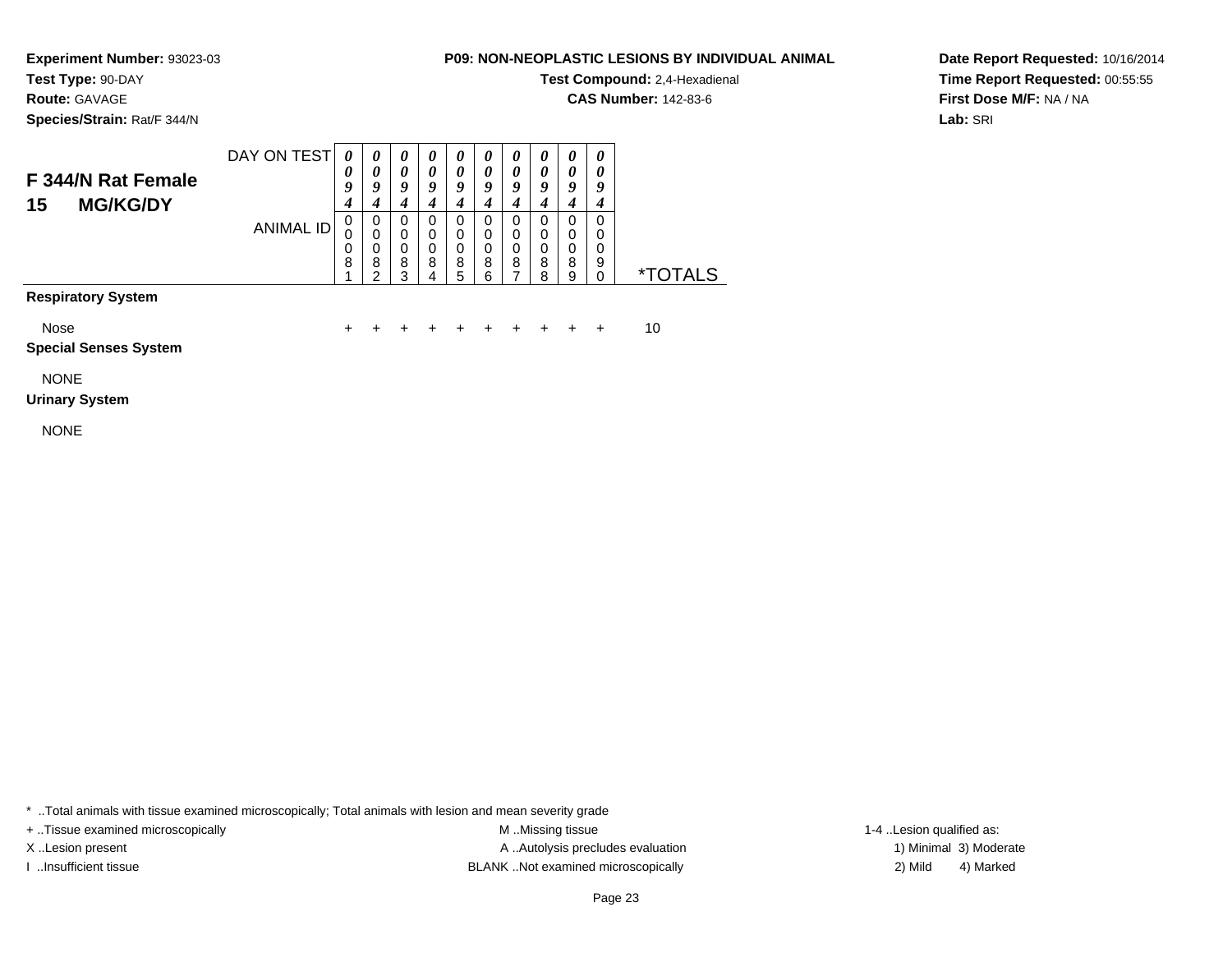**Experiment Number:** 93023-03

**Test Type:** 90-DAY**Route:** GAVAGE

**Species/Strain:** Rat/F 344/N

**Test Compound:** 2,4-Hexadienal

**CAS Number:** 142-83-6

**Date Report Requested:** 10/16/2014**Time Report Requested:** 00:55:55**First Dose M/F:** NA / NA**Lab:** SRI

| F 344/N Rat Female<br><b>MG/KG/DY</b><br>30                                                                             | DAY ON TEST<br><b>ANIMAL ID</b> | $\boldsymbol{\theta}$<br>0<br>9<br>4<br>0<br>0<br>0<br>9<br>1 | 0<br>0<br>9<br>$\boldsymbol{4}$<br>$\pmb{0}$<br>0<br>$\pmb{0}$<br>9<br>$\overline{2}$ | 0<br>$\boldsymbol{\theta}$<br>9<br>$\boldsymbol{4}$<br>$\mathbf 0$<br>0<br>0<br>9<br>3 | 0<br>0<br>9<br>$\boldsymbol{4}$<br>$\mathbf 0$<br>0<br>$\pmb{0}$<br>9<br>4 | 0<br>$\boldsymbol{\theta}$<br>9<br>$\boldsymbol{4}$<br>$\mathbf 0$<br>0<br>$\pmb{0}$<br>$\boldsymbol{9}$<br>5 | 0<br>0<br>9<br>$\boldsymbol{4}$<br>$\pmb{0}$<br>0<br>$\pmb{0}$<br>9<br>6 | 0<br>$\boldsymbol{\theta}$<br>9<br>$\boldsymbol{4}$<br>$\mathbf 0$<br>0<br>0<br>9<br>7 | 0<br>0<br>9<br>$\boldsymbol{4}$<br>$\mathbf 0$<br>0<br>0<br>9<br>8 | $\boldsymbol{\theta}$<br>$\boldsymbol{\theta}$<br>9<br>$\boldsymbol{4}$<br>$\pmb{0}$<br>0<br>$\pmb{0}$<br>9<br>$\boldsymbol{9}$ | 0<br>0<br>9<br>$\boldsymbol{4}$<br>$\mathbf 0$<br>0<br>1<br>0<br>$\mathbf 0$ |                      | <i><b>*TOTALS</b></i> |            |
|-------------------------------------------------------------------------------------------------------------------------|---------------------------------|---------------------------------------------------------------|---------------------------------------------------------------------------------------|----------------------------------------------------------------------------------------|----------------------------------------------------------------------------|---------------------------------------------------------------------------------------------------------------|--------------------------------------------------------------------------|----------------------------------------------------------------------------------------|--------------------------------------------------------------------|---------------------------------------------------------------------------------------------------------------------------------|------------------------------------------------------------------------------|----------------------|-----------------------|------------|
| <b>Alimentary System</b><br>Liver<br>Hepatodiaphragmatic Nodule<br>Stomach, Forestomach<br><b>Cardiovascular System</b> |                                 | +                                                             |                                                                                       |                                                                                        |                                                                            | +                                                                                                             | $\div$                                                                   | $\ddot{}$<br>X<br>$\ddot{}$                                                            | $\ddot{}$<br>X<br>$\ddot{}$                                        | $\ddot{}$                                                                                                                       | $\ddot{}$                                                                    | $\overline{c}$<br>10 | $\overline{2}$        |            |
| <b>NONE</b><br><b>Endocrine System</b><br><b>NONE</b><br><b>General Body System</b>                                     |                                 |                                                               |                                                                                       |                                                                                        |                                                                            |                                                                                                               |                                                                          |                                                                                        |                                                                    |                                                                                                                                 |                                                                              |                      |                       |            |
| <b>NONE</b><br><b>Genital System</b>                                                                                    |                                 |                                                               |                                                                                       |                                                                                        |                                                                            |                                                                                                               |                                                                          |                                                                                        |                                                                    |                                                                                                                                 |                                                                              |                      |                       |            |
| Ovary<br>Cyst<br><b>Uterus</b><br>Hydrometra<br><b>Hematopoietic System</b>                                             |                                 |                                                               |                                                                                       |                                                                                        |                                                                            |                                                                                                               | $\ddot{}$<br>3<br>$\ddot{}$<br>3                                         |                                                                                        | $\ddot{}$<br>3                                                     |                                                                                                                                 |                                                                              | 1<br>$\overline{c}$  | 1<br>$\overline{2}$   | 3.0<br>3.0 |

NONE

#### **Integumentary System**

NONE

\* ..Total animals with tissue examined microscopically; Total animals with lesion and mean severity grade

+ ..Tissue examined microscopically examined microscopically examined as:  $M$  ..Missing tissue 1-4 ..Lesion qualified as: X..Lesion present **A ..Autolysis precludes evaluation** A ..Autolysis precludes evaluation 1) Minimal 3) Moderate

I ..Insufficient tissue BLANK ..Not examined microscopically 2) Mild 4) Marked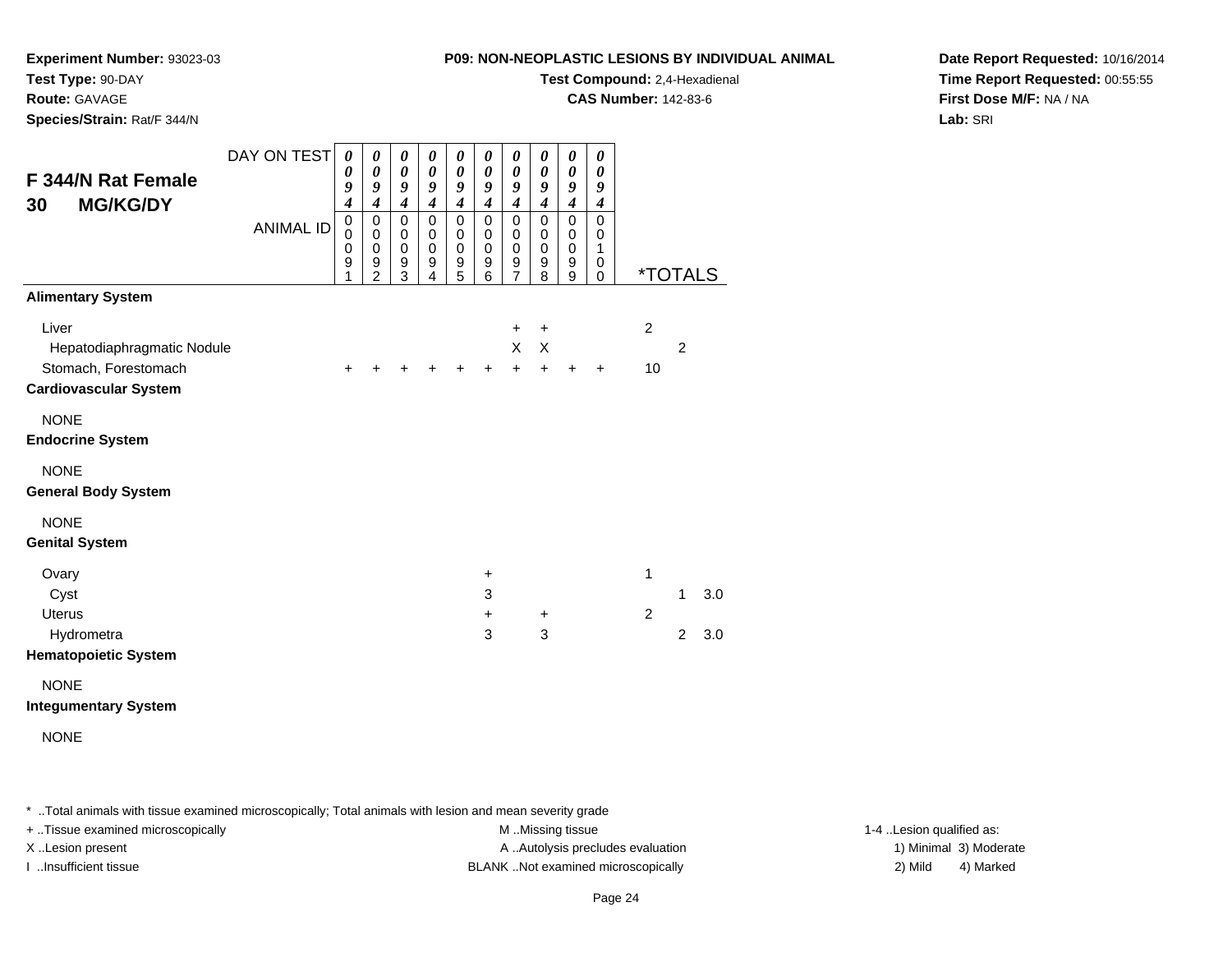# **Route:** GAVAGE

**Species/Strain:** Rat/F 344/N

### **P09: NON-NEOPLASTIC LESIONS BY INDIVIDUAL ANIMAL**

**Test Compound:** 2,4-Hexadienal

**CAS Number:** 142-83-6

**Date Report Requested:** 10/16/2014**Time Report Requested:** 00:55:55**First Dose M/F:** NA / NA**Lab:** SRI

| F 344/N Rat Female<br><b>MG/KG/DY</b><br>30 | DAY ON TEST<br><b>ANIMAL ID</b> | 0<br>0<br>9<br>4<br>0<br>0 | 0<br>0<br>9<br>$\boldsymbol{4}$<br>$\pmb{0}$<br>$\mathbf 0$ | 0<br>$\boldsymbol{\theta}$<br>9<br>4<br>0<br>0 | 0<br>0<br>9<br>4<br>0<br>$\mathbf 0$ | 0<br>$\boldsymbol{\theta}$<br>9<br>4<br>$\mathbf 0$<br>$\mathbf 0$ | 0<br>0<br>9<br>4<br>0<br>$\mathbf 0$ | 0<br>$\boldsymbol{\theta}$<br>9<br>4<br>$\mathbf 0$<br>$\mathbf 0$ | 0<br>0<br>9<br>4<br>0<br>$\mathbf 0$ | 0<br>$\boldsymbol{\theta}$<br>9<br>$\boldsymbol{4}$<br>$\mathbf 0$<br>$\mathbf 0$ | 0<br>0<br>9<br>4<br>$\mathbf 0$<br>0 |                       |  |
|---------------------------------------------|---------------------------------|----------------------------|-------------------------------------------------------------|------------------------------------------------|--------------------------------------|--------------------------------------------------------------------|--------------------------------------|--------------------------------------------------------------------|--------------------------------------|-----------------------------------------------------------------------------------|--------------------------------------|-----------------------|--|
|                                             |                                 | 0<br>9                     | $\boldsymbol{0}$<br>9<br>$\overline{2}$                     | $\pmb{0}$<br>9<br>3                            | $\mathbf 0$<br>9<br>4                | $\mathbf 0$<br>$\boldsymbol{9}$<br>$\sqrt{5}$                      | $\mathbf 0$<br>9<br>6                | $\mathbf 0$<br>$\boldsymbol{9}$<br>7                               | $\mathbf 0$<br>9<br>8                | $\,0\,$<br>9<br>9                                                                 | $\mathbf 0$<br>$\Omega$              | <i><b>*TOTALS</b></i> |  |
| <b>Musculoskeletal System</b>               |                                 |                            |                                                             |                                                |                                      |                                                                    |                                      |                                                                    |                                      |                                                                                   |                                      |                       |  |
| <b>NONE</b><br><b>Nervous System</b>        |                                 |                            |                                                             |                                                |                                      |                                                                    |                                      |                                                                    |                                      |                                                                                   |                                      |                       |  |
| <b>NONE</b>                                 |                                 |                            |                                                             |                                                |                                      |                                                                    |                                      |                                                                    |                                      |                                                                                   |                                      |                       |  |
| <b>Respiratory System</b>                   |                                 |                            |                                                             |                                                |                                      |                                                                    |                                      |                                                                    |                                      |                                                                                   |                                      |                       |  |
| Nose<br><b>Special Senses System</b>        |                                 | $\ddot{}$                  | $\ddot{}$                                                   | $\ddot{}$                                      | $\ddot{}$                            | $\ddot{}$                                                          | $+$                                  | $\ddot{}$                                                          | $\ddot{}$                            | $+$                                                                               | $\ddot{}$                            | 10                    |  |
| <b>NONE</b><br><b>Urinary System</b>        |                                 |                            |                                                             |                                                |                                      |                                                                    |                                      |                                                                    |                                      |                                                                                   |                                      |                       |  |
| <b>NONE</b>                                 |                                 |                            |                                                             |                                                |                                      |                                                                    |                                      |                                                                    |                                      |                                                                                   |                                      |                       |  |

\* ..Total animals with tissue examined microscopically; Total animals with lesion and mean severity grade

+ ..Tissue examined microscopically examined microscopically examined as:  $M$  ..Missing tissue 1-4 ..Lesion qualified as: X..Lesion present **A ..Autolysis precludes evaluation** A ..Autolysis precludes evaluation 1) Minimal 3) Moderate I ..Insufficient tissue 2) Mild and the SLANK ..Not examined microscopically and the SLANK ... Insufficient tissue

4) Marked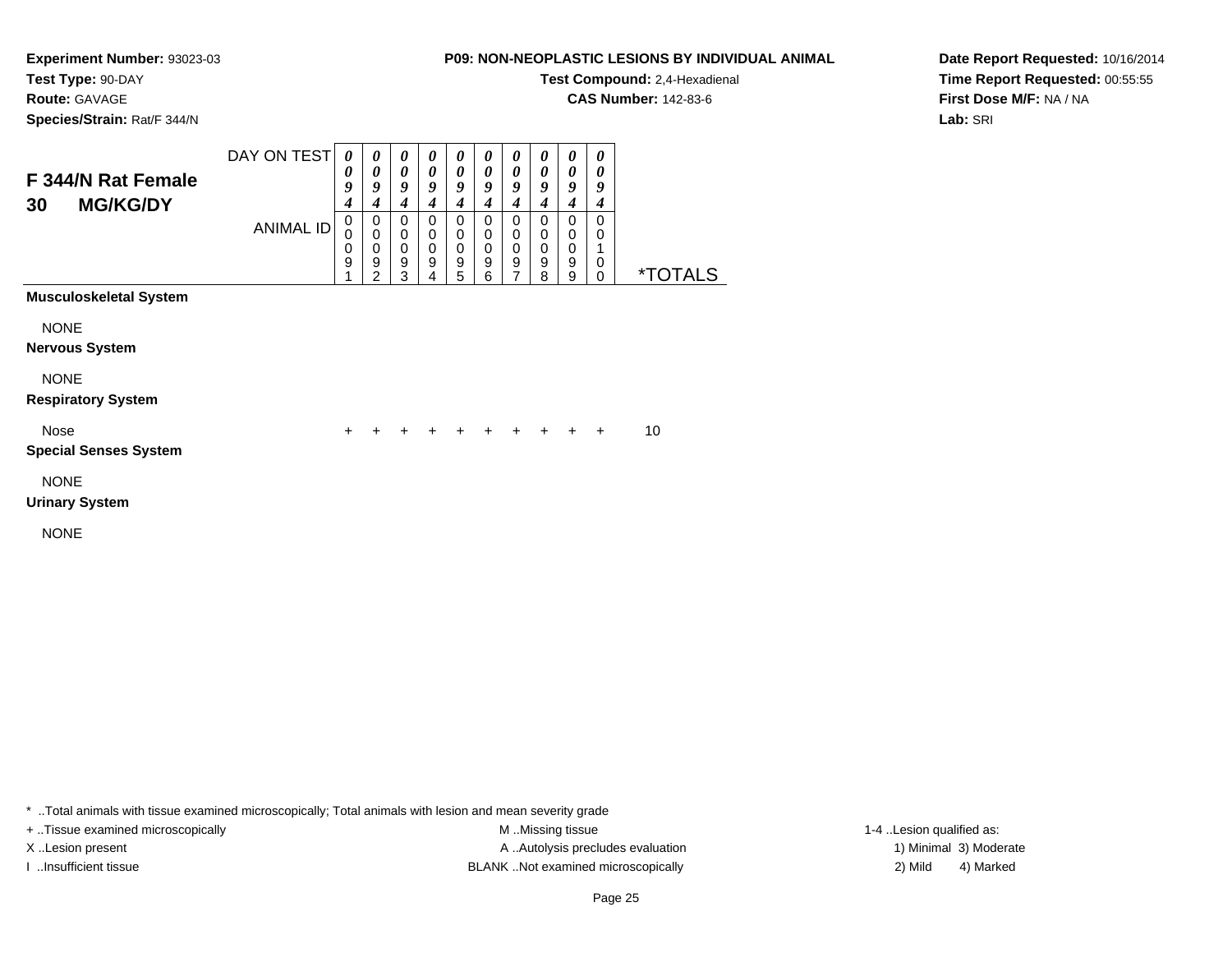**Experiment Number:** 93023-03

**Test Type:** 90-DAY**Route:** GAVAGE

**Species/Strain:** Rat/F 344/N

**Test Compound:** 2,4-Hexadienal

**CAS Number:** 142-83-6

**Date Report Requested:** 10/16/2014**Time Report Requested:** 00:55:55**First Dose M/F:** NA / NA**Lab:** SRI

| F 344/N Rat Female<br><b>MG/KG/DY</b><br>60 | DAY ON TEST<br><b>ANIMAL ID</b> | 0<br>0<br>9<br>$\boldsymbol{4}$<br>0<br>0<br>1<br>0<br>1 | 0<br>$\pmb{\theta}$<br>9<br>4<br>0<br>0<br>1<br>0<br>$\overline{2}$ | 0<br>$\boldsymbol{\theta}$<br>9<br>$\overline{\boldsymbol{4}}$<br>$\mathbf 0$<br>0<br>1<br>0<br>3 | 0<br>$\boldsymbol{\theta}$<br>9<br>$\boldsymbol{4}$<br>$\mathbf 0$<br>$\mathbf 0$<br>1<br>$\pmb{0}$<br>4 | 0<br>$\boldsymbol{\theta}$<br>9<br>$\boldsymbol{4}$<br>$\mathbf 0$<br>0<br>1<br>0<br>5 | $\boldsymbol{\theta}$<br>0<br>9<br>$\boldsymbol{4}$<br>$\mathbf 0$<br>0<br>1<br>$\mathbf 0$<br>6 | 0<br>$\boldsymbol{\theta}$<br>9<br>$\boldsymbol{4}$<br>$\mathbf 0$<br>0<br>$\mathbf{1}$<br>0<br>$\overline{7}$ | 0<br>0<br>9<br>$\boldsymbol{4}$<br>$\mathbf 0$<br>$\mathbf 0$<br>$\mathbf{1}$<br>$\mathbf 0$<br>8 | 0<br>0<br>9<br>$\boldsymbol{4}$<br>$\mathbf 0$<br>0<br>$\mathbf{1}$<br>$\mathbf 0$<br>9 | 0<br>0<br>9<br>$\boldsymbol{4}$<br>$\mathbf 0$<br>0<br>1<br>1<br>0 | <i><b>*TOTALS</b></i> |                |     |
|---------------------------------------------|---------------------------------|----------------------------------------------------------|---------------------------------------------------------------------|---------------------------------------------------------------------------------------------------|----------------------------------------------------------------------------------------------------------|----------------------------------------------------------------------------------------|--------------------------------------------------------------------------------------------------|----------------------------------------------------------------------------------------------------------------|---------------------------------------------------------------------------------------------------|-----------------------------------------------------------------------------------------|--------------------------------------------------------------------|-----------------------|----------------|-----|
| <b>Alimentary System</b><br>Liver           |                                 |                                                          | +                                                                   |                                                                                                   |                                                                                                          |                                                                                        | $\ddot{}$                                                                                        |                                                                                                                |                                                                                                   |                                                                                         | $\ddot{}$                                                          | $\mathbf 3$           |                |     |
| Hepatodiaphragmatic Nodule                  |                                 |                                                          | X                                                                   |                                                                                                   |                                                                                                          |                                                                                        | Χ                                                                                                |                                                                                                                |                                                                                                   |                                                                                         | X                                                                  |                       | 3              |     |
| Stomach, Forestomach                        |                                 | $\pm$                                                    | $\ddot{}$                                                           | +                                                                                                 | $\ddot{}$                                                                                                | $\ddot{}$                                                                              | $+$                                                                                              | $\div$                                                                                                         | +                                                                                                 | $\ddot{}$                                                                               | $\ddot{}$                                                          | 10                    |                |     |
| <b>Cardiovascular System</b>                |                                 |                                                          |                                                                     |                                                                                                   |                                                                                                          |                                                                                        |                                                                                                  |                                                                                                                |                                                                                                   |                                                                                         |                                                                    |                       |                |     |
| <b>NONE</b><br><b>Endocrine System</b>      |                                 |                                                          |                                                                     |                                                                                                   |                                                                                                          |                                                                                        |                                                                                                  |                                                                                                                |                                                                                                   |                                                                                         |                                                                    |                       |                |     |
| <b>NONE</b><br><b>General Body System</b>   |                                 |                                                          |                                                                     |                                                                                                   |                                                                                                          |                                                                                        |                                                                                                  |                                                                                                                |                                                                                                   |                                                                                         |                                                                    |                       |                |     |
| <b>NONE</b><br><b>Genital System</b>        |                                 |                                                          |                                                                     |                                                                                                   |                                                                                                          |                                                                                        |                                                                                                  |                                                                                                                |                                                                                                   |                                                                                         |                                                                    |                       |                |     |
| <b>Clitoral Gland</b>                       |                                 |                                                          | +                                                                   |                                                                                                   |                                                                                                          | $\ddot{}$                                                                              | ÷                                                                                                |                                                                                                                |                                                                                                   |                                                                                         |                                                                    | 3                     |                |     |
| Ovary                                       |                                 |                                                          | +                                                                   | +                                                                                                 | $\ddot{}$                                                                                                |                                                                                        |                                                                                                  |                                                                                                                |                                                                                                   |                                                                                         |                                                                    | $\mathfrak{S}$        |                |     |
| Cyst                                        |                                 |                                                          | 3                                                                   | 3                                                                                                 | 3                                                                                                        |                                                                                        |                                                                                                  |                                                                                                                |                                                                                                   |                                                                                         |                                                                    |                       | 3              | 3.0 |
| <b>Uterus</b>                               |                                 |                                                          |                                                                     |                                                                                                   |                                                                                                          |                                                                                        | $\ddot{}$                                                                                        |                                                                                                                |                                                                                                   |                                                                                         | +                                                                  | 2                     |                |     |
| Hydrometra<br><b>Hematopoietic System</b>   |                                 |                                                          |                                                                     |                                                                                                   |                                                                                                          |                                                                                        | 3                                                                                                |                                                                                                                |                                                                                                   |                                                                                         | 3                                                                  |                       | $\overline{2}$ | 3.0 |

NONE

**Integumentary System**

\* ..Total animals with tissue examined microscopically; Total animals with lesion and mean severity grade

+ ..Tissue examined microscopically examined microscopically examined as:  $M$  ..Missing tissue 1-4 ..Lesion qualified as: X..Lesion present **A ..Autolysis precludes evaluation** A ..Autolysis precludes evaluation 1) Minimal 3) Moderate

I ..Insufficient tissue BLANK ..Not examined microscopically 2) Mild 4) Marked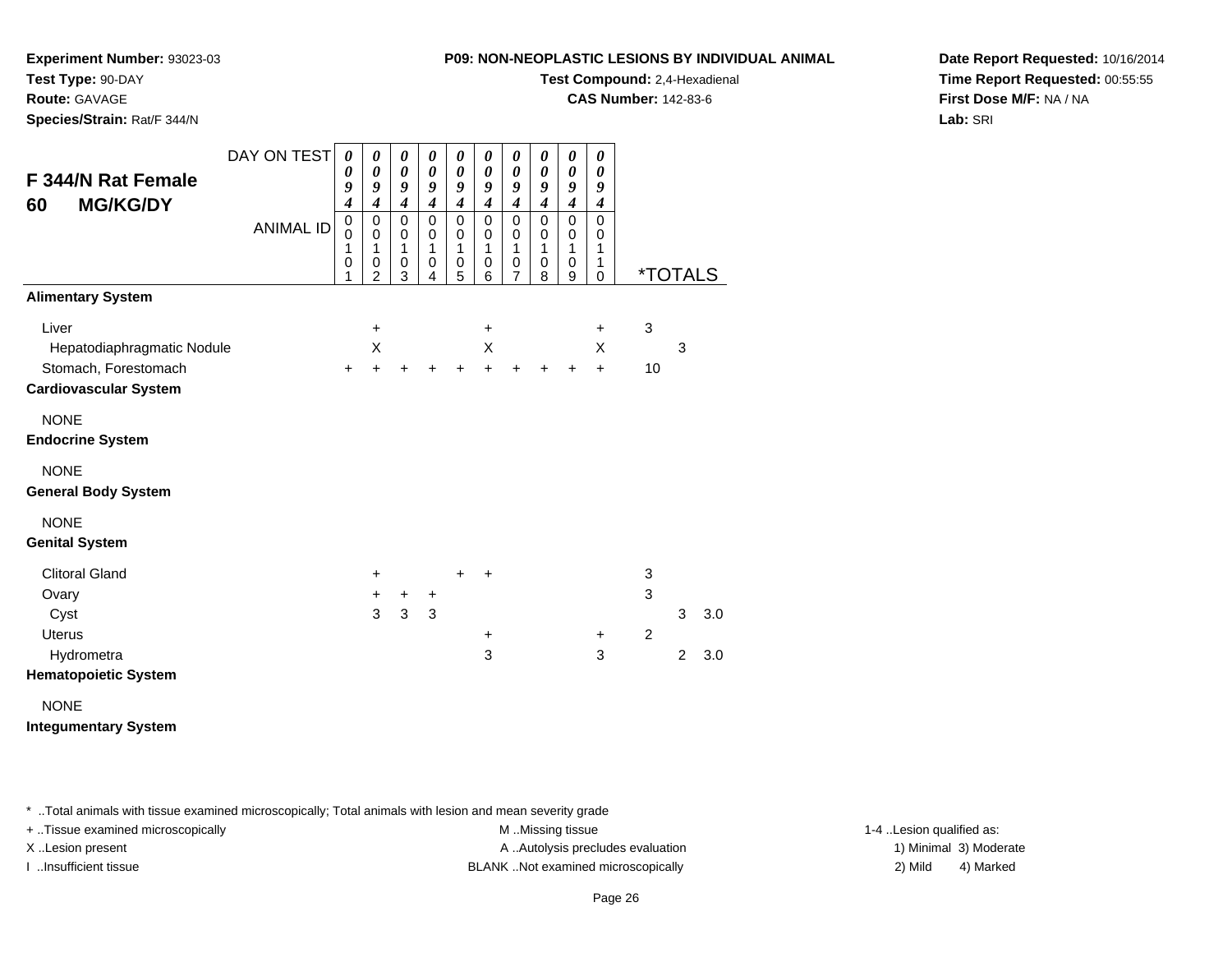**Test Compound:** 2,4-Hexadienal

**CAS Number:** 142-83-6

**Date Report Requested:** 10/16/2014**Time Report Requested:** 00:55:55**First Dose M/F:** NA / NA**Lab:** SRI

**Experiment Number:** 93023-03**Test Type:** 90-DAY**Route:** GAVAGE**Species/Strain:** Rat/F 344/N

| <b>F 344/N Rat Female</b><br><b>MG/KG/DY</b><br>60                     | DAY ON TEST<br><b>ANIMAL ID</b> | $\boldsymbol{\theta}$<br>0<br>9<br>$\boldsymbol{4}$<br>$\mathbf 0$<br>$\mathbf 0$<br>1<br>0 | $\boldsymbol{\theta}$<br>$\boldsymbol{\theta}$<br>9<br>4<br>$\mathbf 0$<br>$\mathbf 0$<br>1<br>0<br>$\overline{2}$ | 0<br>$\boldsymbol{\theta}$<br>9<br>4<br>0<br>$\mathbf 0$<br>1<br>0<br>3 | $\boldsymbol{\theta}$<br>$\boldsymbol{\theta}$<br>9<br>$\boldsymbol{4}$<br>0<br>$\pmb{0}$<br>1<br>$\mathbf 0$<br>4 | 0<br>$\boldsymbol{\theta}$<br>9<br>$\boldsymbol{4}$<br>$\Omega$<br>0<br>1<br>0<br>5 | 0<br>$\boldsymbol{\theta}$<br>9<br>4<br>$\Omega$<br>0<br>1<br>$\pmb{0}$<br>6 | 0<br>0<br>9<br>$\boldsymbol{4}$<br>0<br>0<br>1<br>0<br>$\overline{7}$ | 0<br>$\boldsymbol{\theta}$<br>9<br>4<br>0<br>0<br>1<br>0<br>8 | 0<br>$\boldsymbol{\theta}$<br>9<br>$\boldsymbol{4}$<br>$\mathbf 0$<br>0<br>1<br>0<br>9 | 0<br>$\boldsymbol{\theta}$<br>9<br>4<br>$\Omega$<br>0<br>1<br>1<br>0 | <i><b>*TOTALS</b></i> |          |
|------------------------------------------------------------------------|---------------------------------|---------------------------------------------------------------------------------------------|--------------------------------------------------------------------------------------------------------------------|-------------------------------------------------------------------------|--------------------------------------------------------------------------------------------------------------------|-------------------------------------------------------------------------------------|------------------------------------------------------------------------------|-----------------------------------------------------------------------|---------------------------------------------------------------|----------------------------------------------------------------------------------------|----------------------------------------------------------------------|-----------------------|----------|
| <b>NONE</b><br><b>Musculoskeletal System</b>                           |                                 |                                                                                             |                                                                                                                    |                                                                         |                                                                                                                    |                                                                                     |                                                                              |                                                                       |                                                               |                                                                                        |                                                                      |                       |          |
| <b>NONE</b><br><b>Nervous System</b>                                   |                                 |                                                                                             |                                                                                                                    |                                                                         |                                                                                                                    |                                                                                     |                                                                              |                                                                       |                                                               |                                                                                        |                                                                      |                       |          |
| <b>NONE</b><br><b>Respiratory System</b>                               |                                 |                                                                                             |                                                                                                                    |                                                                         |                                                                                                                    |                                                                                     |                                                                              |                                                                       |                                                               |                                                                                        |                                                                      |                       |          |
| <b>Nose</b><br>Olfactory Epi, Necrosis<br><b>Special Senses System</b> |                                 | $+$                                                                                         | $+$                                                                                                                | $+$                                                                     | $\ddot{}$                                                                                                          | $+$<br>$\overline{2}$                                                               | $+$                                                                          | $+$                                                                   |                                                               | $+$ $+$ $+$                                                                            |                                                                      | 10                    | 2.0<br>1 |
| <b>NONE</b><br><b>Urinary System</b><br><b>NONE</b>                    |                                 |                                                                                             |                                                                                                                    |                                                                         |                                                                                                                    |                                                                                     |                                                                              |                                                                       |                                                               |                                                                                        |                                                                      |                       |          |

\* ..Total animals with tissue examined microscopically; Total animals with lesion and mean severity grade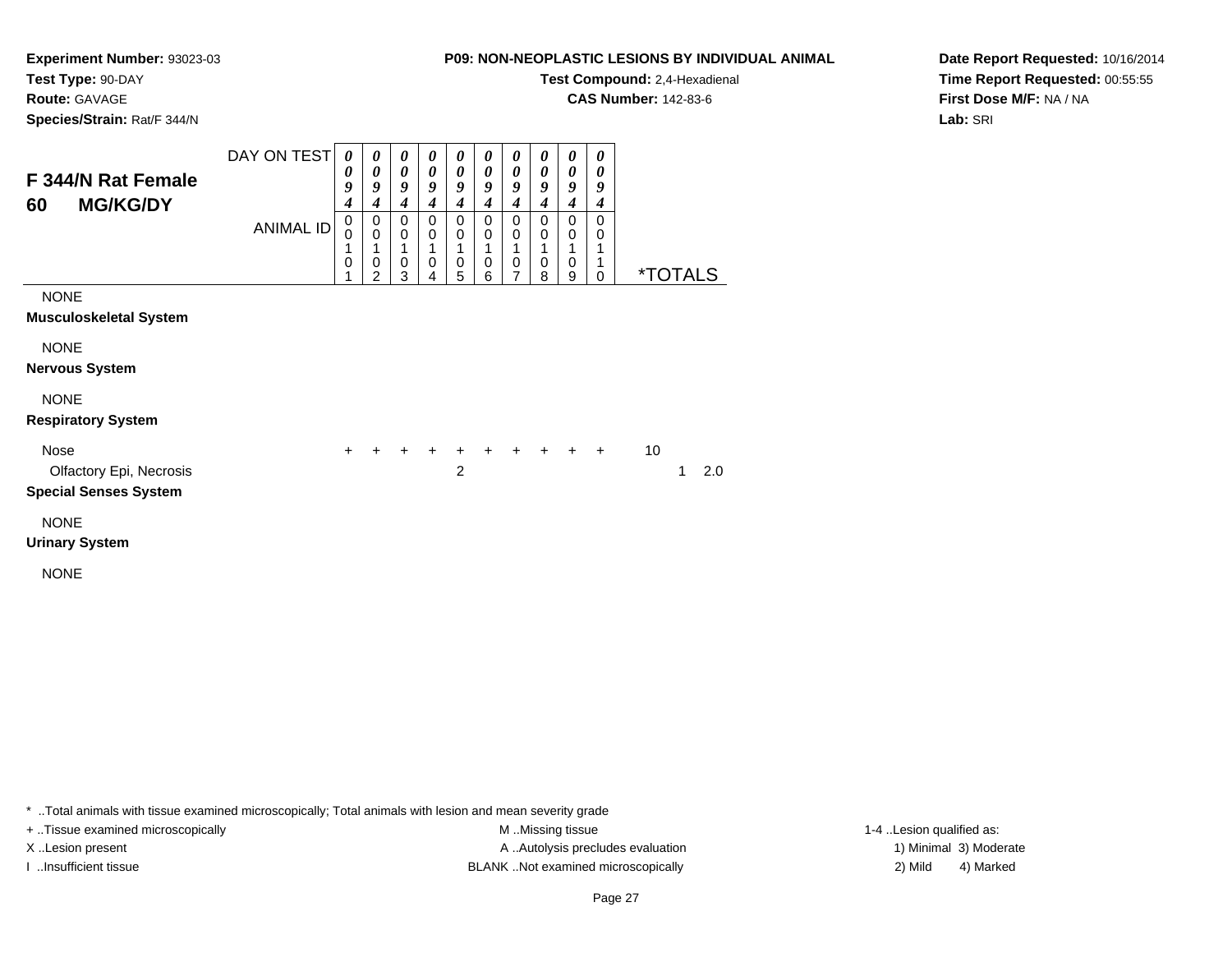**Test Compound:** 2,4-Hexadienal

**CAS Number:** 142-83-6

**Date Report Requested:** 10/16/2014**Time Report Requested:** 00:55:55**First Dose M/F:** NA / NA**Lab:** SRI

# **Experiment Number:** 93023-03**Test Type:** 90-DAY**Route:** GAVAGE**Species/Strain:** Rat/F 344/N

| <b>F 344/N Rat Female</b><br><b>MG/KG/DY</b><br>120 | DAY ON TEST<br><b>ANIMAL ID</b> | 0<br>0<br>9<br>4<br>0 | $\boldsymbol{\theta}$<br>0<br>9<br>$\boldsymbol{4}$<br>0 | $\boldsymbol{\theta}$<br>$\boldsymbol{\theta}$<br>9<br>$\boldsymbol{4}$<br>0 | $\boldsymbol{\theta}$<br>$\boldsymbol{\theta}$<br>9<br>$\boldsymbol{4}$<br>$\mathbf 0$ | $\boldsymbol{\theta}$<br>$\boldsymbol{\theta}$<br>9<br>$\boldsymbol{4}$<br>$\mathbf 0$ | 0<br>$\boldsymbol{\theta}$<br>9<br>$\boldsymbol{4}$<br>$\mathbf 0$ | $\pmb{\theta}$<br>$\boldsymbol{\theta}$<br>9<br>$\boldsymbol{4}$<br>$\mathbf 0$ | 0<br>0<br>9<br>$\boldsymbol{4}$<br>$\Omega$ | $\boldsymbol{\theta}$<br>$\boldsymbol{\theta}$<br>9<br>$\boldsymbol{4}$<br>$\mathbf 0$ | $\boldsymbol{\theta}$<br>0<br>9<br>$\boldsymbol{4}$<br>$\Omega$ |    |                       |     |
|-----------------------------------------------------|---------------------------------|-----------------------|----------------------------------------------------------|------------------------------------------------------------------------------|----------------------------------------------------------------------------------------|----------------------------------------------------------------------------------------|--------------------------------------------------------------------|---------------------------------------------------------------------------------|---------------------------------------------|----------------------------------------------------------------------------------------|-----------------------------------------------------------------|----|-----------------------|-----|
|                                                     |                                 | 0<br>1<br>1<br>1      | $\mathbf 0$<br>1<br>1<br>$\overline{2}$                  | 0<br>1<br>1<br>3                                                             | $\mathbf 0$<br>1<br>1<br>4                                                             | 0<br>1<br>1<br>5                                                                       | 0<br>1<br>1<br>6                                                   | 0<br>1<br>1<br>$\overline{7}$                                                   | 0<br>1<br>1<br>8                            | $\pmb{0}$<br>1<br>1<br>9                                                               | 0<br>1<br>$\overline{\mathbf{c}}$<br>$\mathbf 0$                |    | <i><b>*TOTALS</b></i> |     |
| <b>Alimentary System</b>                            |                                 |                       |                                                          |                                                                              |                                                                                        |                                                                                        |                                                                    |                                                                                 |                                             |                                                                                        |                                                                 |    |                       |     |
| Esophagus                                           |                                 | +                     | +                                                        | +                                                                            | $\ddot{}$                                                                              | M                                                                                      | +                                                                  | +                                                                               | +                                           | +                                                                                      | +                                                               | 9  |                       |     |
| Intestine Large, Cecum                              |                                 | +                     | $\ddot{}$                                                | +                                                                            | $\ddot{}$                                                                              | $\ddot{}$                                                                              | $\ddot{}$                                                          | +                                                                               | $\ddot{}$                                   | +                                                                                      | $\ddot{}$                                                       | 10 |                       |     |
| Intestine Large, Colon                              |                                 | +                     | +                                                        | +                                                                            | +                                                                                      | +                                                                                      | +                                                                  | +                                                                               | $\ddot{}$                                   | +                                                                                      | +                                                               | 10 |                       |     |
| Intestine Large, Rectum                             |                                 | +                     | $\ddot{}$                                                | $\ddot{}$                                                                    | $\ddot{}$                                                                              | $\ddot{}$                                                                              | $\ddot{}$                                                          | +                                                                               | $\ddot{}$                                   | $\ddot{}$                                                                              | $\ddot{}$                                                       | 10 |                       |     |
| Intestine Small, Duodenum                           |                                 | +                     | $\pm$                                                    | $\ddot{}$                                                                    | $\ddot{}$                                                                              | $\ddot{}$                                                                              | +                                                                  | +                                                                               | $\ddot{}$                                   | $\ddot{}$                                                                              | $\ddot{}$                                                       | 10 |                       |     |
| Intestine Small, Ileum                              |                                 | +                     | $\ddot{}$                                                | +                                                                            | +                                                                                      | $\ddot{}$                                                                              | $\ddot{}$                                                          | +                                                                               | $\ddot{}$                                   | +                                                                                      | $\ddot{}$                                                       | 10 |                       |     |
| Intestine Small, Jejunum                            |                                 | +                     | $\ddot{}$                                                | $\ddot{}$                                                                    | $\ddot{}$                                                                              | $\ddot{}$                                                                              | $\ddot{}$                                                          | +                                                                               | $\ddot{}$                                   | +                                                                                      | $\ddot{}$                                                       | 10 |                       |     |
| Liver                                               |                                 | $\ddot{}$             | $\ddot{}$                                                | $\ddot{}$                                                                    | $\ddot{}$                                                                              | $\ddot{}$                                                                              | $\ddot{}$                                                          | $\ddot{}$                                                                       | $\ddot{}$                                   | $\ddot{}$                                                                              | $\ddot{}$                                                       | 10 |                       |     |
| Hepatodiaphragmatic Nodule                          |                                 |                       |                                                          |                                                                              |                                                                                        |                                                                                        | X                                                                  | X                                                                               | X                                           |                                                                                        |                                                                 |    | 3                     |     |
| Infiltration Cellular, Mixed Cell                   |                                 |                       |                                                          | 1                                                                            | 1                                                                                      | 1                                                                                      |                                                                    |                                                                                 |                                             | 2                                                                                      |                                                                 |    | 4                     | 1.3 |
| Pancreas                                            |                                 | +                     | +                                                        | $\ddot{}$                                                                    | +                                                                                      | +                                                                                      | +                                                                  | +                                                                               | +                                           | +                                                                                      | +                                                               | 10 |                       |     |
| Salivary Glands                                     |                                 | +                     | $\pm$                                                    | $\ddot{}$                                                                    | $\ddot{}$                                                                              | $\ddot{}$                                                                              | +                                                                  | +                                                                               | $\ddot{}$                                   | +                                                                                      | $\ddot{}$                                                       | 10 |                       |     |
| Stomach, Forestomach                                |                                 | +                     | +                                                        | +                                                                            | $\ddot{}$                                                                              | $\ddot{}$                                                                              | $\ddot{}$                                                          | $\ddot{}$                                                                       | $\ddot{}$                                   | +                                                                                      | $\ddot{}$                                                       | 10 |                       |     |
| Epithelium, Degeneration                            |                                 |                       |                                                          | 2                                                                            |                                                                                        | $\overline{c}$                                                                         |                                                                    | 1                                                                               |                                             |                                                                                        | 2                                                               |    | 4                     | 1.8 |
| Epithelium, Hyperplasia                             |                                 | 2                     | $\overline{2}$                                           | 3                                                                            | $\overline{2}$                                                                         | 3                                                                                      | $\overline{2}$                                                     | $\overline{2}$                                                                  | $\overline{2}$                              | $\overline{2}$                                                                         | $\overline{4}$                                                  |    | 10                    | 2.4 |
| Foreign Body                                        |                                 |                       |                                                          | 1                                                                            |                                                                                        |                                                                                        |                                                                    |                                                                                 |                                             |                                                                                        | 1                                                               |    | $\overline{2}$        | 1.0 |
| Inflammation, Chronic Active                        |                                 |                       | $\overline{2}$                                           | 3                                                                            |                                                                                        | $\overline{c}$                                                                         |                                                                    |                                                                                 |                                             | 1                                                                                      | $\overline{2}$                                                  |    | 5                     | 2.0 |
| Stomach, Glandular                                  |                                 | $\ddot{}$             |                                                          | +                                                                            |                                                                                        |                                                                                        |                                                                    |                                                                                 |                                             | +                                                                                      | $\ddot{}$                                                       | 10 |                       |     |
| <b>Cardiovascular System</b>                        |                                 |                       |                                                          |                                                                              |                                                                                        |                                                                                        |                                                                    |                                                                                 |                                             |                                                                                        |                                                                 |    |                       |     |
| Heart                                               |                                 | ٠                     |                                                          |                                                                              |                                                                                        |                                                                                        |                                                                    |                                                                                 |                                             | +                                                                                      | +                                                               | 10 |                       |     |

\* ..Total animals with tissue examined microscopically; Total animals with lesion and mean severity grade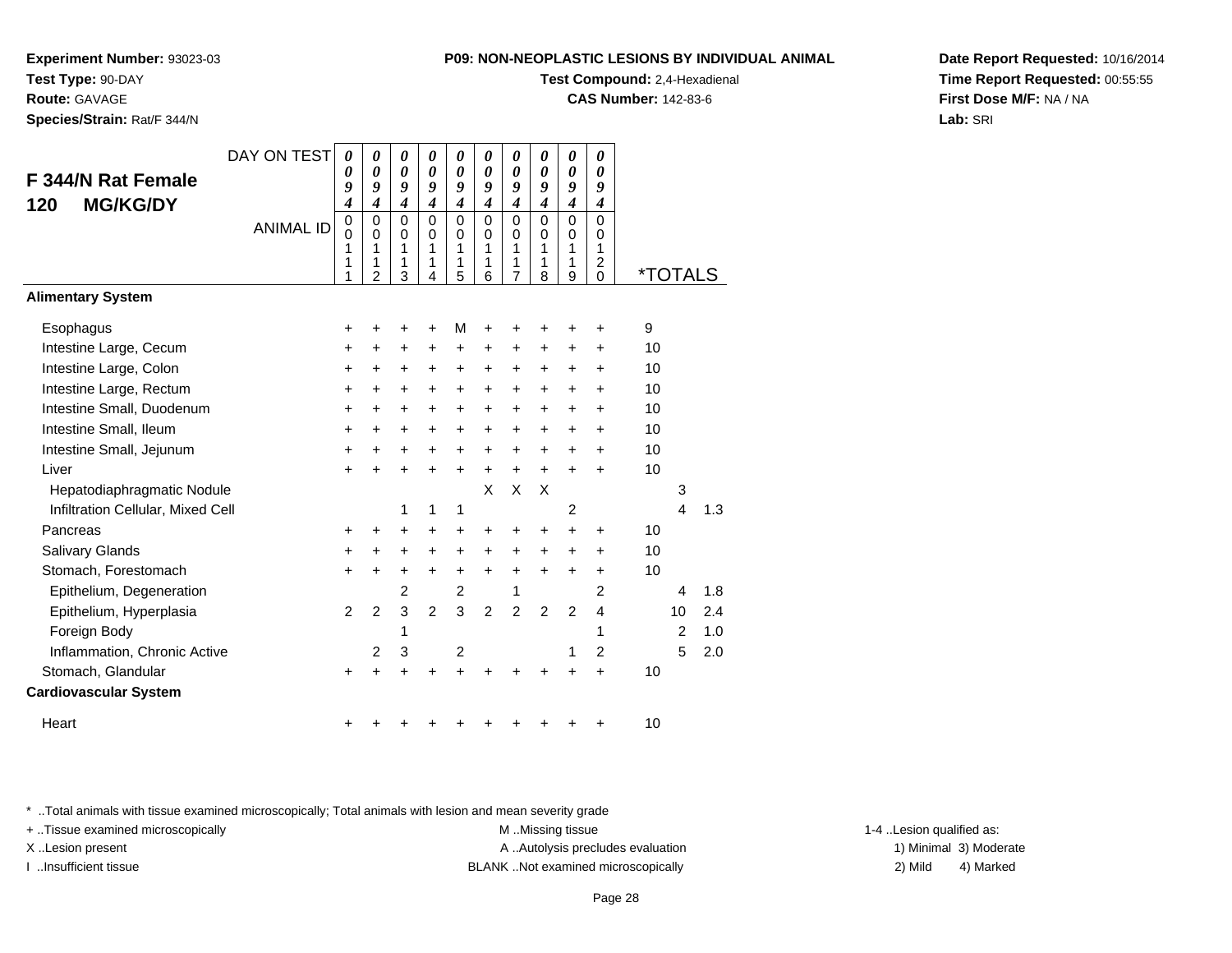**Experiment Number:** 93023-03

**Test Type:** 90-DAY**Route:** GAVAGE

**Species/Strain:** Rat/F 344/N

**Test Compound:** 2,4-Hexadienal

**CAS Number:** 142-83-6

**Date Report Requested:** 10/16/2014**Time Report Requested:** 00:55:55**First Dose M/F:** NA / NA**Lab:** SRI

| DAY ON TEST                              | $\boldsymbol{\theta}$    | 0                          | $\boldsymbol{\theta}$      | 0                          | $\pmb{\theta}$             | 0                       | $\boldsymbol{\theta}$      | 0                          | $\pmb{\theta}$             | 0                                |                       |                |     |
|------------------------------------------|--------------------------|----------------------------|----------------------------|----------------------------|----------------------------|-------------------------|----------------------------|----------------------------|----------------------------|----------------------------------|-----------------------|----------------|-----|
| <b>F 344/N Rat Female</b>                | 0<br>9                   | $\boldsymbol{\theta}$<br>9 | $\boldsymbol{\theta}$<br>9 | 0<br>9                     | $\boldsymbol{\theta}$<br>9 | $\theta$<br>9           | $\boldsymbol{\theta}$<br>9 | 0<br>9                     | $\boldsymbol{\theta}$<br>9 | $\theta$<br>9                    |                       |                |     |
| <b>MG/KG/DY</b><br>120                   | $\boldsymbol{4}$         | $\boldsymbol{4}$           | $\boldsymbol{4}$           | $\boldsymbol{4}$           | $\boldsymbol{4}$           | $\boldsymbol{4}$        | $\boldsymbol{4}$           | $\boldsymbol{4}$           | $\boldsymbol{4}$           | 4                                |                       |                |     |
| <b>ANIMAL ID</b>                         | $\pmb{0}$<br>$\mathbf 0$ | $\mathbf 0$<br>$\mathbf 0$ | $\mathbf 0$<br>$\mathbf 0$ | $\mathbf 0$<br>$\mathbf 0$ | $\pmb{0}$<br>$\mathbf 0$   | $\mathbf 0$<br>$\Omega$ | $\mathbf 0$<br>$\mathbf 0$ | $\mathbf 0$<br>$\mathbf 0$ | $\mathbf 0$<br>$\mathbf 0$ | $\mathbf 0$<br>$\mathbf 0$       |                       |                |     |
|                                          | 1                        | 1                          | 1                          | 1                          | 1                          | 1                       | 1                          | 1                          | 1                          | 1                                |                       |                |     |
|                                          | 1<br>1                   | 1<br>$\overline{2}$        | 1<br>3                     | 1<br>4                     | 1<br>5                     | 1<br>6                  | 1<br>$\overline{7}$        | 1<br>8                     | 1<br>9                     | $\overline{c}$<br>$\overline{0}$ | <i><b>*TOTALS</b></i> |                |     |
| <b>Endocrine System</b>                  |                          |                            |                            |                            |                            |                         |                            |                            |                            |                                  |                       |                |     |
| <b>Adrenal Cortex</b>                    | $\ddot{}$                | +                          | $\ddot{}$                  |                            | +                          | +                       | +                          |                            | +                          | $\ddot{}$                        | 10                    |                |     |
| <b>Accessory Adrenal Cortical Nodule</b> |                          | 3                          |                            |                            |                            |                         |                            |                            |                            |                                  |                       | 1              | 3.0 |
| Adrenal Medulla                          | $\ddot{}$                | +                          | +                          | +                          | +                          | +                       | +                          | +                          | $\ddot{}$                  | $\ddot{}$                        | 10                    |                |     |
| Islets, Pancreatic                       | $\ddot{}$                | $\ddot{}$                  | +                          | +                          | +                          | +                       | +                          | +                          | $\ddot{}$                  | $\ddot{}$                        | 10                    |                |     |
| Parathyroid Gland                        | +                        | $\ddot{}$                  | $\ddot{}$                  | $+$                        | М                          | $+$                     | M                          | $+$                        | $\ddot{}$                  | M                                | $\overline{7}$        |                |     |
| <b>Pituitary Gland</b>                   | $\ddot{}$                | $\ddot{}$                  | $\ddot{}$                  | $\ddot{}$                  | $+$                        | $+$                     | $+$                        | $+$                        | $+$                        | $\ddot{}$                        | 10                    |                |     |
| <b>Thyroid Gland</b>                     | $\ddot{}$                |                            | $\ddot{}$                  | ÷                          | $\ddot{}$                  | $\ddot{}$               | $\ddot{}$                  | $\ddot{}$                  | $+$                        | $\ddot{}$                        | 10                    |                |     |
| <b>General Body System</b>               |                          |                            |                            |                            |                            |                         |                            |                            |                            |                                  |                       |                |     |
| <b>NONE</b>                              |                          |                            |                            |                            |                            |                         |                            |                            |                            |                                  |                       |                |     |
| <b>Genital System</b>                    |                          |                            |                            |                            |                            |                         |                            |                            |                            |                                  |                       |                |     |
| <b>Clitoral Gland</b>                    | +                        |                            |                            |                            |                            |                         |                            |                            |                            | +                                | 10                    |                |     |
| Ovary                                    | $\ddot{}$                |                            | $\ddot{}$                  | $\ddot{}$                  | $\ddot{}$                  | $\ddot{}$               | $\ddot{}$                  | $\ddot{}$                  | $\ddot{}$                  | $\ddot{}$                        | 10                    |                |     |
| Cyst                                     |                          |                            |                            |                            |                            |                         |                            | 3                          |                            |                                  |                       | 1              | 3.0 |
| <b>Uterus</b>                            | $\ddot{}$                |                            |                            |                            | +                          | $\ddot{}$               | $\ddot{}$                  | $\ddot{}$                  | +                          | +                                | 10                    |                |     |
| Hydrometra                               |                          |                            |                            |                            |                            |                         | 3                          |                            |                            | 3                                |                       | $\overline{2}$ | 3.0 |
| <b>Hematopoietic System</b>              |                          |                            |                            |                            |                            |                         |                            |                            |                            |                                  |                       |                |     |
| <b>Bone Marrow</b>                       | +                        |                            |                            |                            | +                          |                         | +                          |                            |                            | +                                | 10                    |                |     |
| Infiltration Cellular, Histiocyte        |                          |                            |                            |                            | $\overline{c}$             |                         |                            | $\overline{2}$             |                            |                                  |                       | $\overline{2}$ | 2.0 |
| Lymph Node, Mandibular                   |                          |                            |                            |                            | +                          | +                       | $\ddot{}$                  | $\ddot{}$                  | +                          | +                                | 10                    |                |     |
| Hemorrhage                               |                          |                            |                            |                            |                            | 1                       |                            |                            |                            |                                  |                       | 1              | 1.0 |

\* ..Total animals with tissue examined microscopically; Total animals with lesion and mean severity grade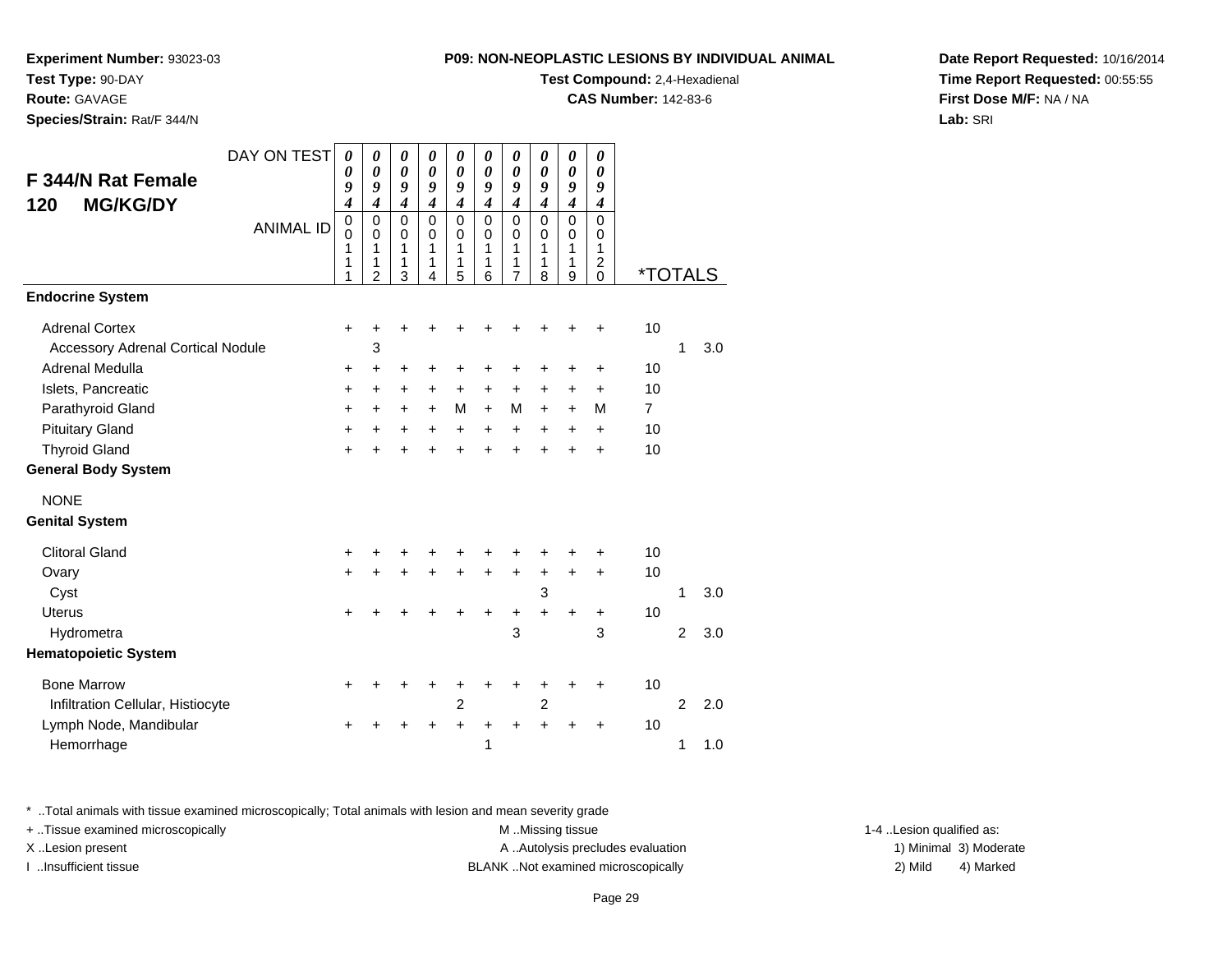**Experiment Number:** 93023-03

**Test Type:** 90-DAY

**Route:** GAVAGE

**Species/Strain:** Rat/F 344/N

**Test Compound:** 2,4-Hexadienal

**CAS Number:** 142-83-6

**Date Report Requested:** 10/16/2014**Time Report Requested:** 00:55:55**First Dose M/F:** NA / NA**Lab:** SRI

| <b>F 344/N Rat Female</b><br><b>MG/KG/DY</b><br>120 | DAY ON TEST<br><b>ANIMAL ID</b> | $\boldsymbol{\theta}$<br>0<br>9<br>$\boldsymbol{4}$<br>$\begin{smallmatrix}0\0\0\end{smallmatrix}$<br>1<br>1<br>1 | 0<br>0<br>9<br>$\overline{\boldsymbol{4}}$<br>0<br>$\mathbf 0$<br>1<br>1<br>$\overline{2}$ | 0<br>$\boldsymbol{\theta}$<br>9<br>$\boldsymbol{4}$<br>0<br>$\mathbf 0$<br>1<br>1<br>3 | 0<br>$\boldsymbol{\theta}$<br>9<br>$\boldsymbol{4}$<br>$\mathbf 0$<br>$\mathbf 0$<br>1<br>1<br>4 | 0<br>0<br>9<br>$\boldsymbol{4}$<br>$\mathbf 0$<br>$\mathbf 0$<br>1<br>1<br>5 | 0<br>0<br>9<br>$\boldsymbol{4}$<br>$\mathbf 0$<br>$\mathbf 0$<br>1<br>1<br>6 | 0<br>0<br>9<br>$\boldsymbol{4}$<br>0<br>0<br>1<br>1<br>7 | 0<br>0<br>9<br>$\boldsymbol{4}$<br>$\mathbf 0$<br>$\mathbf 0$<br>$\mathbf{1}$<br>1<br>8 | 0<br>0<br>9<br>$\boldsymbol{4}$<br>$\mathbf 0$<br>$\mathbf 0$<br>1<br>1<br>9 | 0<br>0<br>9<br>$\boldsymbol{4}$<br>0<br>$\mathbf 0$<br>1<br>$\overline{c}$<br>0 | <i><b>*TOTALS</b></i> |                |     |
|-----------------------------------------------------|---------------------------------|-------------------------------------------------------------------------------------------------------------------|--------------------------------------------------------------------------------------------|----------------------------------------------------------------------------------------|--------------------------------------------------------------------------------------------------|------------------------------------------------------------------------------|------------------------------------------------------------------------------|----------------------------------------------------------|-----------------------------------------------------------------------------------------|------------------------------------------------------------------------------|---------------------------------------------------------------------------------|-----------------------|----------------|-----|
| Hemorrhage                                          |                                 |                                                                                                                   |                                                                                            |                                                                                        |                                                                                                  |                                                                              | 1                                                                            |                                                          |                                                                                         |                                                                              |                                                                                 |                       | 1              | 1.0 |
| Lymph Node, Mesenteric                              |                                 | $\ddot{}$                                                                                                         | +                                                                                          | +                                                                                      | +                                                                                                | +                                                                            | +                                                                            | +                                                        | +                                                                                       | +                                                                            | +                                                                               | 10                    |                |     |
| Spleen                                              |                                 | $\ddot{}$                                                                                                         | ٠                                                                                          | +                                                                                      | +                                                                                                | +                                                                            | +                                                                            | +                                                        | +                                                                                       | +                                                                            | +                                                                               | 10                    |                |     |
| Thymus                                              |                                 | $+$                                                                                                               | $\ddot{}$                                                                                  | $\ddot{}$                                                                              | $\ddot{}$                                                                                        | $\ddot{}$                                                                    | $\ddot{}$                                                                    | $\ddot{}$                                                | $\ddot{}$                                                                               | $\ddot{}$                                                                    | $\ddot{}$                                                                       | 10                    |                |     |
| <b>Integumentary System</b>                         |                                 |                                                                                                                   |                                                                                            |                                                                                        |                                                                                                  |                                                                              |                                                                              |                                                          |                                                                                         |                                                                              |                                                                                 |                       |                |     |
| <b>Mammary Gland</b>                                |                                 | +                                                                                                                 |                                                                                            |                                                                                        |                                                                                                  |                                                                              |                                                                              | +                                                        |                                                                                         | +                                                                            | ٠                                                                               | 10                    |                |     |
| <b>Skin</b>                                         |                                 | $\ddot{}$                                                                                                         |                                                                                            | $\ddot{}$                                                                              |                                                                                                  | $\ddot{}$                                                                    | $\ddot{}$                                                                    | $\ddot{}$                                                | $\ddot{}$                                                                               | $\ddot{}$                                                                    | $\ddot{}$                                                                       | 10                    |                |     |
| <b>Musculoskeletal System</b>                       |                                 |                                                                                                                   |                                                                                            |                                                                                        |                                                                                                  |                                                                              |                                                                              |                                                          |                                                                                         |                                                                              |                                                                                 |                       |                |     |
| Bone                                                |                                 | $\ddot{}$                                                                                                         |                                                                                            |                                                                                        |                                                                                                  |                                                                              |                                                                              | +                                                        | +                                                                                       | ÷                                                                            | +                                                                               | 10                    |                |     |
| <b>Nervous System</b>                               |                                 |                                                                                                                   |                                                                                            |                                                                                        |                                                                                                  |                                                                              |                                                                              |                                                          |                                                                                         |                                                                              |                                                                                 |                       |                |     |
| <b>Brain</b>                                        |                                 | $\ddot{}$                                                                                                         |                                                                                            |                                                                                        |                                                                                                  |                                                                              | +                                                                            | +                                                        | +                                                                                       |                                                                              | +                                                                               | 10                    |                |     |
| <b>Respiratory System</b>                           |                                 |                                                                                                                   |                                                                                            |                                                                                        |                                                                                                  |                                                                              |                                                                              |                                                          |                                                                                         |                                                                              |                                                                                 |                       |                |     |
| Lung                                                |                                 | $\pm$                                                                                                             |                                                                                            |                                                                                        |                                                                                                  |                                                                              |                                                                              |                                                          |                                                                                         |                                                                              | ٠                                                                               | 10                    |                |     |
| <b>Nose</b>                                         |                                 | $\ddot{}$                                                                                                         | $\ddot{}$                                                                                  | +                                                                                      | $\div$                                                                                           | $\ddot{}$                                                                    | $\ddot{}$                                                                    | $\ddot{}$                                                | $\ddot{}$                                                                               | $\ddot{}$                                                                    | $\pm$                                                                           | 10                    |                |     |
| Olfactory Epi, Necrosis                             |                                 |                                                                                                                   |                                                                                            | $\overline{2}$                                                                         |                                                                                                  |                                                                              |                                                                              |                                                          |                                                                                         |                                                                              | 2                                                                               |                       | $\overline{2}$ | 2.0 |
| Trachea                                             |                                 | ٠                                                                                                                 |                                                                                            | +                                                                                      |                                                                                                  |                                                                              |                                                                              |                                                          |                                                                                         | +                                                                            | +                                                                               | 10                    |                |     |
| <b>Special Senses System</b>                        |                                 |                                                                                                                   |                                                                                            |                                                                                        |                                                                                                  |                                                                              |                                                                              |                                                          |                                                                                         |                                                                              |                                                                                 |                       |                |     |

NONE

**Urinary System**

\* ..Total animals with tissue examined microscopically; Total animals with lesion and mean severity grade

+ ..Tissue examined microscopically examined microscopically examined as:  $M$  ..Missing tissue 1-4 ..Lesion qualified as:

X..Lesion present **A ..Autolysis precludes evaluation** A ..Autolysis precludes evaluation 1) Minimal 3) Moderate I ..Insufficient tissue BLANK ..Not examined microscopically 2) Mild 4) Marked